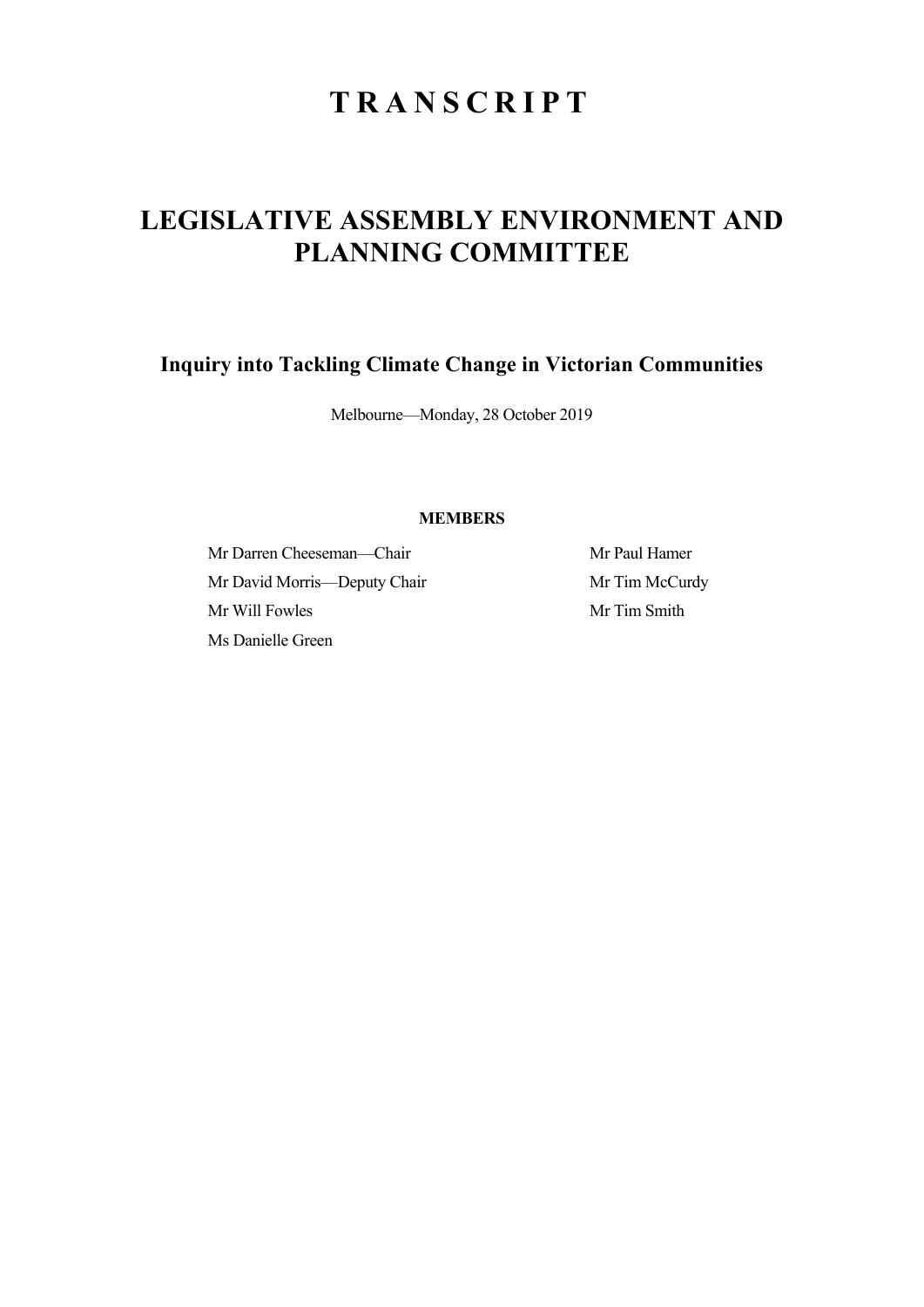#### **WITNESSES**

Mr Andrew Crisp, Emergency Management Commissioner, Emergency Management Victoria;

Mr Lee Miezis, Deputy Secretary, Forest, Fire and Regions Group, Department of Environment, Land, Water and Planning;

Mr Alen Slijepcevic, Executive Director of Bushfire Management, Country Fire Authority;

Mr Jamie Devenish, Manager, Emergency Management Planning, Victoria State Emergency Service;

Ms Sue Cunningham, Director, Victoria, Australian Red Cross; and

Dr Mark Norman, Chief Conservation Scientist, Executive Director of Environment and Science, Parks Victoria.

**The CHAIR**: Thank you and welcome to the first of the Committee's Melbourne public hearings for the Inquiry into Tackling Climate Change in Victorian Communities. I would also like to extend a welcome to any members of the public and the media present here today. This is one of several public hearings that the Environment and Planning Committee is conducting to inform itself about the issues relevant to the Inquiry. I will just run through some important formalities before we begin.

All evidence taken today will be recorded by Hansard and is protected by parliamentary privilege. This means that no legal action can be taken against you in relation to the evidence you give; however, this protection will not apply to comments you make outside of the hearing, even if you are restating what you have said during the hearing. You will receive a draft transcript of the evidence in the next week or so for you to check and approve. Corrected transcripts are published on the Committee's website and may be quoted from in our final report.

Thank you for making the time to meet with the Committee today. Could each of you please state your full name and title, and then we will commence, providing, I think, 10 minutes each for you to go through and present on behalf of your organisation, and the Committee may wish to ask you questions on any particular points that you are making. So we might start with you, Andrew.

**Mr CRISP**: Andrew Crisp, Emergency Management Commissioner.

**Mr MIEZIS**: Lee Miezis, Deputy Secretary, Forest, Fire and Regions at the Department of Environment, Land, Water and Planning.

**Mr DEVENISH**: Jamie Devenish, Manager of Emergency Management Planning at the Victoria State Emergency Service.

**Ms CUNNINGHAM**: Sue Cunningham, Victorian Director, Australian Red Cross.

**Mr SLIJEPCEVIC**: Alen Slijepcevic, Executive Director, Bushfire Management, Country Fire Authority.

**Dr NORMAN**: Mark Norman. I am the Chief Conservation Scientist and the Executive Director of Environment and Science at Parks Victoria.

**The CHAIR**: Fantastic, thank you. Andrew, did you want to kick off today?

#### **Visual presentation.**

**Mr CRISP**: Thanks very much, Chair. I will begin by acknowledging the traditional custodians of the land on which we meet and pay my respects to elders past, present and emerging. I guess the first point I would like to make is with regard to the people at the table here. We all know each other, and I think that is a really important point to make in terms of how we actually do work together in tackling whether it is this particular issue or broader emergency management issues.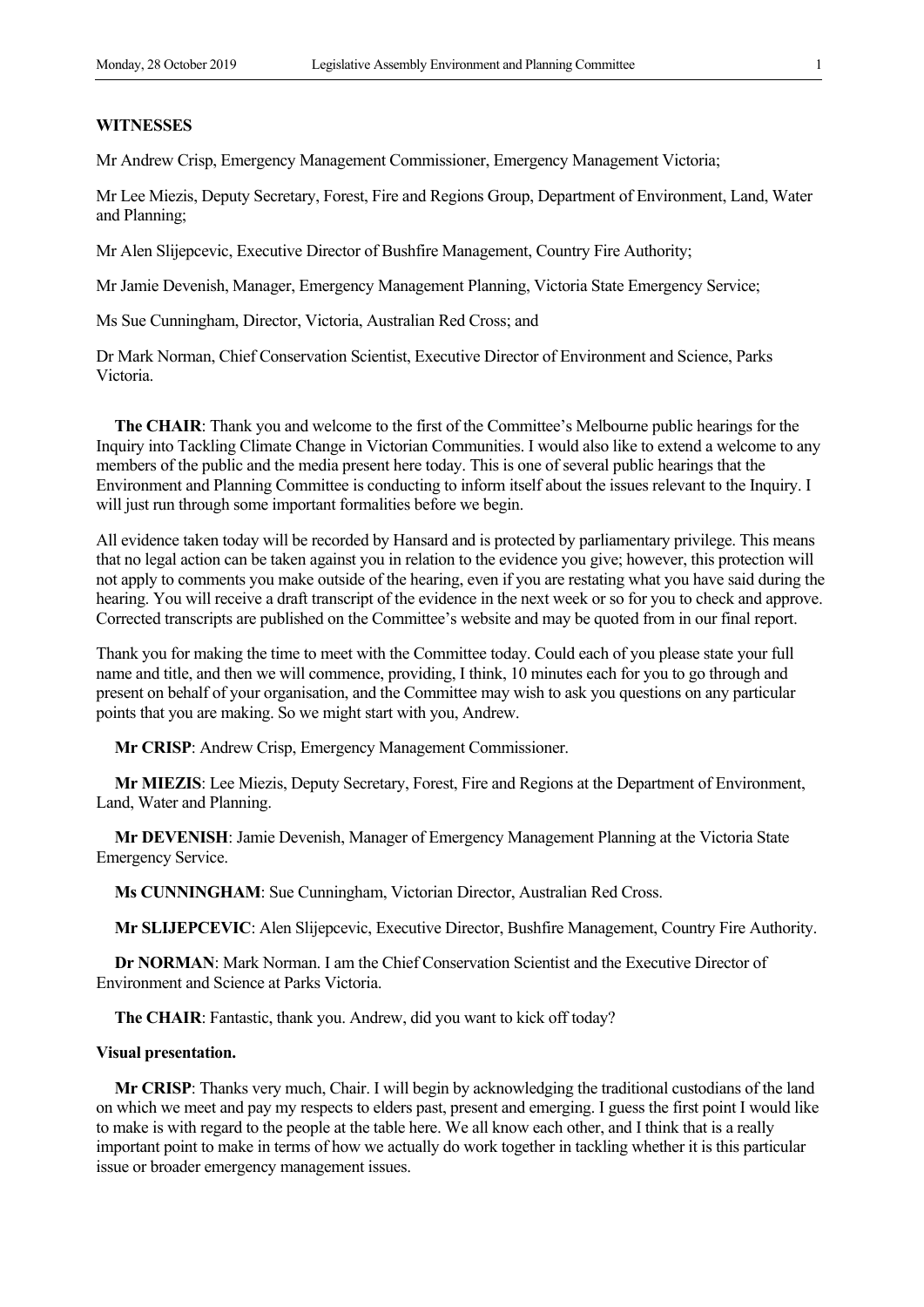I am not telling you anything you do not know in relation to what the state looks like and what it might look like in the future. We know it has a significantly growing population, increasing urbanisation, a fantastic diverse community that we have here in Victoria and then climate change, which is picked up there in relation to some of the impacts that we are seeing and have seen in more recent times. I will come back to those in a minute.

This is a Bureau of Meteorology slide that is publicly available, and I have seen it delivered in a number of different presentations. Years are along the bottom and on the axis it is showing variation in temperature. As you can see, there is the mean temperature—the average of night and daytime temperatures—and again, looking towards where we sit today, we are seeing an increase in relation to temperature. If you think about what we saw here in Victoria last summer, last fire season, the heat health alerts that are put out by the Department of Health and Human Services look at a similar model in that they look at the average of the maximum daytime temperature and night-time temperature as a prediction and then they will put out the heat health alert.

So last year we had 74 heat health alerts for the state. That was 19 more than the previous year and the most that has ever gone out. Also, when you think—

**Ms GREEN**: Andrew, was the preceding year the second highest?

**Mr CRISP**: No, it was probably four years ago. Then when you look at the other impacts that were on that first slide, so back in March 2018, last year, there were the south-west fires. Again everyone was talking about those fires in terms of them being relatively late in the season, but also the way that they burned overnight was something that we do not generally see in this state. Then in August last year, between March and August, we had fires down in Gippsland—Cape Conran—again, very, very early in the season. We thought March was late last year in relation to the south-west fires. In April this year we lost properties and 2500 sheep in fires at Mount Mercer and Bunkers Hill—so again, very, very late in the season.

We have also seen—and again people will think climate change, they will think heat and they will go to fire severe weather events. In mid-December last year there was significant severe weather and flooding up on the Hume Highway. You might remember the footage around that where people were being rescued from the roofs of vehicles. In El Dorado, near Wangaratta, there was 203 millimetres. It was talked about as a once-in-150 year event.

Also in relation to water again when we think about climate, we think it was warmer. We had more heat health alerts, so more people were going to be in or near water. Last financial year there were 56 drowning deaths— 29 drowning deaths between the start of December and the end of March. Also what we have seen over the last few months have been tornadoes. There was one just south of Bendigo and one just south of Yarrawonga only a month or so ago. The Bureau of Meteorology had a lot of interest in those particular events and they sent teams to investigate. It is not so unusual to have those during warmer weather, but in wintertime and cold weather they are saying it is quite unusual. So there is something happening.

Overall in relation to last summer it was our hottest summer on record and our hottest January on record. What does that mean for us? In terms of systems, with Emergency Management Victoria and working across the sector as a whole, it is always about safer and more resilient communities. Community-based emergency management is at the core of what we do, and there have been examples around how we have done that. In Harrietville there was the development of a community-based emergency management plan and active engagement with the community itself in developing a plan that best suited their needs. You only have to look in more recent times: last weekend with the evacuation exercise that was conducted in Powelltown again the community was at the very centre of the planning in relation to that particular evacuation exercise—

**The CHAIR**: Sorry, just on that, Andrew, can I just ask: in terms of emergency management plans, are those plans across Victoria well reflected in municipal plans and other local government planning?

**Mr CRISP**: The planning regime at the municipal level consist of the municipal emergency management plans, and they are actually audited by the SES. There is sort of a rolling program around those. They do identify local risks and how they will tackle those. Probably my third dot point was where I was going to go to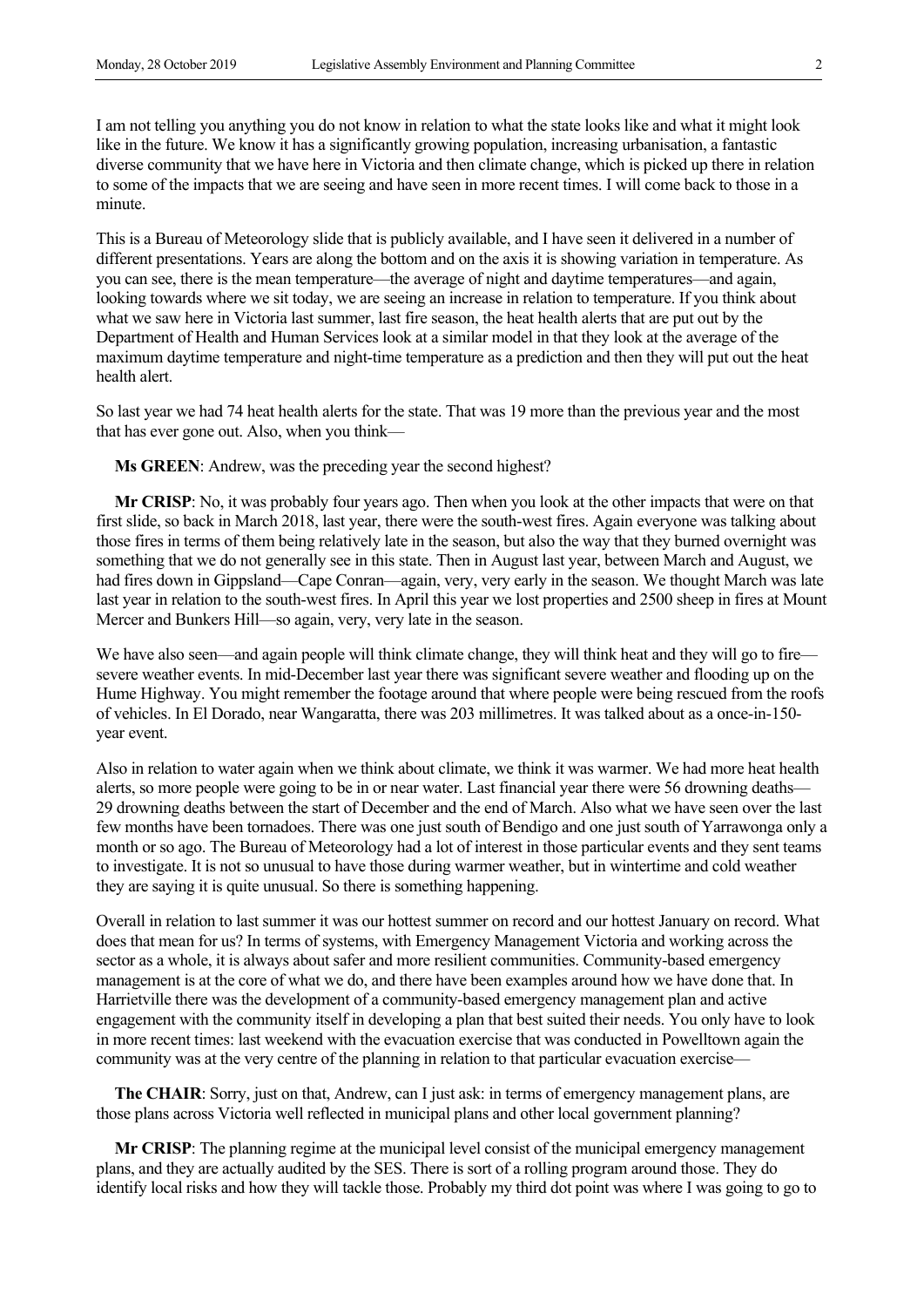the planning regime. But in relation to that community-based emergency management approach that we see at the moment—I will touch on the legislation in minute—we are already seeing that put into practice, whether that is what has occurred at Harrietville and Powelltown and also up in Bendigo. The local government area works with neighbouring local government areas. They have formed their own cluster in relation to what they can do around community resilience and emergency management preparedness.

The community-focused planning reforms—the emergency management planning legislation was passed last year so we are in a process now where we are developing a new state emergency response plan. That is out for consultation at the moment. We already have an existing plan, but this new plan gives us the opportunity to look at new risks. Part of the development around that will be a new state emergency management risk assessment, which we have not updated in the last couple of years. The planning regime—what is new around that is a regional layer of planning, so there will be a requirement for regional plans to be developed. Again, there will still be municipal plans, but there is a greater focus on community involvement in the development of those plans. At the moment, as I mentioned, we are developing at the state level the state plan, and we are piloting a couple of areas in the region in relation to the development of regional plans. They will be worked on through the middle of next year. We have to start rolling out the municipal plans or start working on them by the end of next year to meet the time lines of the legislation itself.

Some other pieces of work that are happening at the moment in relation to how we support community and community resilience is Emergency Management Victoria has taken the lead on developing a 2030 strategy. A number of different organisations that work in our sector are working on similar plans, but we thought it was important that we actually look at how we pull this together across the sector as a whole. The scope for that has gone to the State Crisis and Resilience Council, so it is being sponsored by that particular body, which is chaired by the Secretary of DPC. We plan on that being completed the middle of next year and, again, we are working with the inspector-general for emergency management, who is also completing a piece of work this year in terms of where we are now, 10 years on from the Black Saturday fires. The IGEM's work will be completed by the end of the year, and they have actually undergone a significant community consultation process as part of their work. We will piggyback on some of that in relation to developing our 2030 piece, but we will still be going out for broader consultation around that.

As some might be aware, there is also the critical infrastructure and sector resilience networks, whether that is in relation to energy, transport, food—a number of areas where in fact there is a requirement for people to look at risks in relation to their various sectors. I found this quite interesting when I moved into this role 14 months ago and attended the first meeting. I remember when these networks were first established and people were talking about critical infrastructure protection. The reason they were actually developed, and the significant risk at that stage, was terrorism. Since I have come into the role and attended a number of forums in relation to this particular sector it is climate change that they are talking about in terms of one of their most significant risks.

We have also been looking at some operational initiatives. I mentioned before about the south-west fires. Night fire suppression—what more can we do to tackle fires at night? A project was started a few years ago here in Victoria. Last year in effect it was operational where two helicopters were used for night fire bombing. Again, it was said to be one of the first in the world, particularly in terms of hover fills. There have been other examples, particularly in the US, where they have used helicopters fighting fires at night but they go back to an air base to fill up and then go back to fight the fire. Ours have been hovering, filling over dams and other water sources, to continue working on the fire. It proved to be quite effective last year. We are still going through a period of evaluation, and for this year we will still run the same model in terms of two helicopters and a support helicopter but, again, looking at how better we might be able to use those resources. The CSIRO provided some evidence and support to us last year that we might be better off, rather than continuing to fly on a fire at night, starting very, very early the next day. So we will continue to work our way through that, and if there is a need to look at growing our capacity around that, we will certainly do so.

Surge capacity opportunities are also a significant issue for us in relation to severe weather and particularly fire when you consider that at the State Control Centre last year there were more than 13 000 shifts. Again, it requires a significant input from invariably Emergency Management Victoria and DELWP as departments. So, again, we have gone out across Government departments in the lead-up to this summer about how we can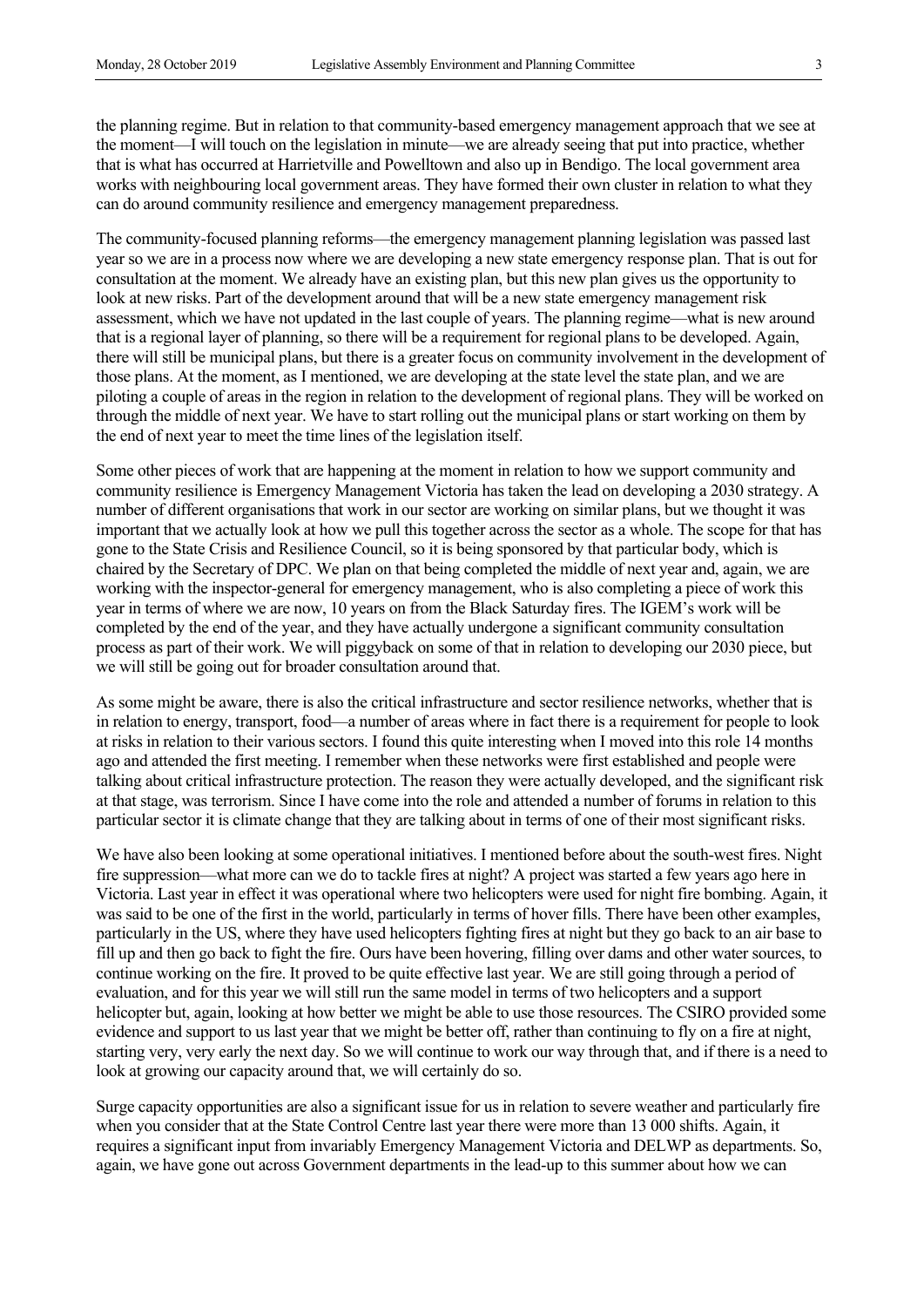access additional resources to better support activities at the state level but also at regional control centres as well.

More broadly in relation to research there is the Bushfire and Natural Hazards CRC, which has been undertaking research around climate change and the impact on emergency management; AFAC itself; Alen will speak in terms of what the CFA has been doing; and the Bureau of Meteorology. So again we have been looking at how we pull together academics and practitioners to inform our thinking around emergencies more broadly.

I know this is very much state-focused, as it should be, but there is also an issue in terms of what we are seeing—look at the fires we have got at the moment in northern New South Wales and that we had in Queensland last month. Speaking to our counterparts in Queensland, they are seeing Victorian fires in Queensland that they have not experienced previously. That is predominantly to do with very low or no humidity. So Victorian fires in Queensland. Northern New South Wales at the moment, I was talking—

**Mr FOWLES**: Sorry, can I just clarify: when you say there are Victorian fires in Queensland, you mean Victorian-style fires, presumably.

**Mr CRISP**: Victorian-style fires, yes. They are not quite travelling that far!

**Mr FOWLES**: And what makes for a Victorian-style fire?

**Mr CRISP**: Talking to Mike Wassing, who was formerly in the CFA down here and has been the acting chief up there—and Alen can better speak to this in terms of the fire itself—simply he put it to me, as a non-fire person, that there is the expectation that humidity will have an impact on fires. But he was saying very low or no humidity, which means that there is obviously the ability for fires to burn a lot more furiously than they would previously. Alen, did you want to—

**Mr SLIJEPCEVIC**: Especially when you look at what is happening in the rainforest and the wet vegetation over there. It is burning really furiously, so it is replicating what we are seeing here in terms of fire behaviour.

**Mr MIEZIS**: Behaviour we see in dry forests.

**Mr CRISP**: So while the focus is on Victoria, this is also about national and international trends. We saw that earlier this year here in Victoria when we had 750 firefighters and incident management team specialists from every state and territory, other than Tasmania and New Zealand, that came in to support us. We know that Tasmania had significant fires, and they were taking a lot of resources, again from New Zealand and other states and territories. So again, the work that we need to do nationally is in terms of how we prioritise those resources that we move around and ensure that we have a robust model in terms of our decision-making.

Obviously there is the international element to this, and some people have already asked questions around it. This year we will again have two large air tankers. We will have two of the air cranes coming from the Northern Hemisphere. What impact will the fires in the Northern Hemisphere, particularly what we are seeing in California at the moment and what we have seen in the Amazon more recently, have on those assets coming here? We have been in regular contact with those providers, and we are being told that we will be fine, we will be looked after. But again, it is an issue for us to think about into the future in terms of those assets.

**Mr FOWLES**: To what extent is the overlap between Northern and Southern Hemisphere fire seasons increasing?

**Mr CRISP**: It is shrinking; we know that. Talking to Coulson, that provide some of the aviation out of the Northern Hemisphere, they are seeing it obviously as a business opportunity. They are looking at how they can increase their assets to support both the Northern and the Southern Hemisphere.

**The CHAIR**: Can I just ask: in terms of the point that my colleague was just making, what efforts or work are Australian fire engineers doing in terms of creating our own fleet and our own assets so we are less reliant upon what might be happening in other parts of the world at a time when we might be facing these particular challenges?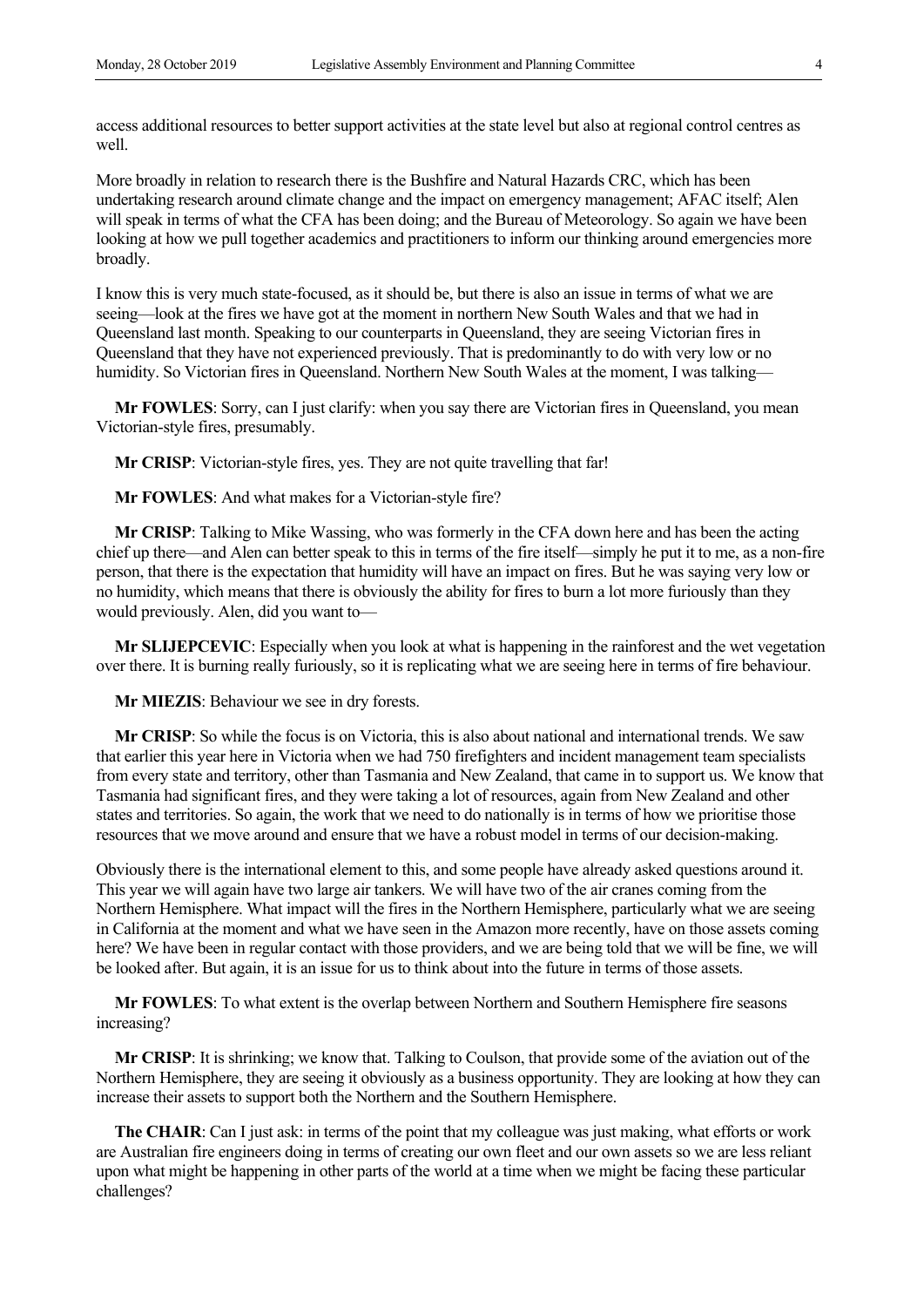**Mr CRISP**: One part is that demand will drive the business and we will see more of those assets available to us. New South Wales has purchased their own large air tanker. That has been working very, very hard in the last couple of months on the Queensland and New South Wales fires. My recollection is that it has already dropped about 1.4 million litres of retardant while it has been working on those fires. I recall in the media I think it was the Queensland Premier who called on the Commonwealth to think about what more can be done at their level for a fleet that could support the country as a whole. It is certainly an area that we need to have some further discussion about.

**The CHAIR**: I am just thinking it through, too, in terms of funding models. Obviously our various fire bodies one way or another are funded in part through fire levies and the like. Should we be looking at potential ways to extend that for aerial coverage?

**Mr CRISP**: I have got Lee beside me, and DELWP plays a significant role in relation to aviation and the funding.

**Mr MIEZIS**: Obviously DELWP as a department does not draw on the levy itself. We are funded through re-current funding—so what we are funded to do is to maintain a base of aircraft in the state, which is about 50 aircraft. That pays for us to have them here. Obviously we use them in response, and we have an arrangement—in effect a Treasurer's Advance—where we draw funding as required to meet costs incurred.

**Mr CRISP**: I think in relation to whether a jurisdiction should purchase aircraft or not—or the large air tankers—it goes without saying that they are not cheap, and again you are locking yourself into a particular technology for quite a considerable period of time and not giving yourself the opportunity and the flexibility of what is out in the market. I must admit I am not convinced that that is the path to go, but that is not to say that we do not need these types of assets to support our community's safety.

**Ms GREEN**: Can I just say, I concur with that too. I think it is a bit too early to work that out. I was in Portugal and Spain and Greece in the middle of the year, talking to them, and they are just talking with their colleagues all across the EU because you have now got fires occurring in Scandinavia and wildfires in parts of Germany and Greenland, and they have no idea what to do. I concur with you, Andrew, that I think it is too early. Those massive air tankers can still only be in one place at one time—one fire.

**Mr CRISP**: That is exactly right. Look, they are very, very useful assets and they make such a difference, but again, if I could channel the chief of Forest Fire Management Victoria and others, a lot of that hard firefighting effort actually happens on the ground, as you know. Again, it is about the machinery that is actually used in support of those efforts. The other piece about this is: what more can we do in terms of mitigation? No doubt we might get to some discussion around planned burning, but if that window is shrinking in relation to planned burning there are mechanical means by which you can achieve the same outcomes, but there is a cost associated with that. It is that whole cost-benefit piece, particularly if we are focused on mitigation.

**Ms GREEN**: If I might, Chair, I have been concerned, particularly because of the smaller window of when you can actually do your planned reduction burns, but also what you were talking about—even when the fire is going and you want to do a back burn and all that sort of thing. How do we protect our firefighters from those sorts of things? So I am really interested in looking at technologies where you can actually do those without having a whole lot of firefighters exactly in that spot. So where are we going with technologies around that?

**Mr CRISP**: I think that is a really good point. I saw in one of these international fire magazines—it is probably early days—a sort of remote-controlled fire tank. Again, what is drone technology going to look like in five to 10 years time? So yes, we are very conscious of that, and part of the 2030 strategy's key theme is going to be around technology.

**Mr SLIJEPCEVIC**: Can I just add something on the aircraft? When we are talking about the overlaps with the northern hemisphere we are talking only about the largest, because we have a substantial fleet already here in Australia as well that we are utilising. So we are talking about the large air tankers—very large air tankers and large helicopters.

**Mr CRISP**: So it is not as though we are not protected. Thank you, Chair, that is my piece.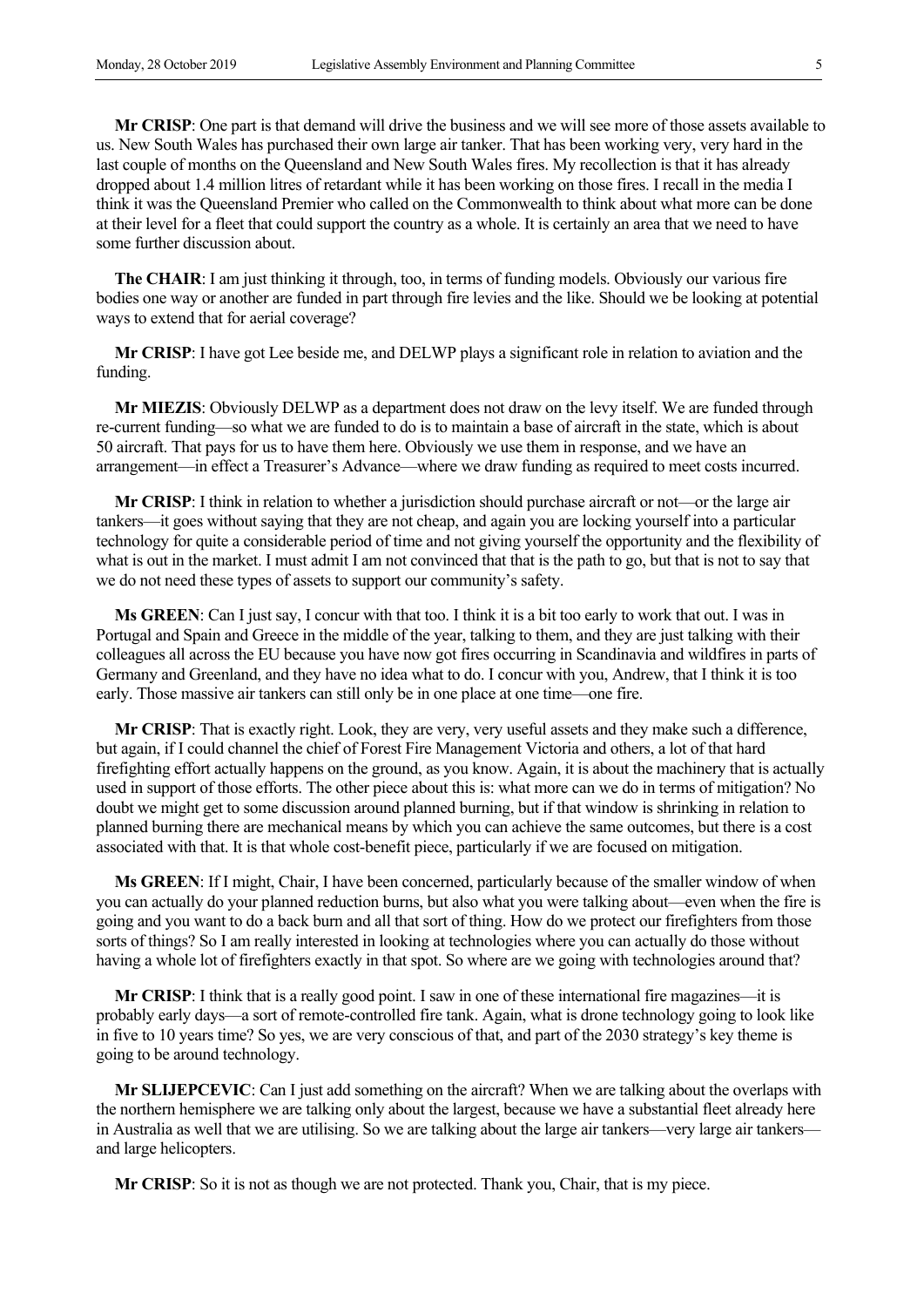**The CHAIR**: Thank you, Andrew, fantastic. We might move to the next one. Who wants to volunteer there? Lee?

**Mr MIEZIS**: I am happy to go next. Thank you, Chair, and thank you for having us here this afternoon. I will build on what Andrew has talked about and then really look at it through the lens of my department and public land management and what that means, both through a lens of climate change adaptation but also the work that we are doing with communities to reduce those impacts.

The department has quite a broad range of emergency management responsibilities articulated in the *Emergency Management Manual Victoria*. As part of the All Communities, All Emergencies operating model that the state has in place under the leadership of the Commissioner, we have direct responsibility as a department for fire prevention and suppression on Victoria's 8 million hectares of public land; flood management or floodplain management and flood; energy-related emergencies; dam, water and wastewater services; wildlife welfare; cetacean strandings; marine pest incursions and then wildlife affected by marine pollution. As a department, in a similar way to agencies across the whole of Government, we take a very integrated approach to the management of those incidents within the department and with our delivery partners.

If I focus in on public land and bushfire management in particular, the Secretary of the department has a statutory responsibility under the *Forests Act* to prevent and suppress bushfire in our national parks and our state forests and in other protected public land.

In doing that, we work under the brand Forest Fire Management Victoria, which you may be familiar with. Forest Fire Management Victoria really comprises forest firefighters and specialist incident management personnel from DELWP, but also from Parks Victoria, from VicForests and from Melbourne Water. Again, so while we have that direct responsibility for bushfire management on public land, we are part of the sector and very much support emergencies when and where they occur across the state.

In terms of our roles and functions, fuel management has been talked about. Fuel management is really the deliberate introduction of predominantly fire to really reduce the grasses, shrubs and the like that really fuel or feed a fire. Planned burning will not stop fires from starting. What it will do is really to assist firefighters in suppressing those fires by reducing the rate of spread. In addition, and as was identified before, obviously the window for planned burning is getting smaller. Our forest firefighters, though, do look for every opportunity that they can, and we work in a very flexible state-based model to make sure that when weather and other conditions are right for planned burning, we are able to allocate our resources accordingly.

Over the past decade we have treated with planned burning about 1.6 million hectares of public land, so roughly about 20 per cent of our public land has been treated by the deliberate introduction of fire, and then of course you have got bushfire that also impacts on that public land.

**Mr McCURDY**: Over what period, sorry, did you say that was?

**Mr MIEZIS**: Over the past decade.

**The CHAIR**: Is that about where you would like it to be? I noted from Andrew's presentation earlier that showed rainfall reduction, heat and all of that, have we tracked about where the department want us to be? I am just interested in that.

**Mr MIEZIS**: So we work towards a target, and it is a residual risk target. So I might just step back. In 2015, the Government's *Safer Together* policy came into play, which in effect replaced a hectare-based target with a risk-based target. That was important because it means that we are driven to achieve outcomes in terms of risk reduction as opposed to a level of activity across the state. Another way of saying it is that we are driven to be more effective rather than just to do more.

**Ms GREEN**: And those performance measures are listed in the Public Accounts and Estimates Committee?

**Mr MIEZIS**: That is correct, and reported on each year. Our target is 70 per cent, so a residual risk of 70 per cent. We are tracking at and have tracked below that. I think currently we are at 69 per cent. Now, the challenge of course is that we have treated about 1.6 million hectares of public land but we have got areas of forest that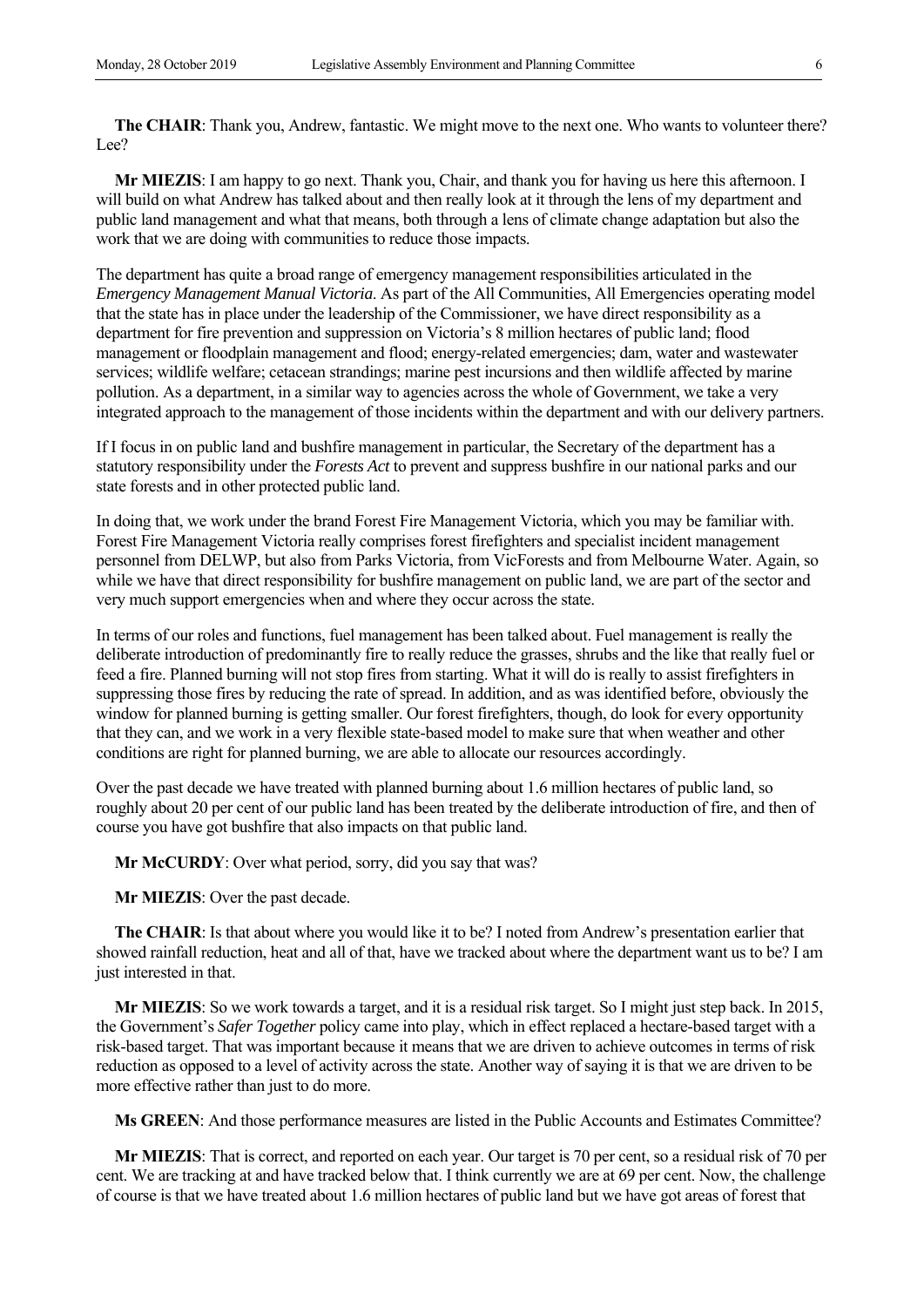are regrowing after those enormous landscape-scale fires that we have had, particularly through the 2000s. So it is an ongoing and continual challenge to keep a lid on growing bushfire risk whilst you have got shrinking windows for safe and effective planned burning. It is important, I think—and as we look at it, planned burning is not a panacea, but it is part of a suite of tools that fire services have and communities have to reduce the risk and impact of fires. While we have had a shrinking window for planned burning, we have seen an increase in mechanical treatments—slashing, mowing and those types of activities—which are not as weather-dependent but are much more temporal in nature. So while a planned burn could have an effect in reducing fuel loads for anywhere up to eight to 10 years, mowing and slashing tends to have a much shorter impact period of one to two years, so you are going back more frequently to do those activities.

**The CHAIR**: What about things such as predicting where fire might be and putting in firebreaks, particularly around key assets like major water bodies and the like?

**Mr MIEZIS**: Part of our risk-based approach is the application and use of a tool called Phoenix RapidFire. This was a tool that was developed by the department in partnership with the University of Melbourne over a long period of time, and we continue to evolve that tool with the Bushfire and Natural Hazards CRC. What that tool does is enable us to simulate fires across the state. In effect on a 1-by-1 kilometre grid we can simulate a fire start and then, under the worst conditions—we typically use the Ash Wednesday weather conditions to say, 'Well, what is the fire going to do? What is it going to impact?'. We can then use that to say, 'Well, where do we make the best intervention to reduce that impact?'. So we can use that tool not only to determine where we should do planned burning for the most effect but equally where we could, as you have identified, do fuel breaks, upgrade roads and those types of things.

Over the past couple of years we have done a lot of work in terms of upgrading fire access roads. Fire access roads not only get firefighters in and out of our remote forested areas quicker, they do in themselves act as breaks—both for the fire but also to do planned burning or back-burning off. So they are an important asset across the public land estate.

Over the past two years we have really upgraded about 3300 kilometres of access road. We have done a further 1500 kilometres of roadside vegetation management. And then to the point before that Danielle made: firefighter safety is first and foremost. So we do a lot of work in removing hazardous trees—fire-killed trees which are quite prevalent across the landscape as a result of bushfires past. We have treated in the last couple of years about 1200 or 1300 kilometres of hazardous trees in addition to installing more bridges and crossings to get fire trucks in and out of the bush safer. So a lot of work that we target is not just relying on planned burning but looking at what are the best interventions we can make to ultimately reduce the risk of bushfire across the landscape.

I might just jump quickly to—and I have mentioned *Safer Together*—one of the key platforms of *Safer Together* was really working much closer with community and across land tenures to reduce the risk of bushfire. So rather than having a program that is focused on public land and a program through the CFA and local government that is focused on private land, how do we integrate our planning to make sure that we are using our resources to best effect and that the activities we take are the most effective that we can regardless of land tenure? That has involved a lot of work with community under a program that was an initiative of *Safer Together* called community-based bushfire management planning. This is a program that really aims to build capacity and capabilities of agencies to work with communities, and for communities themselves to understand and reduce the risk of bushfire.

So our approach uses much more of a community development approach to working with communities ongoing conversations in local communities, working with community, bringing our expertise as fire agencies and that local knowledge that exists within communities together to really work toward the best local solutions to managing bushfire risk. We have currently got 22 communities involved in community bushfire management planning right across Victoria, each dealing with their own set of complex risks and complex issues.

Each of those communities is supported by a project officer that is either employed by CFA or by DELWP, and they really facilitate conversations within those communities and between those communities and the fire services, and that, we have found, is a really effective model for building resilience within the communities. We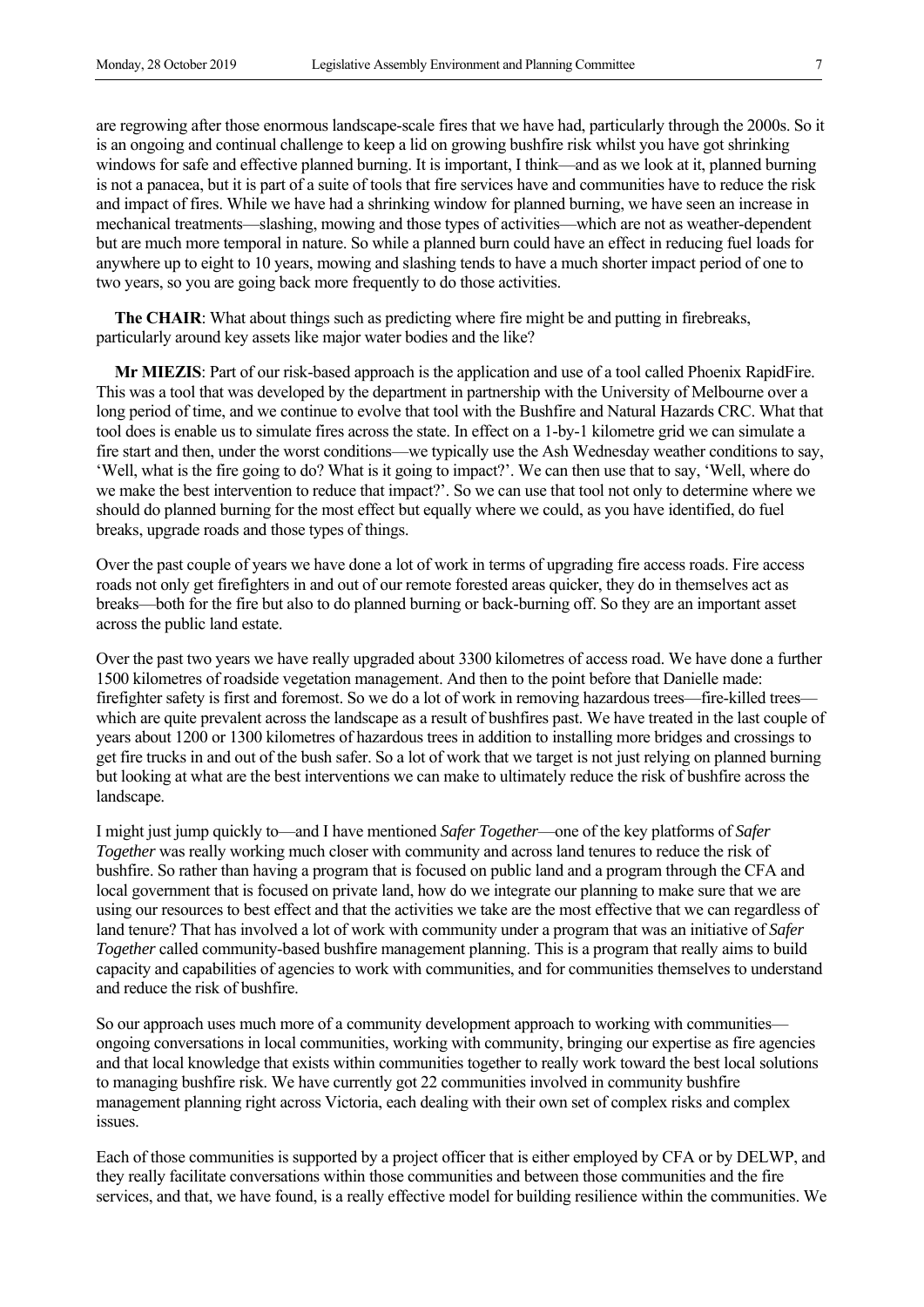talk a lot about how we have failed when we have made communities reliant on our fire services. We really need to build resilience and support within those communities. So we have really focused in the rollout of community-based bushfire management on those communities that both have extreme or very high bushfire risk, and importantly those communities who are ready to go through this process with it. It is quite an investment on behalf of those communities to participate.

What we have seen, though, through independent evaluation is that community-based bushfire management planning is a very effective approach to building community resilience in the communities' capacity to connect and build networks themselves and improving their capability to withstand disaster, their awareness of risk and ultimately their relationships with agency staff too. So we are looking now and working with the team at EMV about how we might extend that community development approach to bushfire management across a broader range of emergencies. I might leave it there, but am happy to answer any questions.

**The CHAIR**: I have a question. In some of your opening comments you indicated that you worked with Melbourne Water. I am just wondering: there are obviously a number of regional communities that are captured by the reservoirs that support their community. I will use Geelong as an example. It is a local one for me. A large percentage of Geelong's water supply is secured through the Otways.

## **Mr MIEZIS**: Yes.

**The CHAIR**: Obviously the Otways is the Otways, and at some point in time it is going to burn.

## **Mr MIEZIS**: Yes.

**The CHAIR**: And particularly if we believe what the forest scientists tell us—that there are significant threats there. If the Otways do burn, that obviously potentially puts a lot of pressure on Geelong's water supply. Is it time that we start to include some of these other communities and other water authorities rather than it being just Melbourne? Sorry, that was a long way to get to a very short question.

**Mr MIEZIS**: Melbourne Water has traditionally been part of Forest Fire Management Victoria and its predecessors because it manages quite a significant area of public land itself. So that is its direct involvement. That is not to say that we do not work with other water authorities right across the state. One of our objectives in thinking about and managing bushfire is to protect that essential community infrastructure, and obviously water infrastructure is part of that. So there is a real focus on identifying and protecting the catchments themselves for all fire services, but also working very closely with the water authorities. Andrew in his opening remarks mentioned the *Critical Infrastructure Resilience Strategy*. Obviously the water sector has one of those plans that each water authority inputs significantly into.

**Mr FOWLES**: To what extent does the multi-agency/multi-department thing help or hamper the efforts when it comes to managing these risks? I am thinking that fires of course do not respect state lines, geography or anything, but if a fire crosses over two water catchment authorities, it crosses over some DELWP land, some other Crown land and some privately held—multiple LGAs in any one given fire—to what extent does that add complexity, or risk even, to the work of all of you, I guess?

**Mr MIEZIS**: Andrew might like to comment on this. Having been around in this space for a long time, I think we learnt a lot through Black Saturday about what happens when agencies do not work well together across land tenures, and as a result of that obviously the role of the Commissioner and Emergency Management Victoria itself were born in response to that issue. What we have seen now is almost, I would suggest, a seamless approach to managing fires across those boundaries, where there is no parochialism in terms of what is public land versus private land or what is in municipality A versus municipality B. We have a very strong sense of what our roles and responsibilities are. Where those fires are significant, whether they are on public land or on private land, they are a class 1 fire clearly under the control of the Commissioner, and our resources simply swing in under that incident management structure.

**Mr FOWLES**: So that model is working, in your view?

**Mr MIEZIS**: Yes.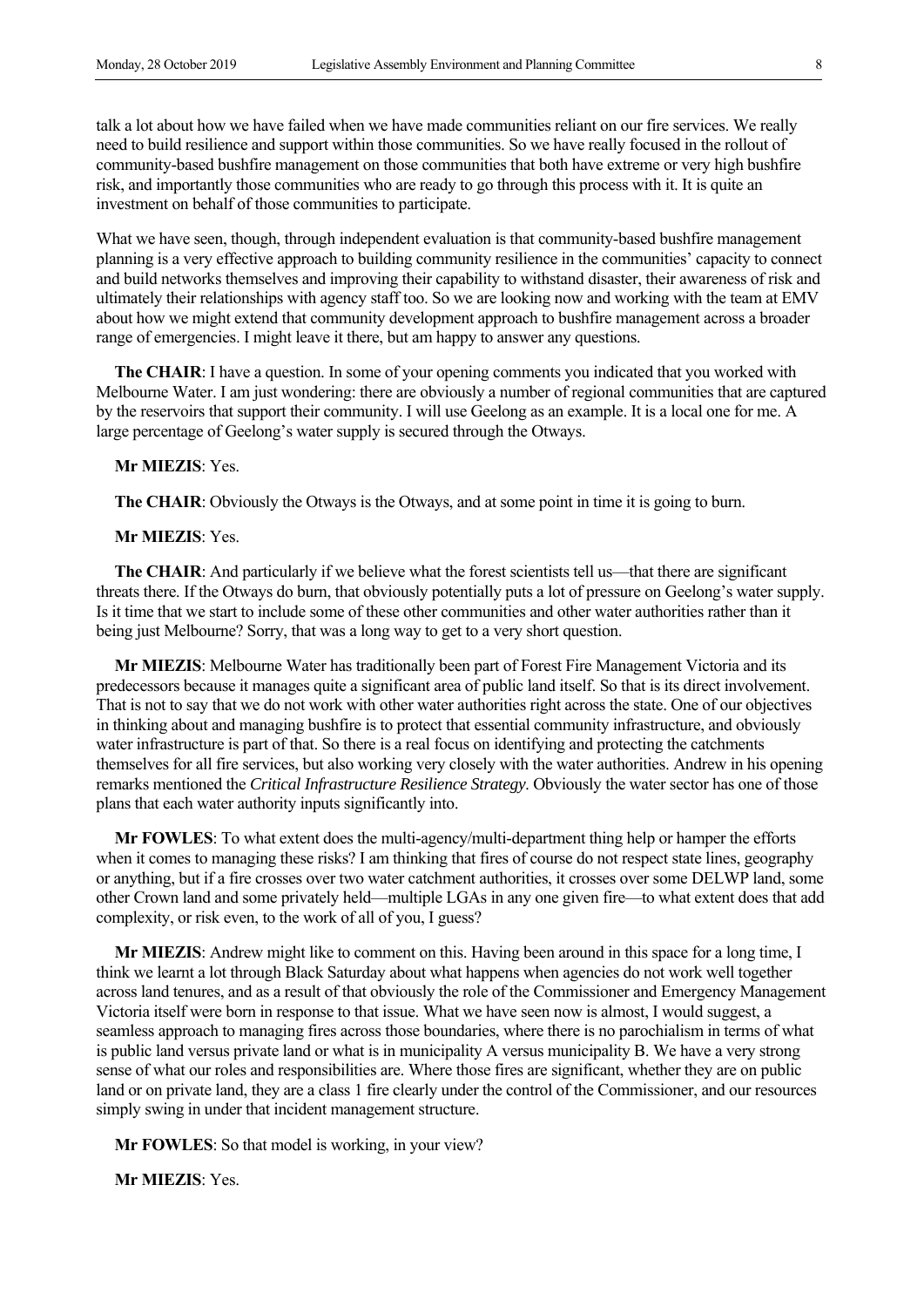**Mr CRISP**: Lee has put it very well, but I would reiterate those comments. Again, 14 months in the job, and I spent a lot of time in the State Control Centre during the last summer and fire season, and again all the different coloured uniforms, everyone is in there playing a role.

#### **Mr FOWLES**: Great.

**The CHAIR**: Thank you. You were nodding in agreement?

**Mr SLIJEPCEVIC**: Yes, absolutely, no question about that. The response is working really, really well.

**Mr McCURDY**: Lee, in terms of land management and controlled burns that you were talking about, have you come across the firestick burning program the Indigenous people are doing? And my question is about the cool burning. Obviously this Committee is about climate change and variations in when we can and cannot do our controlled or planned burning. There seem to be opportunities there, but I just do not know whether that would be on a scale that is big enough for what we can get across.

**Mr MIEZIS**: It is a really good topic to raise, and I might just answer your question quite fully. Last year my department worked very closely with the Federation of Victorian Traditional Owners Corporations in working to develop Victoria's and in fact Australia's first traditional owner cultural fire strategy, which was really born from: how do we introduce traditional fire practices or firestick burning back into country? That strategy was launched on 10 May this year, and it is a strategy that really aims to put a framework around this issue. We had seen a lot of traditional owner groups working independently, and the framework really helps us work and support them and equally learn from them in terms of how we use cool mosaic burning year-round to manage fire risk. We have had a number of burns done with and led by traditional owners now. In fact on the current 2019 to 2020–21 joint fuel management program plan, which is a joint CFA-DELWP plan, there are 41 burns across the state which were identified as traditional owner burns. We also as a department supported 30 Victorian traditional owner representatives to participate in the national Indigenous fire conference, so the firestick conference that was, I think, held up in your electorate earlier this year.

**Mr McCURDY**: It was, up at Barmah, yes.

**Mr MIEZIS**: And really that has been about building our capability and the capability of traditional owners to learn how we can best and most effectively use those traditional practices in reducing fire—not only reducing fire risk but improving environmental conditions across our public land.

**Dr NORMAN**: Can I just add to that. Beyond the traditional owner focus and that return of traditional practices we are considering and are delivering cool mosaic patch burns for ecological outcomes. So we are doing them around Yanakie Isthmus on the Prom to try and get the open banksia woodlands back. So the use of cool burn and mosaics is not something that is—backing up what you are saying, Lee—exclusively connected to traditional owners. It is being considered and is in some locations a shared journey of us doing that with Dja Dja Wurrung on the appropriate land, but we may be doing it without traditional owners where there is an ecological benefit or an additional safety benefit for community. So it is bigger in some ways than just being tied up as traditional owner.

**The CHAIR**: Can I just ask on this and I will throw to Danielle, just because it is on the same topic: have the departments and agencies considered employment opportunities for Indigenous community members to participate in this—it sort of occurs to me that there are some real opportunities around that—and what sort of employment strategies have you put in place to support it?

**Mr MIEZIS**: We have been coming at this from two ways. Firstly, it is building the capacity of the traditional owner corporations themselves. So since about 2015 we have been providing training and equipment to traditional owner corporations to build up their own capacity as fire managers. Certainly through programs like our Project Firefighter program, where we employ upwards of 600 seasonal workforces, we have designated Aboriginal positions through those and we have seen a significant increase in the number of Aboriginal Victorians participating in that program. We have also got through our Munganin Gadhaba Aboriginal inclusion plan a range of other strategies in place, which is really about increasing Aboriginal employment numbers within our organisation, whether that is in direct fire management or in the broader range of roles that we do.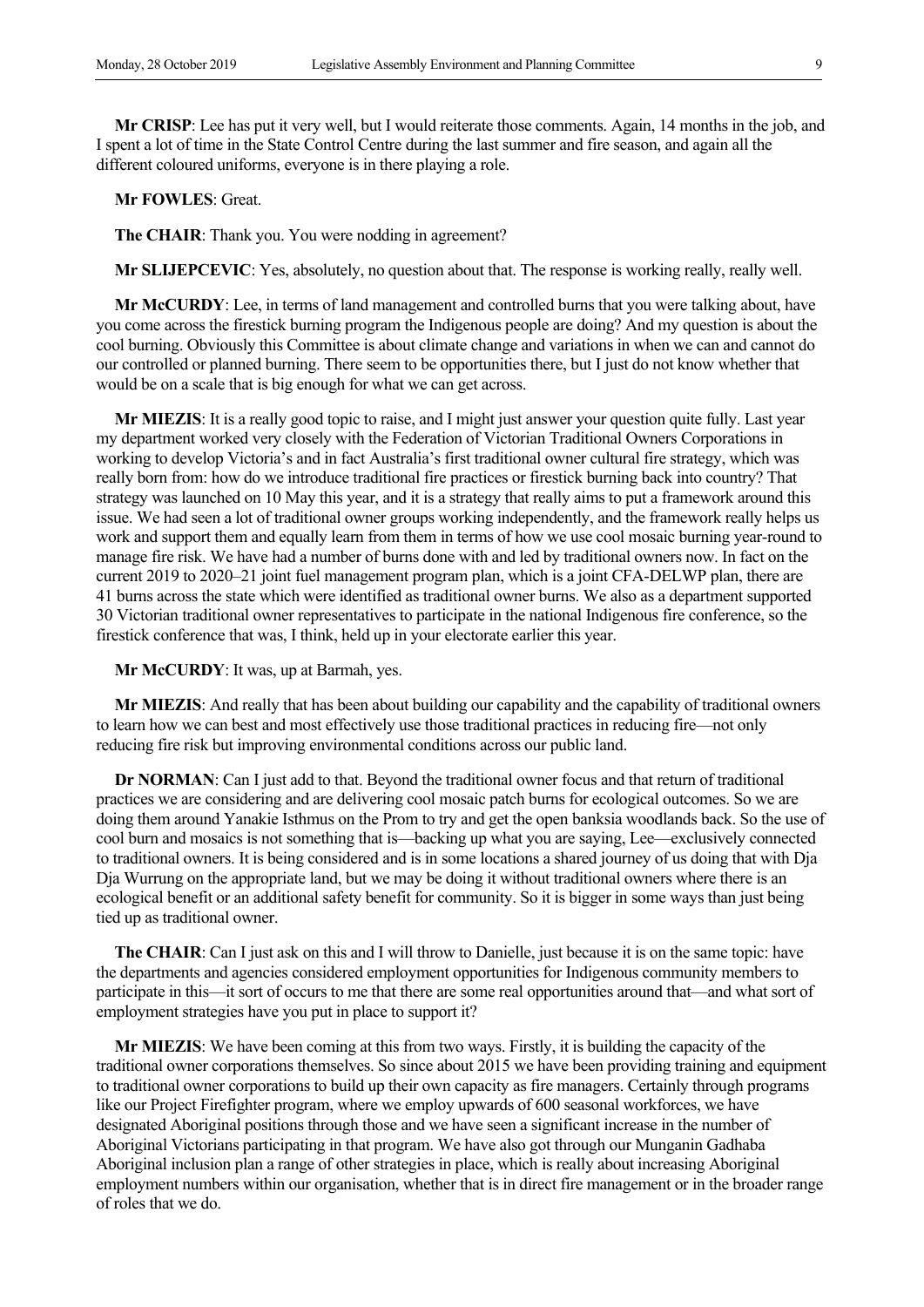**Dr NORMAN**: Again I would mirror that. We have got a 7 per cent target as a Parks Victoria policy. Also we are up to 53 Aboriginal staff now, but many of them have actually been employed with us for a long time and are leaders on our firegrounds. So Barry Coombes with Wurundjeri, Trent Nelson with the Dja Dja Wurrung—they are actually fully experienced firefighters and fire leaders and coordinators but are also representing their communities as elders. So there are some really nice synergies in that space, but it is very aligned with what DELWP is doing.

**Ms GREEN**: Lee, Andrew mentioned at the get-go population growth being a risk with climate change and all the different language groups. Given you have got the planning arm in DELWP so you would know where the population growth is occurring, I am also interested in population change and what the challenges are. What are the linkages between your area and the planning part of DELWP—not fire planning, but population planning—because, for example, Murrindindi shire tell me that apparently one in four people living in Kinglake now did not live there 10 years ago, and so you just have a quarter of the population that just have no understanding of what happened and, maybe even worse, an assumption that it cannot happen again so soon. How does that part of the department assist you with your work?

**Mr MIEZIS**: Yes, it is a really good point. I would say the planning group, in particular the demographers that exist that look at not only population change but demographic change across the state, not only support us in our planning for bushfire management but are drawn upon across the state. We know exactly those issues: how long have people lived in areas, what is their likely experience with fire and how would they interact? We have different cultures who have different reactions and responses to people in uniform. We need to be very cognisant of that when we work with those communities to build their resilience. I mentioned before community-based bushfire management planning. That really draws on our knowledge and understanding of those communities and how we best work with them to achieve an outcome.

We also use obviously that population change managing that peri-urban area, which is a real issue, particularly when we are getting larger populations on the footstep of our large forested areas. How do we work with them? Not only how do we work with those communities more effectively but how do we target some of our fire prevention activities, such as controls around camp fires? We know where the hotspots are—pardon that pun for human-caused ignitions of fire, so were able to target that. So we draw on that information in understanding how we best engage with communities, how we target our prevention activities, how we do long-term strategic planning and think about positioning of resourcing and those types of things. Not only does our department do that but the sector uses that knowledge too.

**Ms GREEN**: Obviously I represent an area with that rapid population growth, and I particularly worry that we have got so many people who have moved from Sydney, for example. You might assume that if they were from outer suburban Sydney they will know what to do, but if they are inner suburban or people who have moved from overseas and different cultures, I wonder. We were in East Gippsland last week and I saw just a brilliant booklet. If we have got a copy, Nathan, or we can find it online, maybe we can circulate it to the people who are before us today, because it was just one of the best resources I have seen for householders. It was about what to do when you are building your house for climate change adaptation and protection, whether it is insulation or protecting from flood, and what to do to protect from fire. It was just a really good comprehensive booklet. I had not seen one as good. It then got me thinking about at an individual household level—because we cannot assume everyone watches TV anymore and all the different channels that people are getting—when they move into a new house is that the time? Do we actually say to local government, 'We want you to give each household some information about where they live and what the overlays are', or even if there is no bushfire management overlay but they might still be at risk of grassfire, just very simple messages on what they need to do? Have you thought about that?

**Mr MIEZIS**: No. I think it is really important. Certainly we are working closely with local government in that area. Another part of our portfolio, the Councils and Emergencies project, which has been an important one auspiced by the State Crisis and Resilience Council, is one that really drives how we connect through local government into communities through the provision of information. It is not just the provision of information, but it is an important part. How we continue that follow-up is important too.

**Ms GREEN**: You know, is it in tenancy documents? Is it in sale of land documents or occupancy certificates when new homes are built? I just think with the rapidity of population growth, we should be trying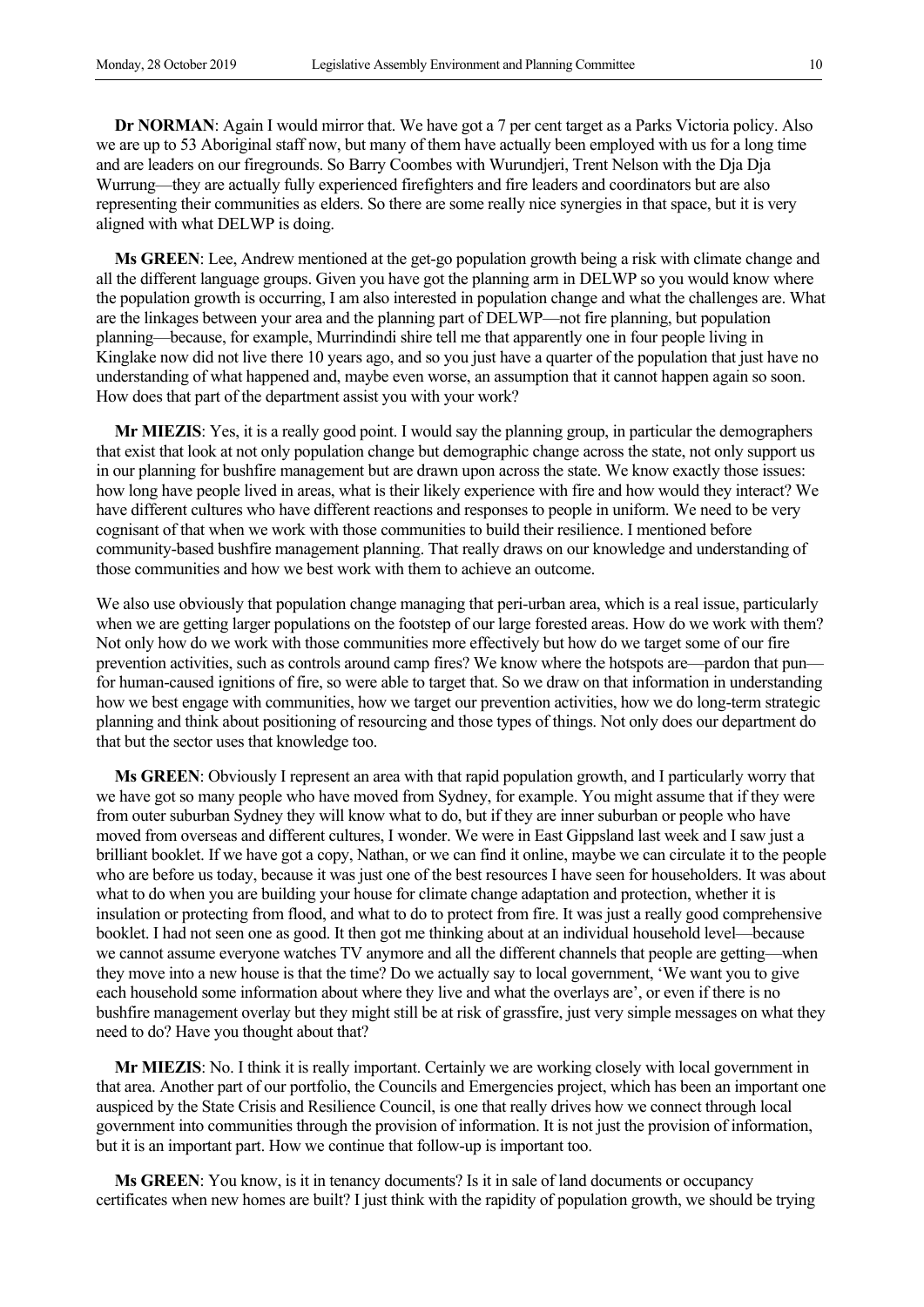to really target those messages into particularly the areas that are inside the urban growth boundary but on grassy plains.

**Mr MIEZIS**: I think they are important measures.

**The CHAIR**: Just to follow up along the lines that Danielle was just discussing, we have got areas like the Otways and the Surf Coast—

**Ms GREEN**: Bass Coast.

**The CHAIR**: the mountain regions, the Bass Coast—these areas where there is—

**Ms GREEN**: I think they are called the top 50 fire-prone areas in Victoria. There is a number that you use, isn't there, Andrew? I cannot remember.

**The CHAIR**: Yes. So I am sure some of these areas were identified by the bushfires royal commission as hotspots, but they also happen to be areas that we all want to travel to during the summer season. The Surf Coast and the Otways, the population probably trebles, if not more, with people that are not particularly familiar with the landscape. I am just wondering what planning or what future public policy might look like in terms of educating those itinerant communities around bushfire risk. What sort of work has been done?

**Mr CRISP**: It is a really good point. I was nearly going to bring it up in the last discussion, because when you talk about community we need to talk about the mobile visitor tourist community at the same time. I was down in the Grampians only a few weeks ago with DELWP reps and Parks, and it was a surprise to me that those people that run small accommodation facilities, there is generally a three- to five-year average that they are actually in those roles. I sort of thought it would have been people long term providing information, but that is not the case, so you get that churn there as well. We have a rep from Tourism Vic on the state emergency management team, Stuart Toplis, and I have been talking to Stuart a lot about this—about what more can we do about some shared responsibility in terms of those people that do run various accommodation facilities and the messaging they are pushing out. But then as we know a lot of the time now it is Airbnb, so you actually have not got someone that is physically in the premises. That does create some challenges for us, and then you look at some of those places you have mentioned in terms of significant visitor numbers in coaches and the like, whether that is the Great Ocean Road or some other fantastic parts of the state. There is certainly work that we are doing around that at the moment to try and get some better messaging out and try and reinforce some of these safety messages.

**Ms GREEN**: Andrew, can I make a suggestion? I volunteer as a disability guide up in the alpine environment and my son was a member of the brigade at Mount Hotham. Obviously their risk—well, their building risk is year-round—is more structure fires in winter when they have those extra 6000 to 8000 people in those beds there. I actually think that they do it pretty well, particularly the way that CFA has operations officers that are based in those resorts. I think there are similar things that are done in some of the coastal areas, but I reckon that maybe looking at what they do and that messaging might be useful in the summer wildfire areas.

**Mr CRISP**: It is interesting when you talk about communities and community resilience, and again, Anglesea—that is a community that works very, very well with Parks and the CFA and other organisations where they have actually developed their own plans around this. So, the primary school there, I remember I went down there not long after moving into this role. We had to go through a day where I had to learn a bit about a fire so I could put on some gear and go onto a fireground, so we were going to be taught about fire danger ratings and the fire danger index. It was grade 5 kids from the local primary school that came in and taught us. This is a program that has been running down there for a few years. It is probably one of the best models I have seen, and when we talk about community resilience and where we should be focusing our efforts and our energy, you do not give up on any section of the community. And they have got a partnership with Strathewen at the same time—

**Ms GREEN**: I was going to say Strathewen.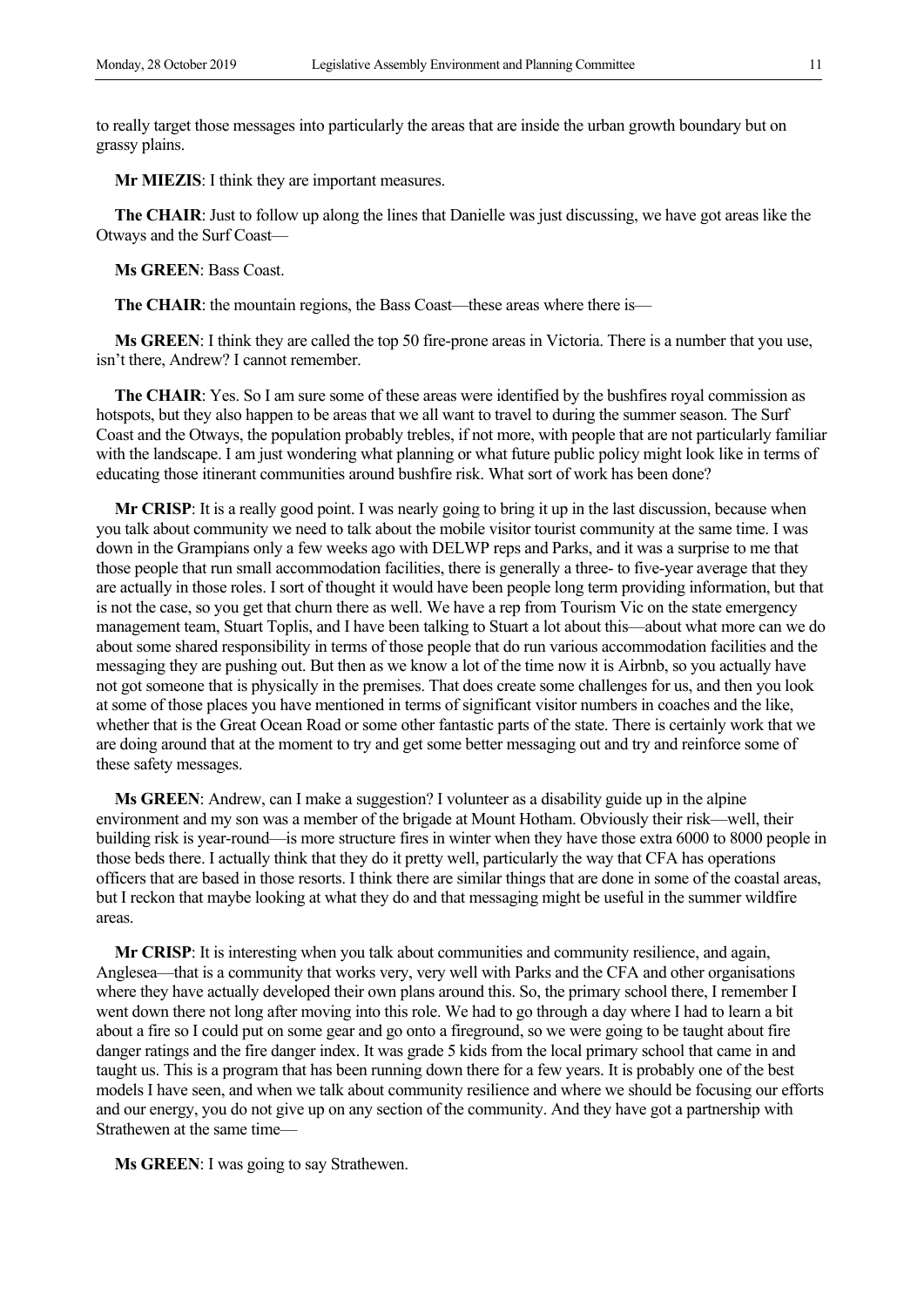**Mr CRISP**: which works really, really well. But also for that community itself they know that if something happens down there they are not going to let anyone out, because they are going to get stuck on the road. So have they got a plan about how they will keep their community, including visitors, actually safe. So along the coast there is some really good work happening with local government.

**The CHAIR**: On that very point, given it is practically in my backyard, is that something that the Parliament might look to roll out more broadly?

**Mr CRISP**: For me, I have seen some good models but I think it is one of the best models I have seen, particularly when it comes to young people, because these kids are teaching their parents and they are teaching their parents' friends, and they are being taught by CFA in school and by Parks and others basically not to be afraid of fire. You know, fire is part of Victoria, so it is about: how do you work with it? What I see down on the coast I think is a really good model.

**Mr SLIJEPCEVIC**: Certainly, just to make a comment, it is much easier to engage communities when they are already educated. So if we can put more programs into the schools, the better outcomes will be later on. So it is the best investment.

**Dr NORMAN**: And I think there is something also about it being a multi-agency collaboration. Because the Grampians is a good example in that a large proportion of our visitation is now South Asian day visitors who are doing the 3-hour drive each way because they want the selfie shots amongst the amazing geology. That is going to be totally immune to a community engagement, so we need the digital interface, we need the physical signage and we need the community members who have the language. I think it is about a common messaging. There is lots of collaboration and communication in this space, so it is just trying to find all the sectors.

**Mr SLIJEPCEVIC**: Just to make a comment on the Otways and the Surf Coast: it is absolutely fantastic, but we have been investing there for more than 10 years now. It is a fantastic relationship between the agencies and local government and they build a rapport with the community, so there is a lot of trust there that has been built and fantastic work that has been done as well.

**Mr HAMER**: Look, obviously we are in a state where there has been a lot of learning from major fires over many, many years and a lot of programs that we seem to have in place, which we are talking about. I want to just ask about what else can be done. I think we are just starting to touch on that now in terms of some of the education programs and broadening that out. I would just like maybe your thoughts on what might be other programs—or it might be policy directions—that the Committee can take on board to understand where else could be the next focus.

**Mr SLIJEPCEVIC**: To me, we have been talking about the shared responsibility for beyond more than a decade now, and for the shared responsibility to actually work properly we need to have the community and the agencies that understand the risk to own risk and then own the decisions that are made to mitigate that risk. So we need to get to that point where everybody owns the risk and the decisions made about it. And that is why *Safer Together* is a really good policy for us, because actually one of the fundamental parts is to get the communities into decision-making with us.

**Mr DEVENISH**: And I think certainly those community-based approaches. So Andrew in his opening remarks spoke about community-based emergency management and a couple of the townships that have gone through that approach, and Lee spoke about the community-based bushfire engagement and those 21 communities that are developing their own goals and solutions. I think if you can put them at the forefront of it—and I think Sue will probably have some examples as well in her work—anything that can be that ground up planning where the agencies are kind of supporting them in their goals and solutions is probably best.

**Mr HAMER**: And what would be the barriers to that at the moment? Is it having champions in that particular community? Is it funding?

**Mr CRISP**: Yes, or education.

**Mr SLIJEPCEVIC**: All of the above.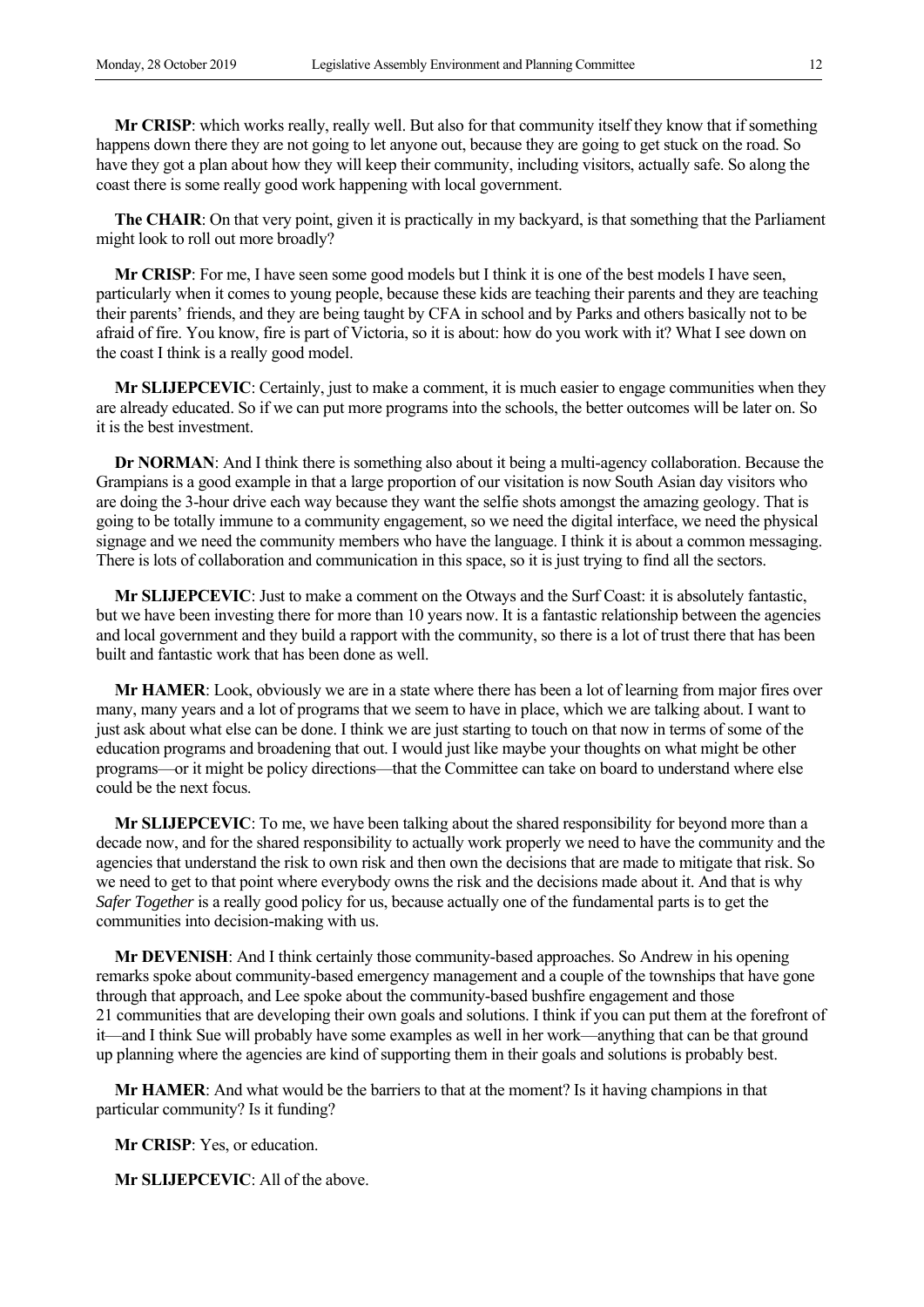**Mr CRISP**: Yes, I think it is all of the above. Again, we should learn from the examples of Anglesea and the Surf Coast and what they went through to get where they are at the moment. There is so much good work happening across the state, but one of the issues is about: how do you identify where that good practice is actually occurring?

**Mr DEVENISH**: And replicating it.

**Mr CRISP**: Yes, and how do you do that? So at EMV we have been doing some work with FedUni and another body I cannot recall at the moment in terms of developing My Community Portal so we can actually feed all these good ideas into somewhere in the centre, so to speak, and then others can actually access it. So there is good work and we definitely need support in terms of some of these initiatives, but how do we better share that and look at adapting it for other communities?

**The CHAIR**: I might just ask—this Committee can make all sorts of recommendations; sometimes they will be taken up, sometimes they will not—what would the cost be of establishing some form of best practice model and then having that model deployed as largely as possible across some of these communities that are at risk?

**Ms CUNNINGHAM**: I could offer a few points from the Red Cross perspective. We are obviously a very volunteer-driven organisation, so I would actually say I do not think the costs are necessarily that substantive. We would have a range of programs already running that help support communities prepare for disasters, if you like. We have a Pillowcase program, which is going into schools to teach kids about preparedness. They take a pillowcase of the stuff they would pack in the case of an emergency and generate those dinner-table conversations with families. So I actually think that there is a relatively low investment cost. It is more about having the sustained and committed funding to be able to extend into those communities.

**Ms GREEN**: I like what Andrew was saying about having a portal because I think it is going to work where communities can actually choose the best fit—idea—that suits them, rather than going, 'Oh, we've seen Anglesea works; we're going to roll it out to all of you'. I think it works better if people could see a whole lot of examples and then go, 'Oh, that community is most like mine; we'll grab that one'.

**Mr SLIJEPCEVIC**: Some things that we have seen working with the community is that they like it when we come as facilitators rather than offering solutions, so when we bring the community to talk and they come up with their own designs on things. That works far better when it is targeted. But it is resource hungry because we have to spend a bit of time facilitating.

**Ms GREEN**: You have talked about the various communication channels that we use. I think one of the elephants in the room that I would be interested in your commentary on is how you are going with the Federal Government with expansion of mobile phone towers, because I have got to tell you, of all the areas where I fought fires on Black Saturday in the Kilmore East complex, I think I know of only one mobile blackspot that has been rectified since then. I tried to put forward to both major parties at the last election that they needed to make a commitment as a bipartisan thing to say, '10th anniversary: let's resolve every mobile phone blackspot where there were fires in 2009', and then have a program to work through. I think it has been one of the substantial reasons why Victoria had got out of being in the Federal program, because Victoria was not getting a good deal. But do you think we are actually making any progress now? That is the thing I think that is the most frightening: you can have the best messages in the world, but if you do not actually have the mobile phone towers so that people can get the message out, it is not going to matter.

**Mr CRISP**: Look, it is incremental. I know only recently I signed off again in relation to priority areas for funding to address blackspot issues. But, you know, it is incremental. It is not the big-bang approach, that all those high-risk areas are being funded at the moment.

**Ms GREEN**: Well, is it something that we could do in terms of this Committee to identify maybe a recommendation that—and I am not trying to put words in your mouth—

**Mr CRISP**: No, no.

**Ms GREEN**: but I just think, as someone who has been living this for a long time, it is an endless source of frustration for me that it is not a higher priority. I know for Cathy McGowan, the former Independent Member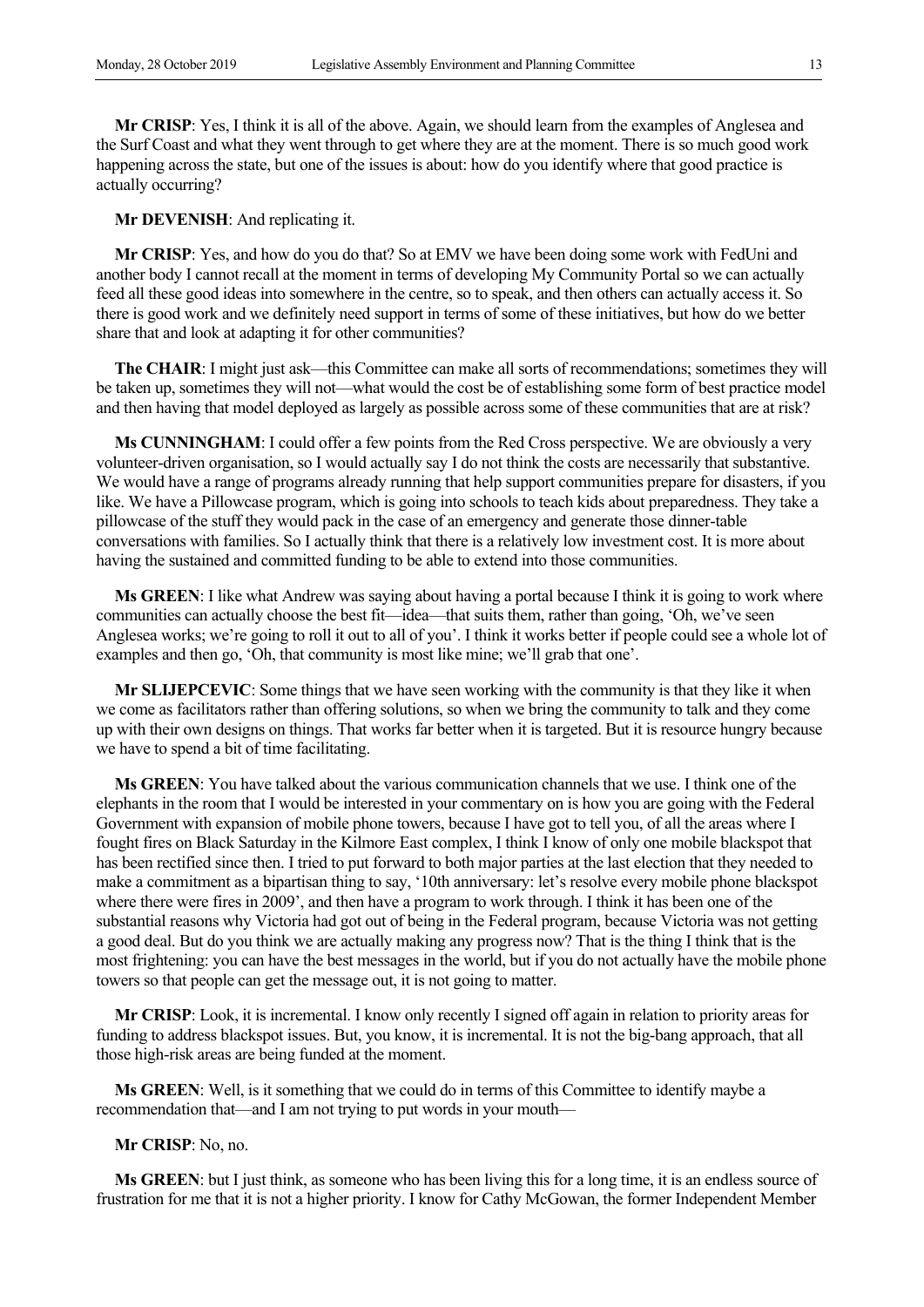for Indi, that was really her thing. But still at the southern end of what was her electorate, which is Kinglake Ranges, there has been very little change—and I note there were I think 80 or 100 people sheltered in the Kinglake West fire station. I mean, we are not even protecting those volunteer firefighters there because there is no mobile phone coverage.

**Mr CRISP**: Yes. Look, communication is critical—

**Ms GREEN**: Almost 11 years on—it is shocking.

**Mr CRISP**: in terms of emergency workers and for the community itself. Again, when I have the opportunity to speak in the media about preparedness, I always talk about accessing good information to make good decisions. Well, you have got to be able access information in the first place. Again, there is significant coverage—we know that—but there are still gaps and I think anything that can be done to ensure that we do not have those would be positive.

**Mr DEVENISH**: Good afternoon. I must say SES is really grateful for the opportunity to be part of the panel this afternoon and to contribute to do the Inquiry. I should note that our CEO, Stephen Griffin, sends his sincere apologies.

Really briefly about us: VICSES's mission is to partner with communities, Government, other agencies and business to provide timely and effective emergency management services, to build community preparedness and disaster resilience and to contribute to risk prevention.

In relation to climate change, the DELWP climate change adaptation plan of 2017–20 refers to the current climate change projections that whilst Victoria could face reduced rainfall it will be faced with an increased risk and frequency of more intense downpours, sea level rise and coastal hazards.

SES is what we call in the emergency management sector the control agency for five different hazards—for flood, storm, tsunami, earthquake and landslide—and SES acknowledges the climate projections and the increasing challenges that they bring. With those five control hazards, SES is essentially responsible for emergencies that equate to 74 per cent of the economic cost of natural disasters here in Victoria; that is according to the Australian Business Roundtable for Disaster Resilience & Safer Communities report, released in November 2017.

And those challenges, I think, are evident across two main areas: firstly, in meeting community expectation and adding to that service delivery need in emergency management volunteer response; and secondly, they emphasise the importance of community resilience building and, in the SES's case, vital delivery on the *VICSES Community Resilience Strategy*—and both of those two areas are heavily reliant on the capabilities and the leadership of our volunteer workforce.

In relation to service delivery, SES services the entire state of Victoria. We are a community-based organisation. We are part of our community, with a 5000-strong dedicated volunteer workforce. Our people are working on the front lines of emergency and disaster response, supporting their communities 24 hours a day, seven days a week, 365 days a year.

In addition to those five control hazards, SES is also unique in that it provides multiple specialist services: the largest road crash rescue service in Victoria as well as land-based swiftwater rescue; supporting other emergency services with searches, rescues and crime scene support; and of course support for our colleagues around fire, ambulance and other things. So our volunteers and staff are highly professional, highly trained and dedicated to that organisational mission.

And the service delivery strategy at SES has a focus on, I guess, some modern approaches to their operating structures and delivery models to meet the changing local service delivery obligations. It gives consideration to how communities and the risks they face might change over time. Our communities are changing through population growth or decline, an ageing population in some areas, and then the nature of volunteerism is significantly changing. There are innovative approaches that are required in some areas to deliver sustainable services into the future, and support for our people will be paramount to ensure that they continue to have the leadership, the capabilities and the flexibilities required.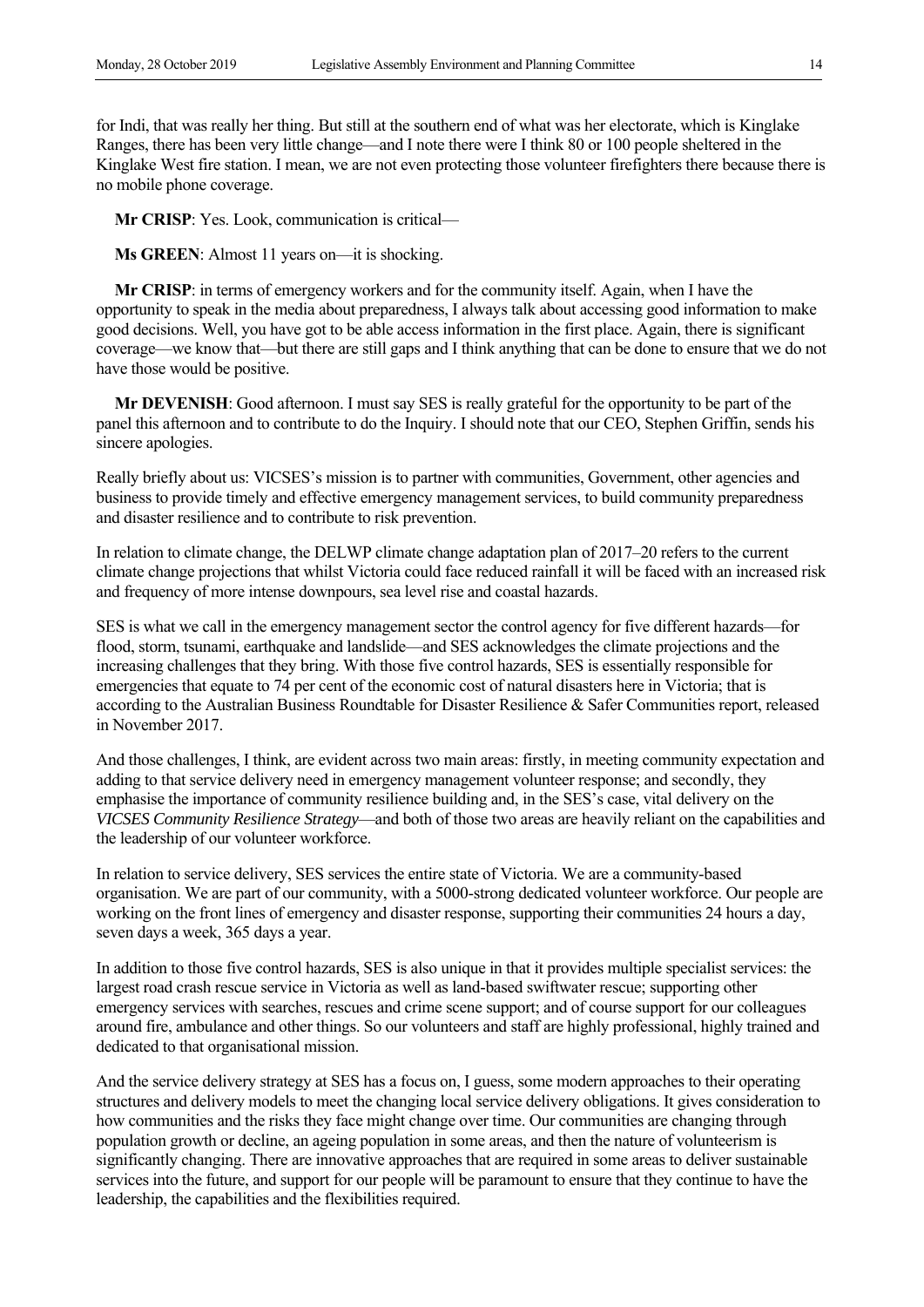In relation to community resilience the Victorian SES was proud to be the first SES in Australia to launch a community resilience strategy back in 2016, and we have recently renewed that strategy through to 2022. At the strategy's core is the capability of our local volunteers to foster those connections with communities. SES volunteers—no different to some of the other agencies on the panel—possess a locally trusted and respected 'power of localness'. They are local leaders within their community, making them really well-placed to foster those connections required and generate the required behaviour change and action within local communities. The strategy aims to build on community-based approaches to develop those local goals and solutions to increase behaviour change and community preparedness action and drive risk mitigation.

It has been a significant shift with our engagement programs, so with something like FloodSafe, it is working with our communities rather than potentially the historical approach of talking to them about the risks they face. There is more work to be done to continue to build that capability and build the further momentum. Over 140 SES volunteers have now undertaken community engagement facilitator training, and through those better engagement practices, a stronger focus on community connectivity and building the capacity and capability of our local people to have the skills and tools in place we will better meet our resilience goals and the future need.

More so, we are re-imagining what it means to be a volunteer for SES, and attracting broader and more diverse community members to volunteer with the SES who might possess the skills and interests to take up more of these community preparedness and local resilience building roles than in the past. The strategy has also got to focus on collaborating with our community and partners in strengthening those relationships and partnerships and developing a more resilient Victorian community that knows what to do before, during and after an emergency, and reduce the broader consequences.

The last thing I want to touch on is another way that SES ultimately supports community resilience—by facilitating a risk assessment program called CERA, which stands for community emergency risk assessment, which we do on behalf of the sector with those municipal emergency management planning committees. The community bit at the front is a fraction misleading, in that there are often a couple of independent communitytype members on these municipal emergency planning committees, but we would like to do more to make it a genuine community-based tool. It is essentially an all-hazards risk assessment that works collaboratively across that municipal committee with our key partners towards, I guess, a sector-wide approach to risk assessment at that municipal tier. The use of a consistent tool like that assists in the shared sense of purpose, to improve consistency in risk assessment and then ultimately in effective planning. It allows for some meaningful comparisons across the state on the likelihood and consequence of different hazards and risk profiles.

The SES is continuing to invest in that tool to support the current reform of emergency management planning that Andrew touched on and to enhance CERA to better factor in the community values at the start, the broader consequences and the cascading or compounding emergency scenarios. In its current form it kind of goes through hazard by hazard and the likelihood and consequence. So we are doing more to get it into a more modern cloud-based platform and to better factor in a more systemic risk profile.

**The CHAIR**: I think I understand how the majority of the other agencies are funded. If my memory serves me correctly, the SES has a reasonable levy provided by local governments. Is that right?

**Mr DEVENISH**: The State Government now, generally, and then our volunteers will often top that up with a lot of local—

**The CHAIR**: Fundraising.

**Mr DEVENISH**: tin rattling and fundraising and whatever, but yes, predominantly through State now.

**The CHAIR**: I am just thinking: in terms of the evidence that Andrew was presenting earlier around a drier climate but more intense storms more often—and I am just wondering from the perspective of the work you do and the SES—what does that mean in terms of the need for volunteers? Does it mean more volunteers?

**Mr DEVENISH**: We can always do with more volunteers. I think the nature of a volunteer workforce is always going to be challenging but it has a significant number of benefits as well. We can always do with more volunteers. We have got areas around Melbourne and some of the regional centres where we have got waiting lists, that have plenty of capacity. But I mentioned the changing nature of rural and regional environments as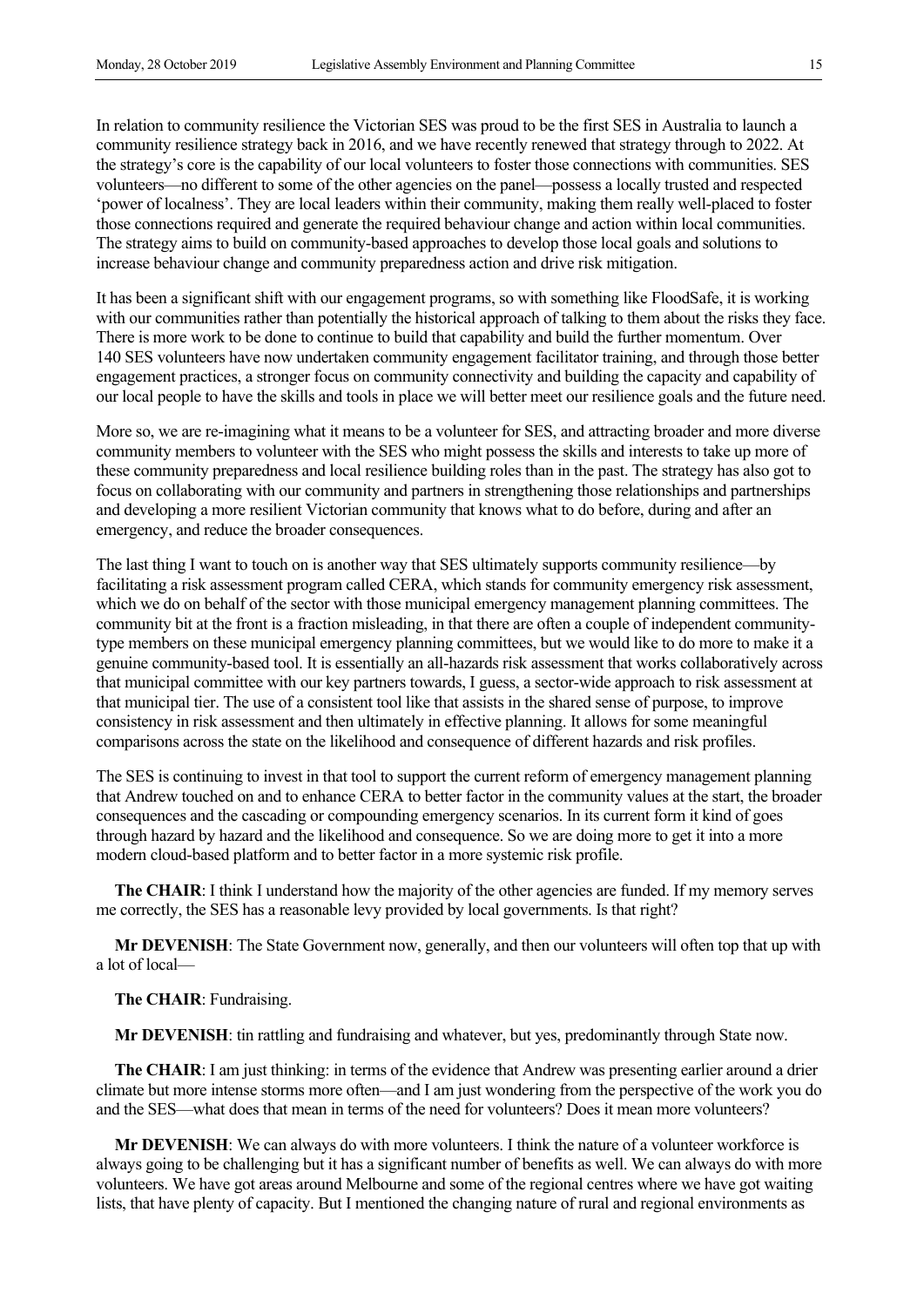well, where you have got ageing populations and there is a real reliance on already busy people doing more. So we are certainly coming up with some of those more innovative, non-traditional approaches, where you have got kind of a hub and spokes, where a busier unit more in the regional centre might provide a lot of the admin functions for the smaller spokes in some of those smaller areas and things like that.

**The CHAIR**: There has been a lot of conversation around the need for surge capacity in terms of firefighting. Is that replicated in terms of the weather events that you are more likely to be involved in—you know, flood and storms and that—so that we need to think about building that surge capacity to deploy into areas that have been affected by a storm?

**Mr DEVENISH**: No doubt, and I think we have certainly seen in particular riverine-type flooding where we have not only sent, within our state, people across to different areas but had support from other states as well. I think, building on the previous comments, the sector is certainly far more connected in the last decade to do that. If more could be done—the more capacity, the better, I think.

**Mr FOWLES**: So the climate change impacts—we have obviously spent a lot of time hearing evidence and talking about bushfires today. The metropolitan SES's bread and butter is branch removal, essentially. Do you have a view about the things that the service needs to be doing and its preparedness for an increase in wind and rain-type events as opposed to bushfire?

**Mr DEVENISH**: Yes, I think certainly in a preparedness sense the more we can do to build that shared responsibility ethos and have community take their preparedness actions—to be cleaning gutters and removing overhanging branches and things like that—certainly makes our job easier in minimising the response impact. And developing collectively those goals and solutions, so working through Lee's department and the catchment management authorities in prioritising, I guess, floodplain management strategies and collective mitigation actions that have the drainage solutions, the levees, that makes our job in responding to the number of jobs that we get so much easier.

**Mr FOWLES**: So for the leafy middle-ring suburbs that Paul and I represent, do you find that there is a communication challenge around that—that people do not view arboreal tidiness, if you like, through the prism of climate change or emergency services?

**Mr DEVENISH:** I would agree with that. I think certainly we see it comes back to that resilience-reliance discussion from earlier. I think we certainly see in some of the metropolitan footprints that there is a reliance that 'Someone else will come and fix that; I'll get a text message if I need to do something and someone else will fix it', compared to some other areas in the state where I would describe them as far more resilient because they have to be. So I think there is certainly an aspect of that.

**Mr FOWLES**: So that being the case, what would you suggest to us as the reps of the Parliament here to help counter that?

**Mr DEVENISH**: I think it is just about finding opportunities for community to participate in it wherever possible. There is a recent example, and it is really fresh: rather than taking preparedness action, one of the latest bits of research out of the US and post that Japanese earthquake and tsunami is about the benefits of even knowing your neighbours. So you do not have to get up and clean your gutters and be trimming stuff and spending your weekends taking preparedness action or preparing for climate change. As you say, someone in the outer suburbs with busy things, it is difficult to get them to move to that behaviour change straightaway. But to celebrate even knowing those that live around you, where if it was to be a single tree down on a house and our crews were to turn up, if the neighbours were even able to tell you what bedroom they sleep in, those seconds can make a real difference. It is the same in a house fire and the same, I guess, in a large-scale community event. So that story out of Japan in 2011 when the earthquake went off and most coastal communities had around half an hour before the tsunami was going to hit, that is a pretty modern country; it had good alerting systems and good warning systems in place, and essentially anyone along that coastline that was immobile or vulnerable or slow to move—aged—unless a neighbour threw them in the car as they were heading up the hill, they essentially perished. So even something like the benefits of knowing your neighbours and promoting things like Neighbour Day and things like that I think can have a real difference where they are not traditional preparedness actions, but they still make a difference in terms of the outcome.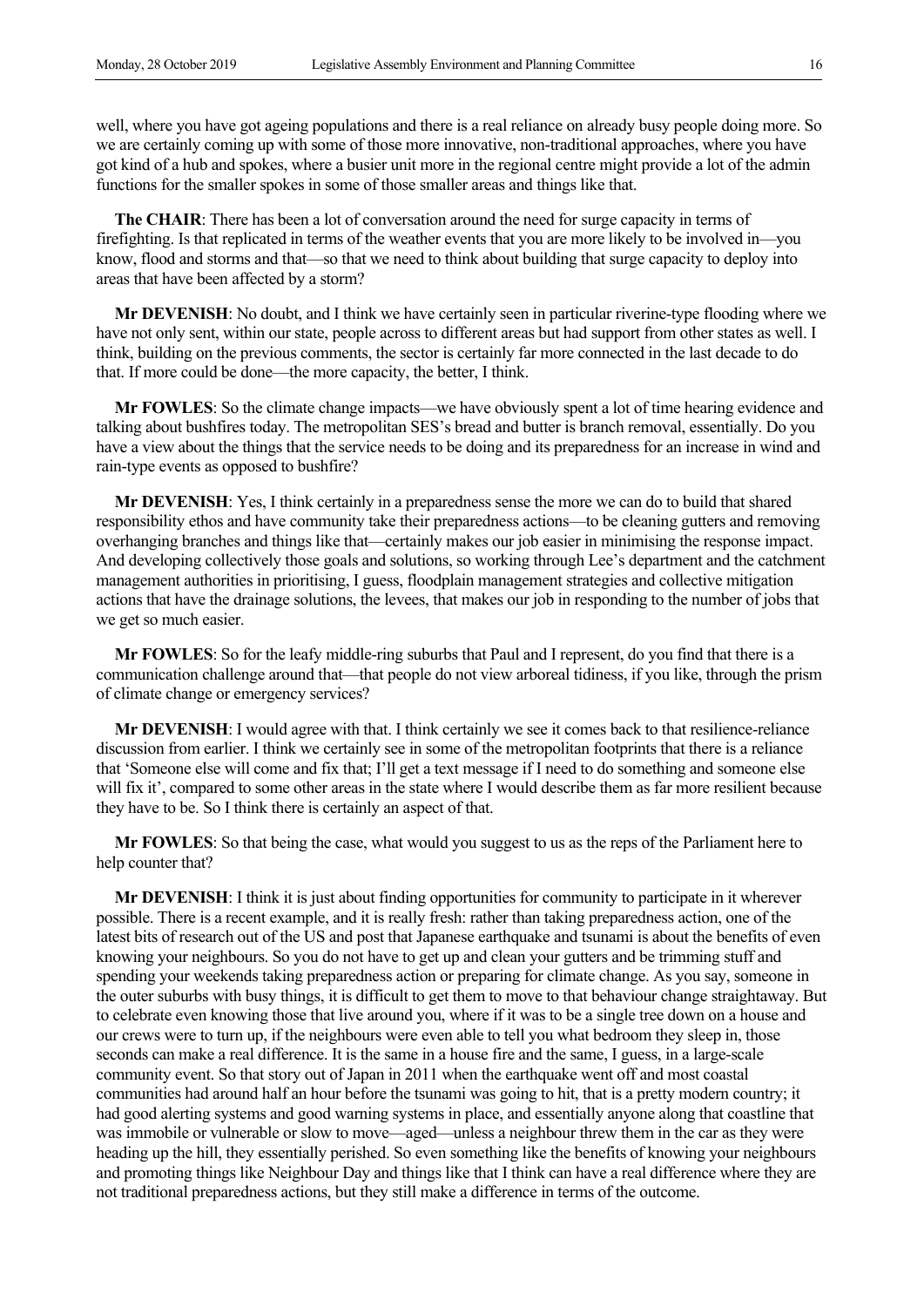**Mr FOWLES**: I presume you cannot just knock on the door and say, 'What bedroom do you sleep in?'.

**Ms GREEN**: If you asked me that, Will, I would think that was a bit creepy.

**Mr FOWLES**: But what things happen in SES's experience? I guess the peri-urban is probably not a bad example here of where communities feel like they live in the city and stuff just gets sorted, but in actual fact there is some vulnerability there. What sort of things other than Know Your Neighbour Day have actually been successful, do you think?

**Mr DEVENISH**: I think any of those. To say that those community-based approaches or things like CFA's Community Fireguard or whatever cannot work in metro or peri-urban environments would be an assumption. I think they still can, but there is a different sense of community. There is often a community of interest rather than a pure community of place. But I still think it is achievable in terms of developing your own, whether it is even in an apartment complex, and you can develop your own goals and solutions to deal with the risks you face.

**Ms CUNNINGHAM**: In support of Jamie's comments and in terms of what the Red Cross does in terms of its disaster preparedness training, we very much focus on four steps: one is get in the know; one is very much to get connected, in terms of connecting out to neighbours; one is, of course, getting organised; and one is getting packed. So everything that Jamie has said is very much what we train for in terms of our emergency preparedness.

**Mr FOWLES**: Is there any data around that?

**Ms CUNNINGHAM**: That is absolutely best practice. Yes, and there is a research base that sits behind that our RediPlan guide, those four steps and what the impact can be, particularly from a psychosocial perspective. We are trying to minimise the impact of trauma from disasters and so actually connecting to neighbours and knowing your community absolutely can apply anywhere.

**Mr FOWLES**: If I could ask the Secretariat to get that research and include it in our report.

**Ms GREEN**: I was thinking about some of the things that the others had said before about children educating people, and there was that recommendation from the bushfires royal commission that specifically said the state should be developing education modules. Thinking about what you were saying about how it is hard to attract volunteers, I think this whole climate emergency thing is actually setting—you know, the conversations. I am really feeling quite frustrated because I just think that it is making kids bloody panic. I think rather than saying, 'It's great, yes, that they are talking about it', and being on the left of politics there is nothing wrong with protesting; however, if you move back to that education side of things, a number of my schools' VCAL students have done projects with the men's shed and other community organisations and have been getting some education and some knowledge in the local community.

But also addressing you saying that you have got a shortage of volunteers, it is also about empowering young people to take the next steps. I wonder whether maybe engaging with VCAL across the state—because with a lot of those kids, people just make the assumption that it is the kids that are not very smart, but often it is the kids that are very hands-on and solution based. When you look at the wise elders of the community, whether it is the local CFA, SES or the men's shed, you could be having them, the men's shed, the SES as well and the Red Cross, working with VCAL students on some specific projects and going, 'Okay, let's look at some climate resilience'. I live in Diamond Creek, so it might be, 'Okay, we've had some flood events in Diamond Creek', so you could get the kids as part of their project working out the maths stuff, the water table and what will happen and where it will go. And then someone who is more community services orientated could say, 'Okay, what do we do about people with disability?', and then the culturally diverse community. What do you think about something like that?

**Mr DEVENISH**: Yes, I love it. I have heard of some models like that, but pockets of it, similar to the Anglesea and Strathewen in schools. I have heard of some grassroots examples, but how you—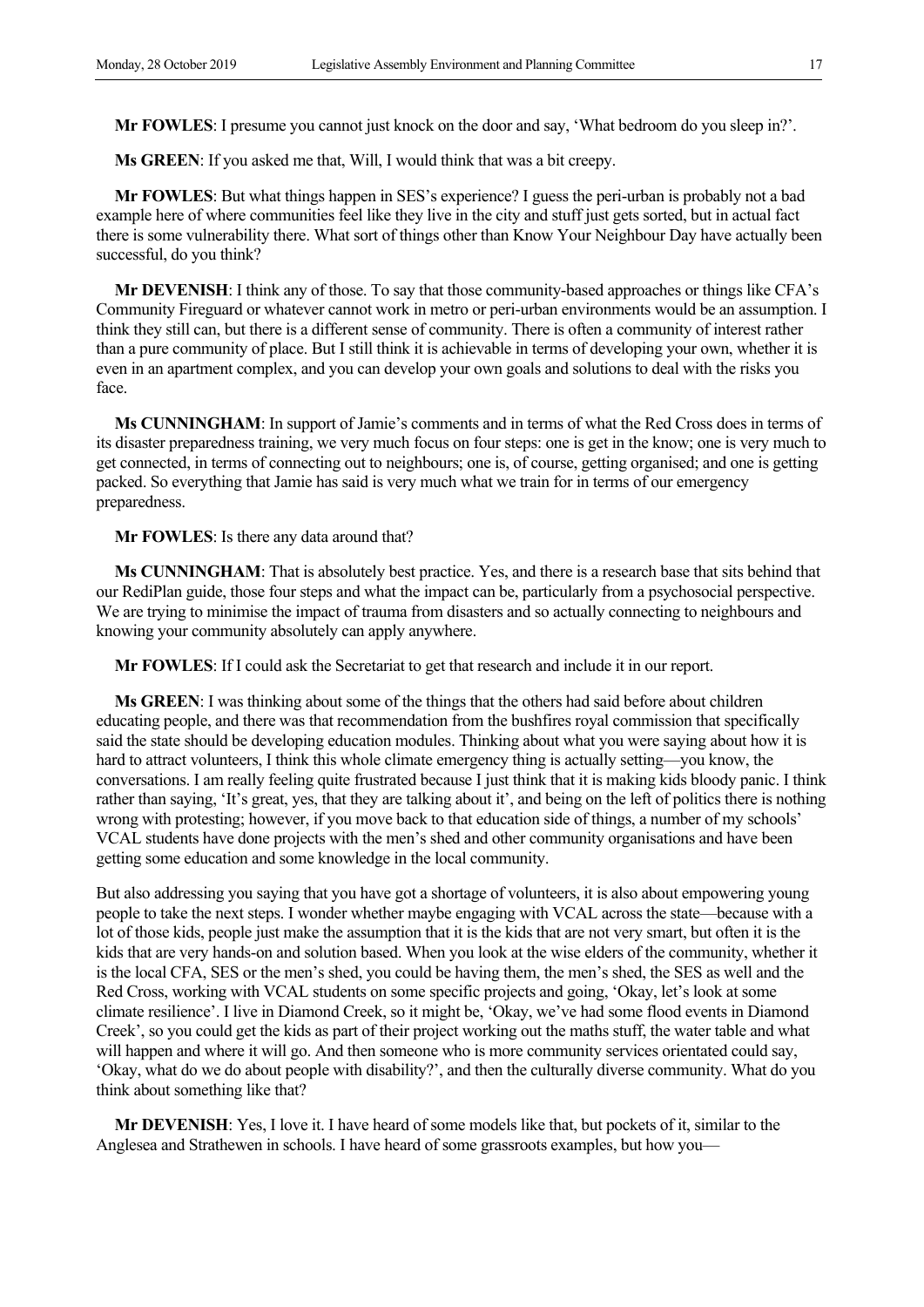**Ms GREEN**: I think it is those year 11 and year 12 students or even the year 9s that start feeling a bit disengaged, or there might be the cohort that are feeling quite frightened and helpless about the whole climate change thing, and then you can say this is something cogent and tangible I can do.

**The CHAIR**: Just to pick up on some of these other themes, the Committee has been to the Gippsland Lakes, and those communities are quite aware of—to one extent or another—the risks around sea-level rise and land-based water movements and the like, though I suspect those communities are far more aware of bushfire risk. And it occurs to me that on a number of occasions Lakes Entrance has experienced severe flooding. I know Barwon Heads on a number of occasions over the last 30 or 40 years has experienced significant flooding. I am just wondering, given that these events might become more common in some communities, what sort of planning has been done in terms of managing it as an emergency? I am not talking about putting in the bigger drains and stuff like that that we might do over a sustained period of time; I am talking about the risk of flood. I am just wondering what your thoughts are.

**Mr DEVENISH**: It is probably best picked up, as I touched briefly on, in our role in facilitating that CERA—that risk assessment tool at the municipal planning tier—in that it kind of goes hazard by hazard. What are we most worried about across the municipality? What does the data say? But then also the strength in it is the conversation in the room about the multiple agencies that play a role. There are a couple of community reps. There might be a significant number of mitigations and preparedness-type actions in place for bushfire, but that might flesh out that they have also got a significant flood risk, and that is where they can focus some additional effort. So I think that is obviously on a municipal scale. It comes back to that question before about communitybased approaches and how we better get the township-type-scale goals and solutions feeding into the municipal approach and then of course feeding up to regional and state tiers. But I think that is one way where that sort of thing is addressed.

**Mr MIEZIS**: If I could build on that, the Victorian Government in 2016 invested about \$21 million in supporting the implementation of a Victorian floodplain strategy and the development of nine regional floodplain strategies. Each of those regional strategies includes a prioritised work plan to address flood risk, and those strategies are really being used by both State and local government to guide investment, ensuring funding is allocated to where the priority is and where the need is. Flood studies are really the starting point for understanding flood behaviour and flood risk at a local level, and this flood study process includes modelling of rainfall and of run-off. Over the past three years we have had seven local flood studies completed, with a further 31 of those studies underway. So they are really examining, to the point before, whether existing planning schemes, flood mitigation, infrastructure, municipal flood and emergency management plans and total flood warning systems are really aligned to where the flood risk is, and certainly local councils are where the accountability for implementation and maintenance of those measures rests. Really the flood studies are one way in which we can really test the resilience of those plans.

**Mr CRISP**: Can I pick up on a couple of points Jamie made. In relation to volunteers more broadly, a couple of weeks ago I met with Anthony Carbines, the parliamentary secretary with responsibility for volunteers, and again there was a commitment last election to develop a volunteering strategy. I have been going around a lot in my role talking to volunteers from all the different organisations, so definitely contributing to that piece of work. It is a challenge in some areas. Only a few weeks ago I was down in Port Campbell talking to a small group of people that were volunteering for at least two organisations, one for three organisations, whether that is CFA, SES, lifesaving, and we were talking about how we attract younger people into volunteering. They are talking more in terms of their local community. Again, it was interesting because I have experienced it before where it is basically a group of old blokes sitting around the table talking about what they think young people are thinking. I keep saying, 'Well, we actually have to go—

**The CHAIR**: You have to go and ask them.

**Mr CRISP**: and ask them'. So they were going to go off and do that. So I think there is an opportunity to do a lot more of that in terms of what are the opportunities for young people. For me, one organisation that does it very well—and it is probably because you can see the pathway—are people that volunteer in terms of the ambulance roles, because a lot want to be paramedics and then see that as a pathway through. I think there is a bigger piece for us that we need to look at doing. If you run a CFA brigade as a captain or you are a unit controller at SES or in some other volunteering role, you are running a small business. I think there is a real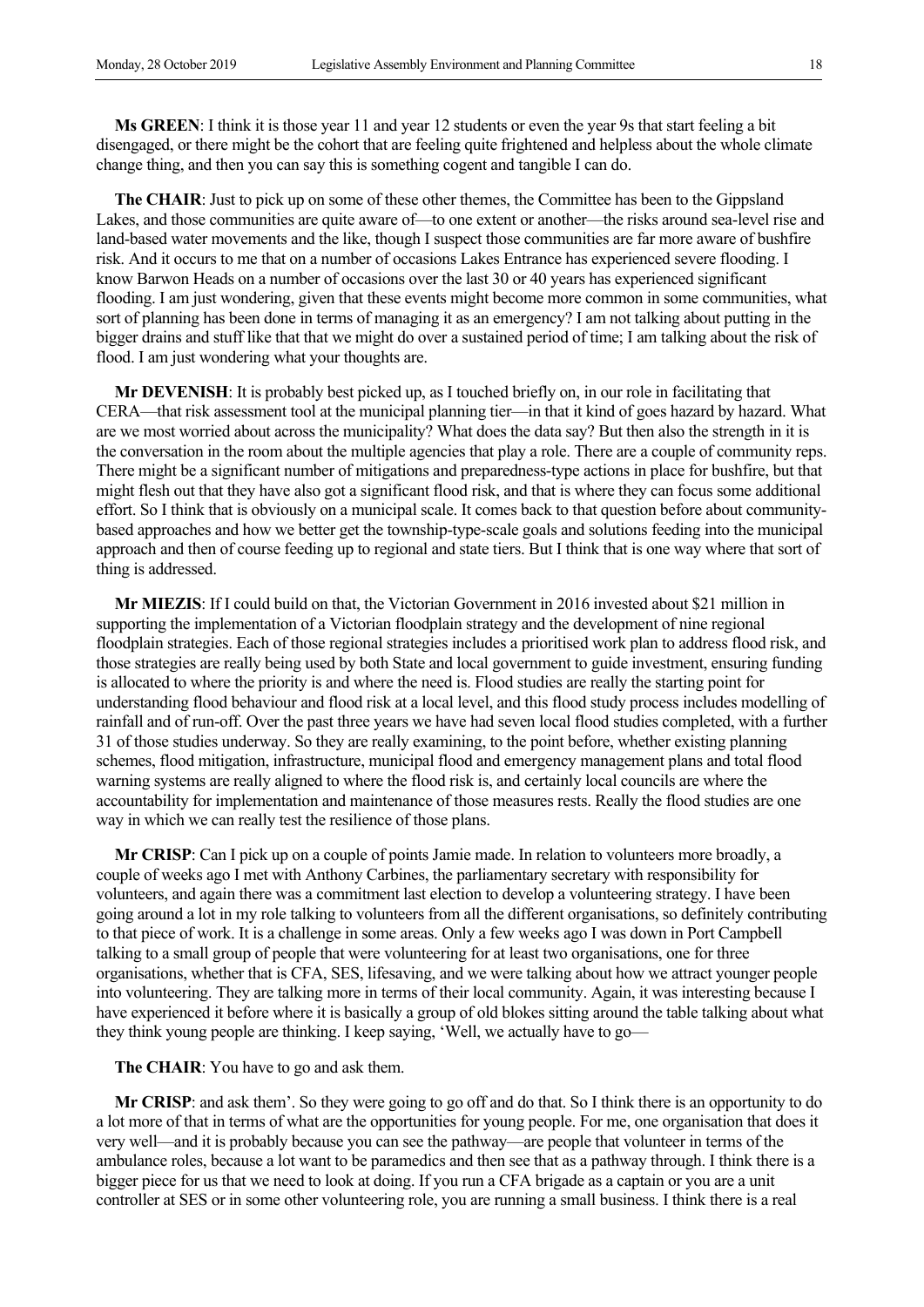opportunity. I am not saying the CFA and other organisations do not do it well, but I think we can look at how we can actually structure education for people across the sector to then provide pathways into various roles in the future.

How do we do that? I think that is a really important piece for us. Also with volunteers, some will say, 'Pay us when we do a job'. 'Well, you are not a volunteer', and you actually offend some people when you say that. However, I do not think any volunteer should be out of pocket. If I use the Port Campbell example, you have to drive to Camperdown. Sometimes there is a vehicle available to do that, so whether there are not subsidies around petrol, car registration and a whole range of other things, I am just saying there is this piece of work and we want to feed into that.

Can I just finish on a couple of others quickly. We have not really touched on it, but the mental health and wellbeing of paid employees as well as volunteers, particularly in the SES where they do a lot of road crash rescue, and what that actually means. Again, there is more work happening around that, but that needs to be a focus for us. Again, there was talk about the municipal plans. I had the opportunity to go to the States just for a week a little while ago, and what California does is actually develop catastrophic plans for their earthquakes and for wildfires. We have got very good systems and processes, but we adopt a generalist approach, and it works. It works very, very well. But there is an opportunity, because you touched on it before, about developing those catastrophic plans.

**Ms GREEN**: Just given I have had a fair bit of history in this area, I think that again that issue of reimbursement, tax deductibility and things like that is probably something that does need to be raised at a federal level. I think there are more people now saying that maybe we need a volunteer reserve so you can have more reimbursements. Just by way of history, it was Minister Holding, I think, that was the first emergency services minister to raise it at a MINCO at a national level. We can have great plans in Victoria, but I think it is more those out-of-pocket expenses. With employers, they can recoup some of their payroll tax and things like that, but I think it is more people trying to claim it against their tax and things like that. My sense with volunteers is that they do not feel as insulted then and it really is just recouping some of their expenses rather than being paid. But I think it is something that has got to be a national approach because of the surge capacity and the stuff of going interstate and all that sort of thing. Victoria can take a lead, but I think we need to get a national approach to that.

**Mr HAMER**: Just back to Jamie, and you might take it on notice and get us some information. It was just about the number of call-outs and how they may have increased. Obviously it is not all climate change-related. Population may be a big factor, increasing urbanisation means changes in run-offs et cetera, the impact of flash flooding may be worse and it not being purely related to climate change. Do you have any statistics about how it has changed over the last 10 years and maybe some forward forecasts?

**Mr DEVENISH**: Yes, we have certainly got the data. I have not got it with me, but I can tell you that what we call our requests for assistance calls into 132 500 is kind of on a slightly upward trend. Whether that is purely—

**Mr HAMER**: But that has not been accounted for population or wherever; it is just pure numbers of callouts?

### **Mr DEVENISH**: Correct.

**Mr SLIJEPCEVIC**: I can tell you a story just on the fires. Twenty-five per cent of the increase in fire numbers can be attributed to climate change.

**The CHAIR**: Sue, and then we will head to the centre of the table. Did you want to make some introductory comments?

**Ms CUNNINGHAM**: Yes. Thank you for the opportunity. I would also like to acknowledge the traditional owners of the land upon which we are meeting today and pay my respects to elders past, present and emerging. Many of you hopefully already know that Australian Red Cross is the world's largest humanitarian network and has millions of volunteers operating across 192 countries. We have operated for more than 100 years in Australia and have significant experience and expertise in emergency risk reduction, response and recovery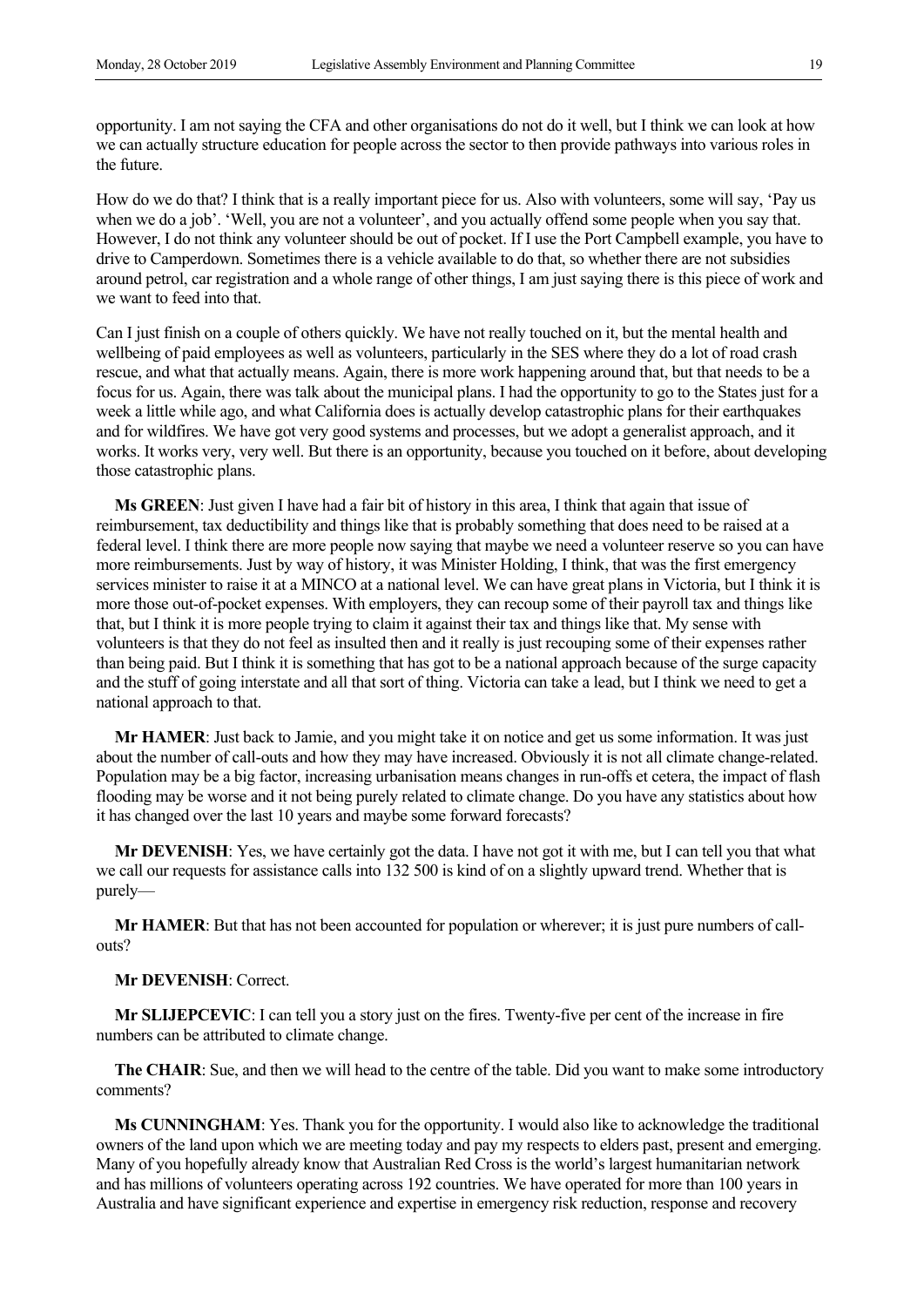across Australia and the Asia Pacific region. Our strategic goals include helping 3 million Australians prepare for and recover from disasters, and responding to significant emergencies 100 per cent of the time.

Our main focus is always to support the human side of emergencies—for example, by reducing their psychosocial impact. We do this in Victoria using around 1000 volunteers, and that can increase to 4500 volunteers we can access nationally. These are dedicated volunteers who are trained to provide practical as well as psychosocial support, which basically fulfils our responsibilities under the Victorian emergency management legislation as well as our core fundamental values of humanitarianism and volunteerism. From both our research and experience we know a number of things. We know that climate change is resulting in more extreme weather-related disasters, meaning that demand on services will continue to increase. We know that the impacts of emergencies on people's lives are significant, complex and long lasting. There is a range of research on this, including the *Beyond Bushfires* 2019 report that talks about the 22 per cent increase in mental health issues for those that were impacted by that particular event.

We know that different extreme weather events have very different impacts. We have talked a lot about the impacts, for example, of fires and storms, but of course the drought and heatwaves also are significant climate events. We also know that these different climate events have different impacts in different communities; for example, the impact of the urban heat island in metropolitan regions. Unfortunately we also know that disadvantaged people are more vulnerable to the impacts of climate change as they have the least resources to respond and recover and often also have existing financial and economic and health disadvantages that are exacerbated by extreme climate events. We also know that the current cost of responding to emergencies is high and expected to increase, and we know that the social costs can exceed the direct costs, as in the case of Black Saturday where there was \$3.1 billion of direct cost but \$3.9 billion of social costs associated with that event. We also know that there is a significant cost of doing nothing, as evidenced in a range of recent reports, and there are considerable benefits—economic, social, health and ecological—to doing something.

In that context Red Cross makes some observations and recommendations to this Inquiry that there are a number of steps that could be taken to help us adapt to our changing climate. Firstly, we should take a humancentred approach that recognises and protects the value of social capital. For example, heatwaves and drought both have detrimental but different impacts on social and community connections in that it is critical for both our health and the economy that we invest in keeping our communities connected. Second, we should undertake place-based research to better understand the human impacts of climate change, including research that explores the health and wellbeing impacts of both acute and chronic climate change events such as prolonged drought. Community-driven and locally relevant climate adaptation plans should be developed which address the differing impacts of climate changes in different communities but also of course draw on the needs and strengths of each community. Local communities should be at the forefront of all climate change planning and decision-making.

We also need to prioritise the support we provide to the most disadvantaged and isolated to the impact of a changing climate, including those living in remote communities, Aboriginal and Torres Strait Islander peoples, migrants and those living in poverty, which of course is one in 10 in our Victorian context. We should also recognise that Aboriginal and Torres Strait Islander communities are uniquely impacted by climate change due to both their entrenched disadvantage and the cultural and spiritual connection they have to the land. We should equip and prepare communities to be resilient and capable of adapting to the increasing number of disasters and extreme weather events. In addition to connecting our communities, resilient communities need resilient infrastructure, including energy-efficient homes that are comfortable, healthy and safe to live in during extreme temperatures, as well as timely, early and useful information about local risks and ways to mitigate those risks. Finally, we should build the resilience, capability and capacity of the multiple sectors that are responding to climate change, including the health, community and emergency management sectors, so that we can collectively strengthen the community capability by supporting those who provide the support as well as those who need it.

In summary, we know we cannot prevent natural disasters arising from our changing climate, but we do know that we can reduce the harm and impact these events are having on the people in the communities they live in by ensuring we take an evidence-based, place-based approach which recognises that community connection,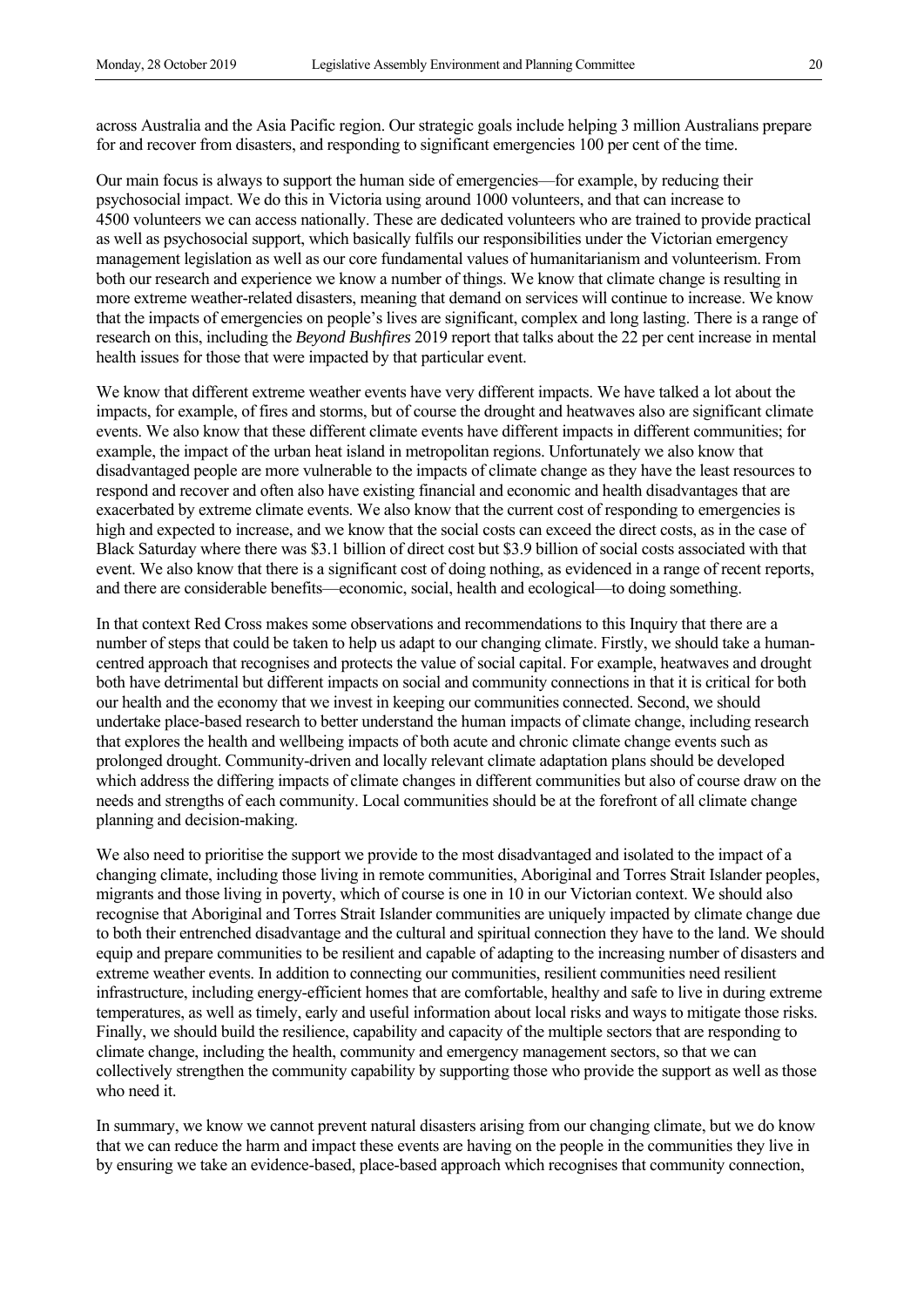social capital, resilient infrastructure and a collaborative cross-sector approach are foundational to creating climate resilient communities.

**The CHAIR**: Thanks, Sue. I do have a question around the mental health issues that you have spoken about. Sometimes I think we as a society are pretty good at responding to the immediate emergency challenge, but I do wonder whether we are not particularly good at picking up the pieces and supporting communities and families post the emergency. So I am just wondering from your perspective how we might best support communities that have been affected. I do not necessarily mean that it might be in the week or two after the event, but it might be potentially over years and decades. I am just wondering what your observations are, what this Committee might recommend to the Parliament and to the Government about how we might better support communities post the emergency events.

**Ms CUNNINGHAM**: My first comment would be it certainly is in relation to decades. We are still providing support to people who experienced the events of Black Saturday in quite an active way, and of course it was the 10-year anniversary recently and we were involved in supporting a range of individuals through all of those commemorative events, so they certainly do take their toll.

I think the answer is always prevention rather than cure. So one of the six defining characteristics that the International Federation of Red Cross has identified in relation to what creates a resilient community is about creating connected communities, for example. So it is about that preparatory work early on to connect communities—the comment before about knowing your neighbour and that ability to actually find ways to connect is key.

The *Beyond Bushfires* report, which was a 10-year longitudinal study that looked at the impact of Black Saturday, had clear findings that people who are connected with their community are more resilient to climate change than those who are socially isolated and that people living alone were at a higher risk of poor mental health outcomes but the risk was reduced for people who belong to local community groups. So connecting into your community and creating connections prior to the event is perhaps what I would suggest is the best way that we can support people post the event, as well as providing of course ongoing support for people because the long-term impacts such as drought really do have huge impacts on mental health.

**The CHAIR**: I was going to follow up with a drought-related question. Some of our landscapes, farmers would say, 'Well, one in every four or five years you would expect to have a poor season'. That seems in some communities now to be—that statistic has changed. It might be as many as two out of four seasons. That kind of ongoing change I suspect means businesses are less economically sustainable. That means more periods of intense family stress and the like. Is there more that we could be doing to help support those communities, to help those communities be more resilient to those economic challenges that come from more drought more often?

**Ms CUNNINGHAM**: Again creating that community connection. We have recently commenced a drought program in East Gippsland supported by BHP Foundation, and yes, there are absolute incidences of increased family violence, more alcohol, drug-related, economic—all of those sorts of issues you would expect in a drought community—and again creating connection inter-community. So, for example, when times are tough you do not drive into town because you are saving on petrol, you do not have time to drive into town and you start to lose that community connection and some of those community events and the sporting events. So having support to help maintain present community activity is a really great way of helping create that more positive mental health and that connection to community.

**Ms GREEN**: I just wanted to congratulate Andrew and the others of you that raised it as an issue because I think, particularly having been a CFA volunteer, that there was a lot of denial about it, and I would say that particularly we have got the royal commission into mental health recommendations coming out late next month and I would really be hopeful that all of you would look at those and think about how it would work in relation to supporting your staff, your volunteers, but also the people that you deal with.

I think in relation to CFA it has just been pretty typical, sort of like the ADF in that for a long time maledominated organisations denied that any of these things were a problem and everyone bottled them up, but what we are doing at the moment is we have funded a number of projects—I am saying 'we', the Government—and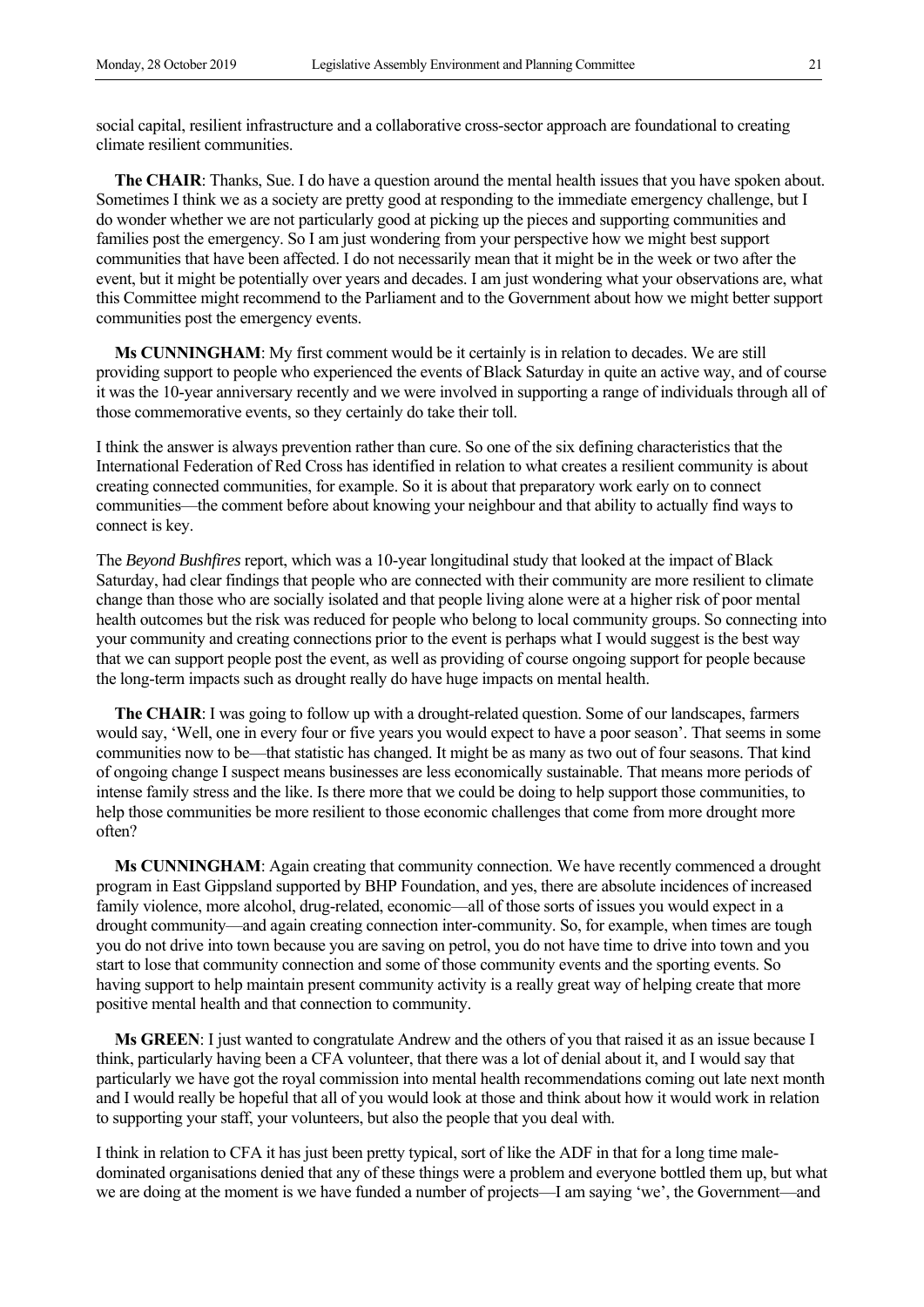they are community-based mental health and wellbeing programs, and the feedback I have been getting is that by and large most people are first responders finally dealing with stuff from Black Saturday, and it is just because they have been so busy dealing with recovery and continuing to protect the community. So it is pretty tragic that it is such a long lead time, and I know of firefighters from Ash Wednesday that still have not dealt with it, so thank you for being enlightened.

**Mr CRISP**: So when we talk about community resilience, if I bring it back to kids, again, it is great that the Government is supporting the breakfast program at a significant number of schools now, but Foodbank Victoria put out their report a week or two ago and one in five Victorians do not know where their next meal is going to come from. Again, if you want to talk about children and the future and learning, you know, if they have not got food in their belly, they are not going to be too focused on their learning, their education. Then, as we know, it is just a downwards spiral from there.

What Sue said, I have read the research and it is true—more resilient, stronger communities will better deal with the shocks of an emergency. But at the same time we are learning, and if you look at the Bunyip fires, what more can be done to promote community post a fire or in recovery? The Victorian Council of Churches Emergencies Ministry have had people out on the ground—they have doorknocked 300 homes in the last few weeks. That community recovery committee is working really well. It is building a stronger community. They are now opening up the hall for dinner on a Wednesday night; 75 people turned up last week. So it is the before and it is also the after, and we are learning in terms of the after as well.

**Mr FOWLES**: So what impacts have you noticed within your organisation in terms of the demand on services or other things in relation to climate change, and what things have you done yourselves in response to it?

**Ms CUNNINGHAM**: So we run a range of programs that are existing and emergent. I mentioned RediPlan before as our sort of free disaster preparedness training, so I guess that is the anchor point for climate change. We also have a program called RediPlan for Communities, which we piloted in 2015 actually working with communities, as we were discussing before, to actually try and build a community-led, community-based approach to community resilience. We have just launched our drought program, as I mentioned, which is to work with drought-affected communities on a needs-based assessment to work out how we can provide psychosocial support and support their sort of mental health and wellbeing.

Then in Victoria we are now starting to look at a couple of South Australian programs that are running that are more targeted to climate change. One of them is using a network of volunteers to call vulnerable Victorians during heatwaves to start to look after isolated and disadvantaged people in the heat event because, as we know, heat really is a silent killer. Before the Black Saturday bushfires there were 379 deaths related to heat in that period, so that is a really important program.

The other really fabulous program I have just become aware of that we are starting to look at is we have this program called Climate-ready Communities, which is very much a community-based, action-based toolkit where we can sit with communities and get them to identify their local risks, their local strengths. I was just thinking before with Danielle's comments about maybe we can adapt that to the school environment as well, but we are looking to see whether we could explore working with communities not just in the emergency preparedness space but actually engaging communities in conversations about how to become a climate-ready community.

**Mr FOWLES**: And are there things we can do to assist in that work as a Parliament or a Government?

**Ms CUNNINGHAM**: I hate to sort of go back to funding, because we would look to have these as volunteer-led programs, but ultimately I think across the state and regardless of who the beneficiaries are it is actually about having that sustained and ongoing program in place to sort of support that. At the end of the day the work we have done with communities and RediPlan is driven by the grants we have had from the national disaster resilience grants process and I think CFA and others. So however we achieve it, it is systemically being able to sustain it and to be able to make it accessible to those communities that need it rather than it being a little bit piecemeal. Because we do hear, 'We've done this on the Surf Coast' or, 'We've done this in the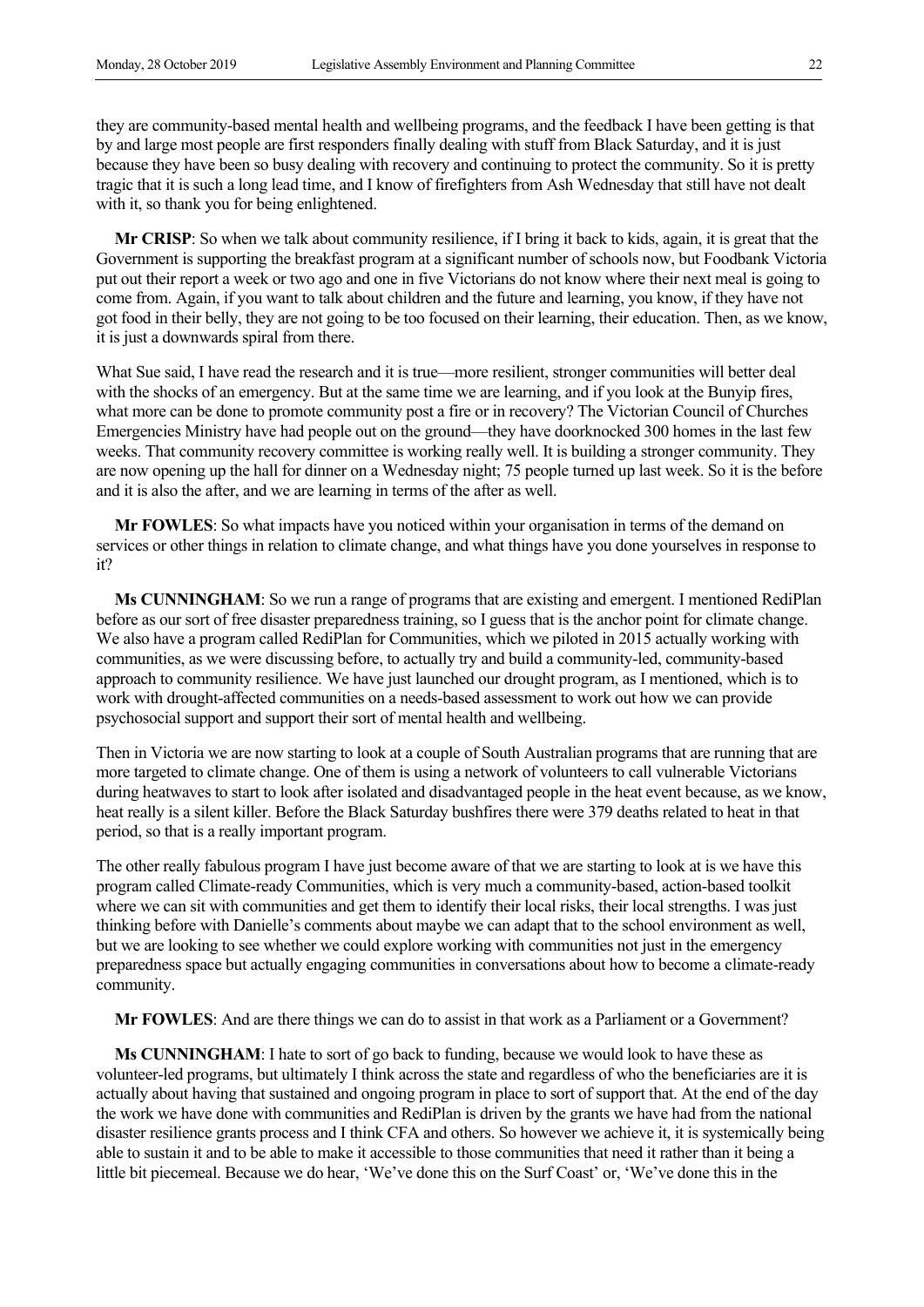Grampians region', but I think it is the systemic ability to work across the whole state that is possibly something that is worth investigating.

**The CHAIR**: We have in Victoria since the 1970s a desire to effectively remove all deaths on the road. The TAC at the moment is running a campaign, *Towards Zero*. It just occurred to me the statistic that you read out—I think 390 lives were lost through heat-related illness in the lead-up to the Black Saturday fires. Should we as a state look to have a similar target around heat-related injury and death as *Towards Zero*?

**Ms CUNNINGHAM**: That is probably outside my sphere of expertise to comment on. I was actually working at Ambulance Victoria at the time of Black Saturday, and yes, the extreme impact that heatwaves have on the community is certainly quite significant. Just in Europe this year the French authorities are reporting close to 1400 deaths because of the June–July heatwaves, and I think in the Netherlands they had another 400. So I do think there is very significant potential danger associated with heat. The Bureau of Meteorology forecasts for Victoria are that we will end up with Adelaide's weather, in terms of there will be more heat periods, hence our trying to connect with more vulnerable Victorians to avoid some of those deaths.

**The CHAIR**: Andrew, you wanted to—

**Mr CRISP**: Yes, Chair, not to say that it is not something we need to maintain a focus on, however, I think to a certain extent heat is actually one of the success stories of learning from the deaths. Then a couple of years later there was another summer where we lost 200 in a fairly short period. Now when we see the forecast I will appoint a state controller for heat. We make sure that DHHS, ambos, hospitals are all linked up in relation to heat and our messaging with local government, and we are looking at the homeless. So there is a lot of good work. We were well and truly on track for that over the last summer, and yes, there was some increased work for ambulances and for hospitals but it was nothing like we have been previously. Again, that is not to say that with the trajectory that we are seeing that we do not need to maintain a focus in relation to heat.

**The CHAIR**: It just sort of occurs to me that people who are dying of heat-related health issues, they are probably poorer people, probably older people and probably isolated from their communities. They have not got someone who will pick them up and take them down to the local shopping centre which might be airconditioned. They are at home and isolated and clearly very distressed, and ultimately they die. I am just wondering: is there more work we can do to educate the community around looking after people in those kinds of circumstances so that we do not have anywhere near as many dying with these heat-related events?

**Mr CRISP**: One death is one too many, but we are not seeing anywhere near the numbers that we did because of all the mitigation that we are putting in place now around heat. How do we stop parents leaving their kids in cars? That just amazes me as well. That is not to say there is not more that we could be doing, but the vulnerable persons register with local government—just speaking to Sue today, we were talking about piloting a Red Cross project, so it is not that there are not things we can be doing, but I would suggest that it is not as dire as we did experience 10 years ago.

**The CHAIR**: Okay, so we have learned a lot and we have done a lot?

**Mr CRISP**: We have, well and truly.

**The CHAIR**: Are there any other questions of Sue? No? We might move on to Alen, and then we will finish up with you, Mark.

**Mr SLIJEPCEVIC**: Thank you, Chair. I will try to minimise duplication because you already heard from four people, so in the interests of time, CFA's responsibilities are outlined in the *Country Fire Authority Act* and EMV, so I can make a statement.

CFA strongly supports the science on human-induced climate change and the impacts this will have on bushfires in Victoria and the implications for the communities. In terms of the science in the latest publications, and there are plenty of them over the last six months, human-caused climate change has already resulted in more dangerous weather conditions for bushfire risk in recent decades for many regions of Australia. There is obviously a trend towards more dangerous conditions during the summer and an early start to the fire season. For Victoria for example, between 1972 and 2002 we had about 66 days in each fire season where the forest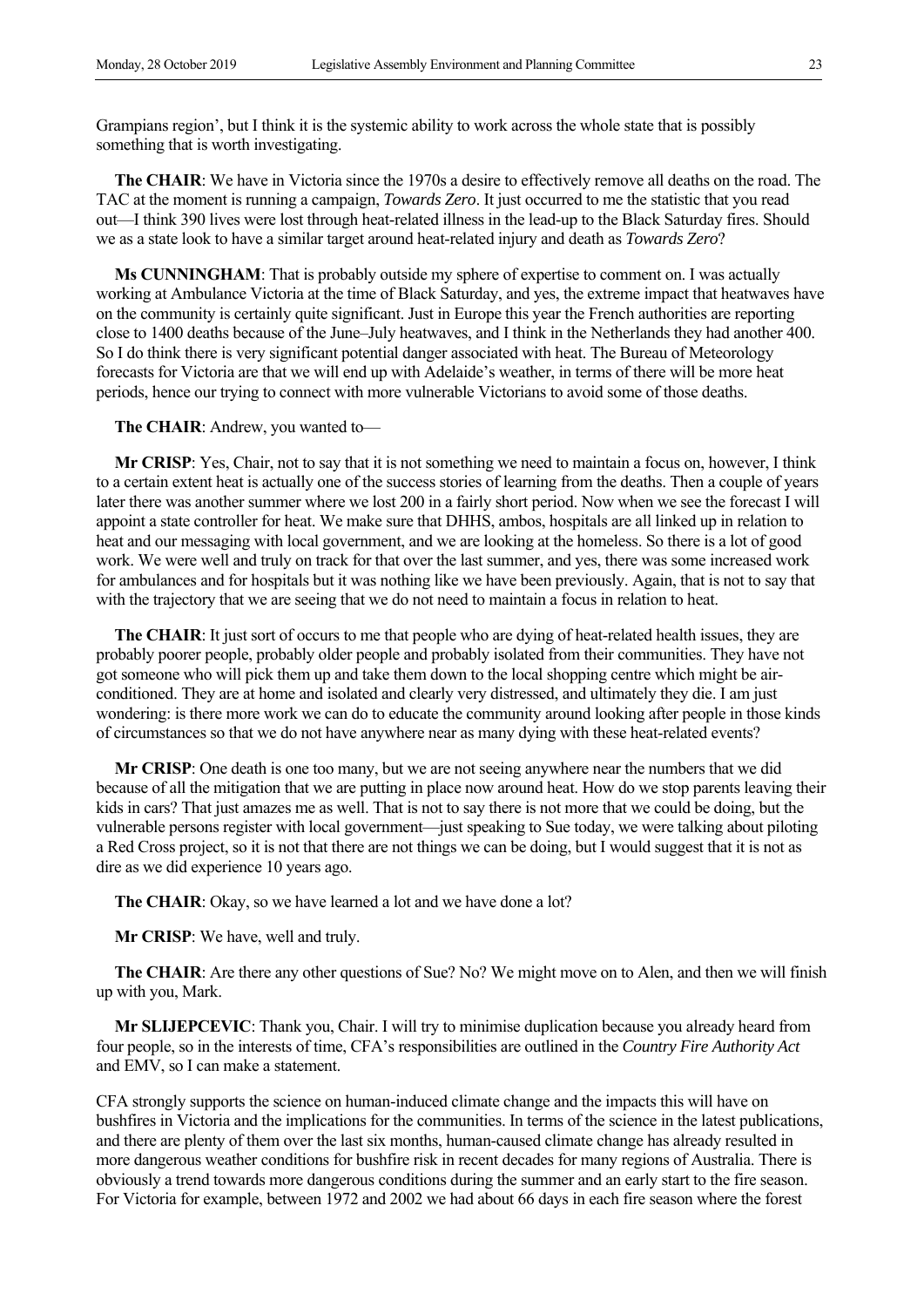fire danger index was about 25—so very high or above. In the period between 2002 and 2017, so a 15-year period, that number went from 66 to 94 days. So it is quite a significant increase for that reasonably short period of time.

In terms of the fires, obviously there will be more dangerous fire weather conditions and future projections say that we will have an increase in pyroconvection conditions. Normally on TV you see the big cloud of smoke going up to 10 or 12 kilometres in the air. Most forest fires last season were PyroCB fires, apart from the one in the west of the state, and we have not seen that before in Victoria. In terms of investing in the research, and Lee touched and Andrew touched already on some, we are continuing to invest in research to better understand the impacts of climate change on bushfires, what that will in turn mean beyond the resource requirements into the future, fire weather and then the planned burn windows and how planned burn windows will move with climate change. We have a research scientist who is a contributing author to the next Intergovernmental Panel on Climate Change in the Australasian chapter for Working Group II. We are reasonably lucky in Victoria that we have a really good climate change scientist working for us now as the Manager of Research and Development in the CFA.

Through *Safer Together*, which Lee mentioned quite a bit, we are investing in a project to create climate change projections up until 2100 so we can actually have a far better indication of what will happen. That is essential for us to determine the implications that climate change will have on our operational activities, management, communities, biodiversity and everything else that we are managing. With that information, obviously we will have more information so we can plan better how to mitigate the effects of bushfires more effectively but also how to provide information to communities so we have that shared responsibility far better embedded in the work that we are doing.

I will not repeat comments about the community-based bushfire management programs, but I can just list some of the examples where communities have taken us on the journey to climate change as well. Fryerstown recently organised for Professor Stephen Pyne, who is a fire historian from the United States, to come and speak to local communities at the Bendigo Writers Festival, specifically with climate change and its impact on fire behaviour as the topic of the talk. The coastal CBBM communities of Lorne and Wye River worked extensively with Justin Leonard, who is a scientist with the CSIRO, to understand a number of fire-related topics, including climate change and its impact on fire behaviour, house construction and survivability, and landscaping.

Tolmie is currently looking for a climate change expert or meteorologist to come and speak to the community specifically about climate change. This is a community initiative, not an agency initiative. Briagolong is a Gippsland CBBM community which is currently supporting the local primary school as they put on a production around climate change, the aim of which is to support young people to better understand climate change and the environmental impacts. We see that communities are really interested in what will happen with climate change and what will be the impact on them. So we really are trying to harness that and actually work with the communities as well.

In terms of the CFA, obviously we embrace *Safer Together* as a joint policy implementation, working very closely with Forest Fire Management Victoria. If I list some of the successes, we developed the joint risk assessments; we are utilising the same tools integrated fully; we produced for the second year now a joint *Fuel Management Plan*; and we have introduced the fuel management system now that will enable all of the activities that agencies are conducting to be displayed on one platform for the communities. The aim of it is to actually get the communities to see us as one rather than seeing us as separate entities.

Apart from that, we have a traditional large program of roadside burning that CFA brigades conduct specifically in the south-west and western districts—anywhere between 750 and maybe 2000 kilometres a year are done by volunteers in those areas.

I think through *Safer Together* we had a big emphasis on creating the capability and capacity of our people to engage in and facilitate discussions with the communities, and that has been a great success. We had more than 1000 individuals going to those programs from DELWP or Parks or CFA or SES as well, so it is a program that is working really well.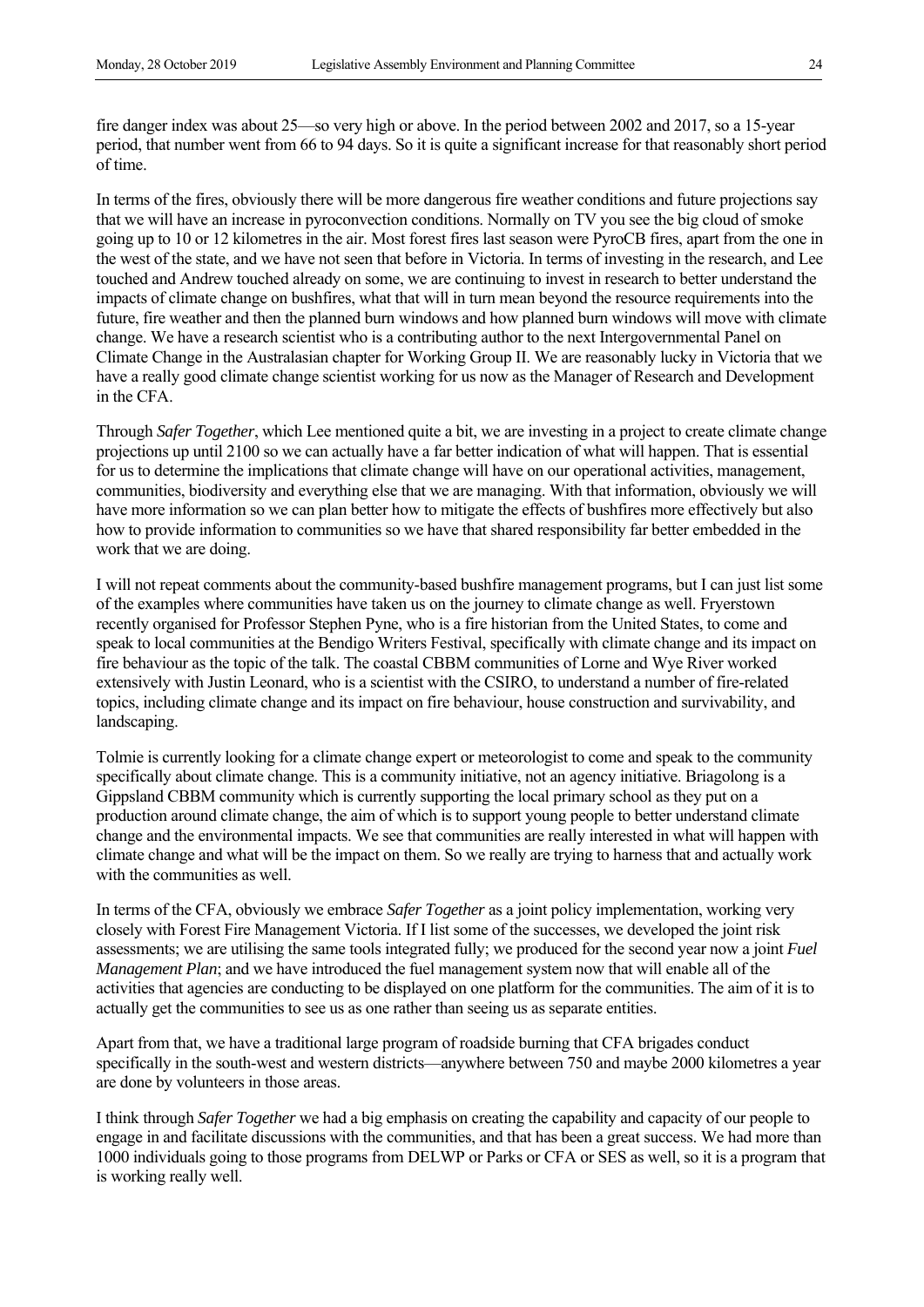I think also here there is obviously on a national level the Australasian fire authorities council doing a fair bit of work on climate change, and CFA and other agencies are part of the climate change group that produced a position paper on climate change, and we are actively supporting it.

I just arrived this morning from the United States, so I am a bit under the jet lag, but—

**Ms GREEN**: Thank you for staying awake for us. That is above and beyond!

**Mr SLIJEPCEVIC**: I was there at a conference where they were talking about their initial strategy for dealing with the bushfires, and it is very interesting because we all think that we are different but all the issues are exactly the same. The conclusion of the work in the States is that it is all about the partnerships partnerships between the agencies, partnerships with the communities. I have seen some brilliant examples that we can look at, and obviously they are learning from us and we are learning from them so it is about sharing, again in a partnership way.

But some of the things that I have seen were, for example, the partnerships between the state agencies, insurance companies and the real estate agents. They are actually providing information and advice to communities or individuals as they are selling real estate, but also properties that are not well prepared are not insured either. So it is a very interesting way of dealing with the things, which to me was very interesting to see.

But I think for CFA, the agency, we are now obviously taking the role of supporting the community in their efforts to tackle climate change very seriously. As the agency we have got the support of our board to create a comprehensive risk assessment of CFA to help us develop the climate change policy and procedures, so how we will, as the agency, reorganise to deal with climate change. Thank you.

**The CHAIR**: Thanks, Alen. I know Danielle is a keen volunteer firefighter, so kick off.

**Ms GREEN**: I was; I am not doing that anymore. Thank you very much, especially given you are going be above and beyond. Something that I have sort of had a concern about for some time is with the increased number of code red days and where the distribution companies can actually shut down the grid on those days. The Committee was in Bendigo and we saw a stadium that has solar panels on the roof. They can be used for community members not only to continue playing sport and be healthy in an increasingly hot climate but also for older people just as a place to go on those days and also potentially a relief centre. We have done a similar thing now in Diamond Creek. We just got solar panels and battery backup so it can be a neighbourhood safe place in the stadium but also a relief centre. They can have 8 hours of battery storage. Have you seen any other examples of that, and what do you see? The thing that I worry about is, first, there is the code red day and then you do not have water and people are overheated and whatever, but then when you get the fire, if you then do not have power to pump water, that is a concern.

**Mr SLIJEPCEVIC**: We obviously as the agency invested a lot in generators so we can secure power supply to our facilities. But also there are some fire refuges that we utilise in CFA facilities or in some schools as well that have backup power. But I think that is a good idea to increase the number of backup power supplies.

**Ms GREEN**: So are there any parts of the state that you can think of that are doing it well or—you have been in the US—other places?

**Mr SLIJEPCEVIC**: You have seen in the news the US is disconnecting the power now in California. It is not very well integrated. It is because there are a lot of parts of communities there that are vulnerable, that have issues that require power for oxygen or supply for other things. So it is quite a difficult issue to take on.

**Ms GREEN**: I suppose, previously wearing my tourism hat too, it has worried me that it could really impact on our tourist industry, especially in villages in the Dandenongs or the Grampians or down on the coast. But now we have programs where Government are encouraging solar farms and things like that. I really hope that that is a way of the future, and then it is feeding into that resilience, to say, 'We are still open for business', but also, in the event of an emergency, 'We are more likely to be able to keep you safe here'.

**Mr SLIJEPCEVIC**: Absolutely.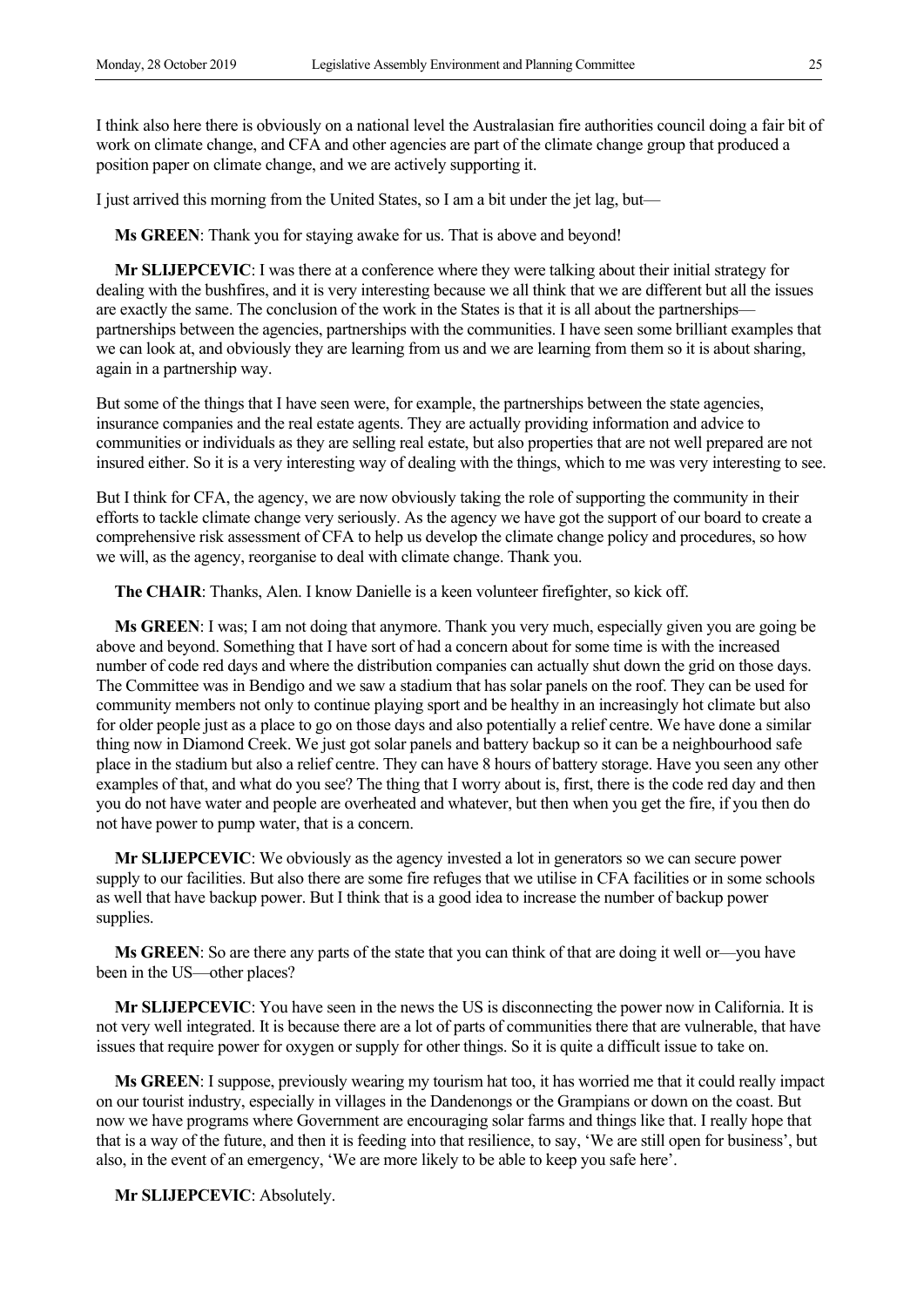**The CHAIR**: Could I just ask, we have obviously seen the introduction of a raft of relatively new technologies into our homes—solar panels, solar heat pumps, things that firefighters historically have not had to deal with. We are now seeing large-scale deployments of those technologies. We do not see many electric cars around at the moment, but we know within 10 years effectively any fleet car is going to be electric. Obviously these new technologies bring some new risks to the table, and I am just wondering what work the CFA is doing around recognising those risks, training for those risks, training the communities you work within to understand those risks. I do not know what a Tesla battery means in terms of fighting a fire; I suspect it means something.

**Ms GREEN**: Or is it being the source of a fire?

**The CHAIR**: Indeed—all of those things. So I am just interested to know—

**Ms GREEN**: No offence meant to Tesla.

**The CHAIR**: No, no, no. I am just wondering what these new technologies mean for firefighting risk.

**Mr SLIJEPCEVIC**: I think, like with anything else, any new technology comes with the opportunities and with the risks. What we are doing with any new technology—introduction of those ones—is we go out and do a comprehensive risk assessment and then that determines how we will deal with the issue. Then we are working quite closely with the suppliers to address the issues or to create better training packages for our people, and then introducing those ones into the training program for firefighters.

**The CHAIR**: If you turn up to a fire and you see panels on a roof, that obviously gives a visual clue to a firefighter about the risk of a panel, but it does not necessarily mean you are aware whether there is a battery there in the house or in the garage or in the back shed.

**Mr SLIJEPCEVIC**: All of our first responders are trained in dynamic risk assessment, so they are all go through that mentally because we actually do not know what the risk is inside necessarily.

**Ms GREEN**: Probably easier to plan for that than the unexpected meth lab.

**Mr SLIJEPCEVIC**: Yes.

**The CHAIR**: Possibly, though I would hope they are not as widely spread through the community as hopefully ultimately solar panels.

**Mr SLIJEPCEVIC**: Absolutely not. It definitely poses challenges. Also, we are always seeking new technologies to help us combat the risk into the future as well. So we are working closely with universities on development of certain things. We developed crew protection systems for our tankers—it is the way that we will work into the future.

**Mr FOWLES**: I just wanted to know with that research you are doing—that sounds like really interesting and valuable research. What research is going on between organisations who would obviously have similar interest in the outcomes of that research?

**Mr SLIJEPCEVIC**: Obviously on a state level we are all sitting around a table and working together, so there is nothing that we do not know from each other because it is a seamless sharing of information. On a national level, we are sharing either through AFAC, through different groups, and as I said, there is a climate change group, or if we learn something new about fire behaviour, that is shared to the predictive services national group as well.

So we do a lot of sharing of information. I think that is the one thing that has improved significantly, not just inside Victoria but across Australia. We are far more open now to learn from each other and to share information. Ten or 15 years ago it was pretty hard.

**Mr FOWLES**: And a question for you that also affects SES and Red Cross. I am interested to know what you are doing in terms of volunteer recruitment. If we are seeing an uptick in events, we are going to necessarily need more volunteer hours, and I am wondering what strategies are you implementing, and are they working?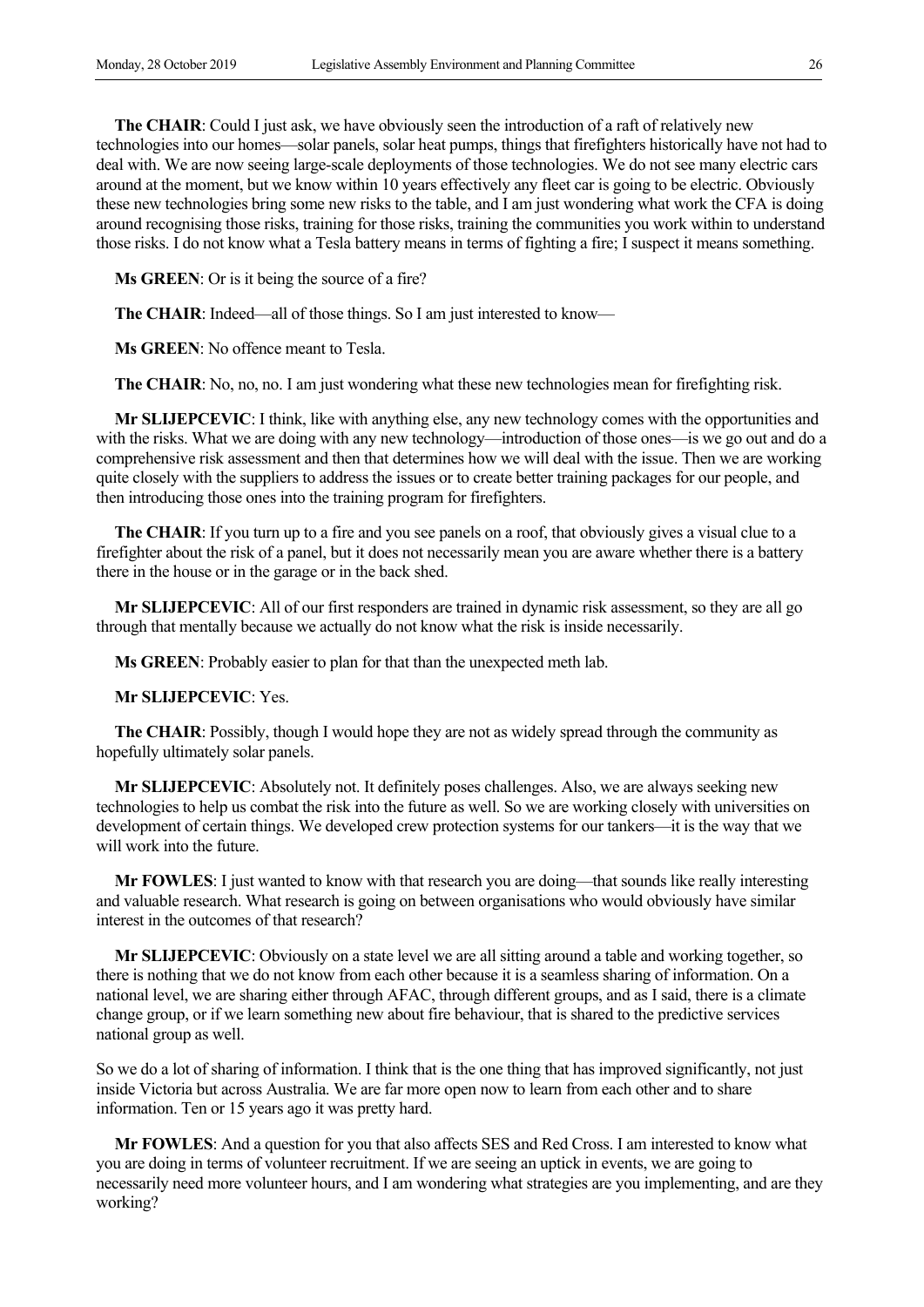**Mr SLIJEPCEVIC**: There are the shared forums where we bring the volunteers together from all agencies and we discuss things that work or do not work in that space. So there is a lot of sharing of information. We do share the volunteers as well. There is a large number of CFA volunteers that are also SES volunteers.

**Mr FOWLES**: So what sort of things are being done at the moment to try and increase the volunteer pool in each of the three volunteer organisations here?

**Mr SLIJEPCEVIC**: We are always trying to recruit the volunteers in different parts. In some parts, as Jamie said, we are oversubscribed because there are is a large number of people and you will look normally in the urban areas or peri-urban areas.

In some other areas we are really depending on the size of the community. So as you know, in some regional centres it is reasonably easy to get good numbers. But if the population in some rural communities declines, there is a decline in the number of volunteers in those areas. There again, same as what Jamie was saying, we will look more into how we can support that. It could be, in the north-west communities, in the farming communities, that we put the aircraft there in the early parts of the summer or spring to protect the crops, so whatever comes up before the harvesting time we protect to actually support those communities.

**The CHAIR**: Jamie, you wanted to add to that?

**Mr DEVENISH**: Yes, I will just add that I think we are getting a little bit more flexible in what it means to volunteer for a traditional emergency management agency. So possibly in years gone by there was kind of this expectation that you had to join your local fire brigade or SES unit and you were a member forever and you built all your skills—in our case, in chainsawing trees, in laying sandbags and in cutting people out of carsand there is this ongoing skills maintenance and an expectation that you are participating and you are responding.

The nature of volunteerism is really changing, and we know that there are more short-term, skill-based and role-based opportunities that particularly younger people are looking for. There are some great examples of us getting a little bit more flexible in providing an opportunity to volunteer. If that is in community engagement facilitators, which frees up those other busy people to do the more operational roles, or to be the treasurer or the secretary—kind of diversifying our volunteer ranks to be more appealing to a broader subset of the community.

**Ms CUNNINGHAM**: Can I just add, from a Red Cross perspective, that we have been doing exactly that, and we have actually been breaking records in terms of our volunteer recruitment lately. It really has been about tailoring the roles far more specifically and becoming a lot more flexible. So we are attracting young, diverse members to our volunteer base and just becoming very targeted in exactly what we are after for them, making them more flexible and creating a very different rationale. We run 10 staff in our emergency services team and 1000 volunteers. The ratio of staff to volunteers in the office is currently one staff to three volunteers. We are now moving to one staff to five volunteers, so we are getting volunteers to basically run that function.

**The CHAIR:** Can I just pick up on this theme a little bit? So particularly in rural communities, not so much regional, you will find that the volunteer ambo, the volunteer CFA person, the SES person and the surf lifesaver are the same person.

**Ms GREEN**: The Port Campbells.

**The CHAIR**: The Port Campbells of the world, the Birregurras, all of those smaller kinds of communities. And it seems to me that there is probably a massive duplication of training and the modules of training that these people are put through, and whether there has been any consideration given to having an emergency services package of training where you can get different competencies, that recognises that these people are often very time poor—they are leaders in their own communities and other fields as well—so that we do not overburden them, because I suspect generally volunteerism is declining. So we want to get the maximum out of them without kind of burdening them with hurdles that are just going to make it harder for them to be those community leaders across a number of fields.

**Mr CRISP**: It is a really good point, and that is exactly what we are thinking about and working on now. As I mentioned before, if you are running one of these areas, you are running a small business, so I think there are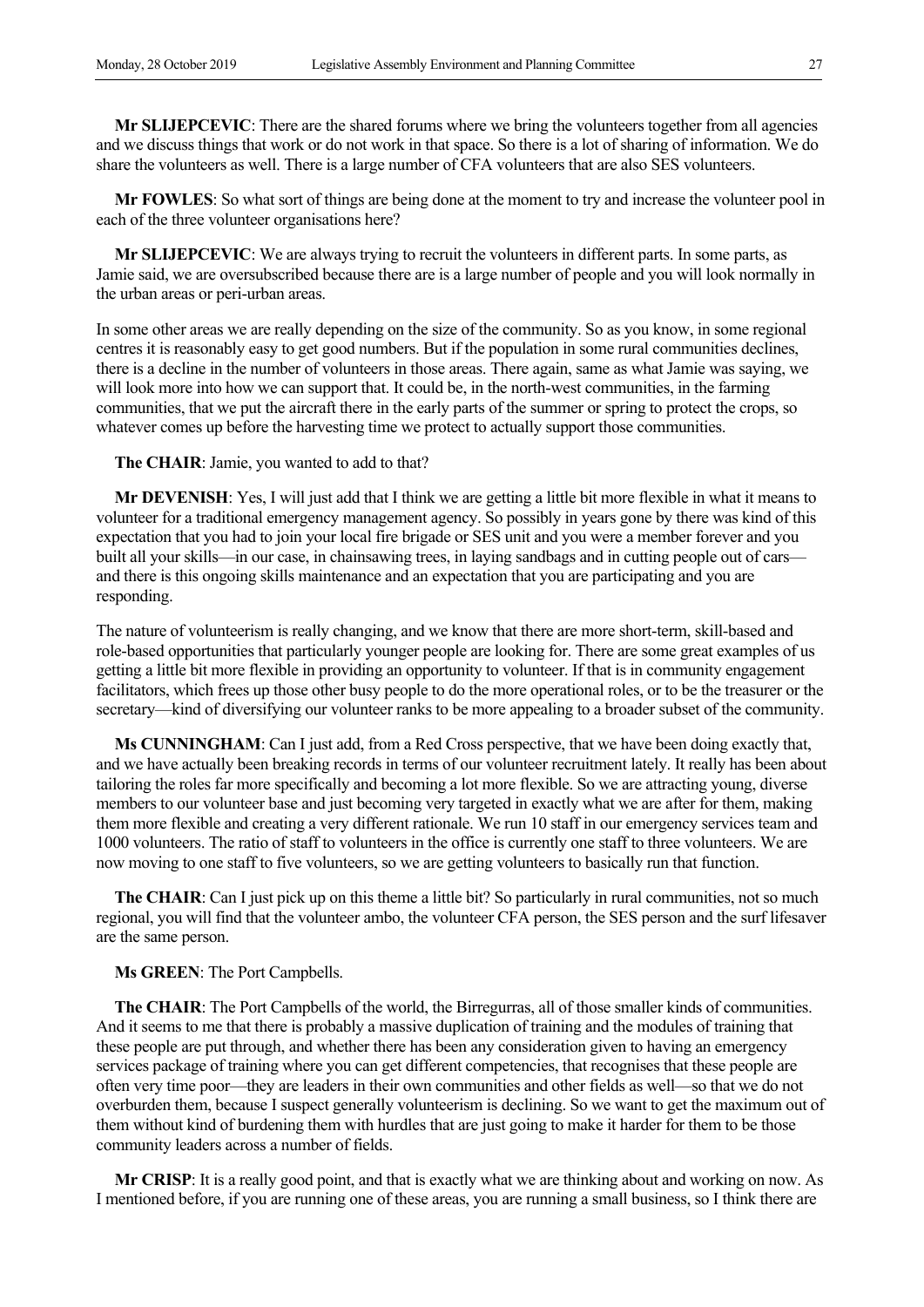opportunities to look at some common modules. Again, we have got the Victorian Emergency Management Institute up at Macedon. It is a great facility, but we need more. I have had some early conversations with Deakin. I have talked to other universities that have a regional footprint. What are more flexible ways of actually delivering some training and education? I see that as a critical piece of work for us as a sector, and EMV will probably take the lead around that, because again I think there is that opportunity. If we can provide articulated pathways into various roles, we are more likely to encourage volunteers into the system.

**The CHAIR**: And could that be articulated potentially into certificate-level training?

**Mr CRISP**: Yes, exactly.

**The CHAIR:** So that they can then take the skills they have picked up from being a volunteer into their private lives.

**Ms GREEN**: The CFA is all accredited—has been ever since Linton. That was the outcome of Linton.

**Mr CRISP**: There is opportunity to do more of that.

**Ms CUNNINGHAM**: We are actually active at the moment at Red Cross in a project called the digital identity project. That is trying to facilitate volunteerism across organisations. Additional to the training burden, there are all the police checks and all the other certifications, so we are actively actually piloting for our emergency services team something we at Red Cross are doing, Humanitech, which is a blockchain technology. We are trialling the digital identity project through that, which is trying to allow every individual volunteer to own their own credentials so that they can have transferability of those credentials across volunteering organisations, which will help facilitate and reduce some of that burden.

**Mr CRISP**: Which is a great idea, because I have spoken to some volunteers, and they say, 'Look, I volunteer', for example, 'with the SES, but I've got this skillset, so if there was some other emergency, you could use that skillset other than why I volunteer with the SES'. If we got that picture across the state, that would be an incredible advantage.

**Mr SLIJEPCEVIC**: I think most of the accreditation in emergency management comes from the public safety training packages. There are units and national certificates that the CFA, DELWP and SES award to people, so there are a lot of things that are already in place. We are changing our training packages to be more modular so they can be delivered at different times with people in parts, and we are putting a lot of stuff online now so that people can actually do it at their own pace and their own time.

Obviously there are always processes for the recognition of current competency or of prior learning so that we can credit people through that. You asked before what are we doing to attract people and maintain them. We are doing different recruitment now. Traditional entry into CFA used to be you would be on the back of the truck and then you progress through it. We are recruiting people for community work or something like that so that people do not have to get on a truck to be active and volunteer.

**The CHAIR**: For the local accountant who does not want to go and fight a fire but is happy to volunteer to run the books for the brigade.

**Mr SLIJEPCEVIC**: Absolutely. They would be a good secretary of the brigade. So there are lots of those. And even people that move from one part of the state where they are volunteers and go on holiday to Phillip Island, for example—they bring the gear with them and then they volunteer in that brigade as well in response.

**Ms GREEN**: Yes, I have done that up at the snow.

**Mr HAMER**: I had a question. This is I guess for all of the volunteer organisations with lots of volunteers. It is just about your gender balance, or not balance I suspect. I think I might know the answer, but I would just be interested to know whether that is what it is and if it is—

**Ms GREEN**: Is it getting better?

**Mr HAMER**: changing?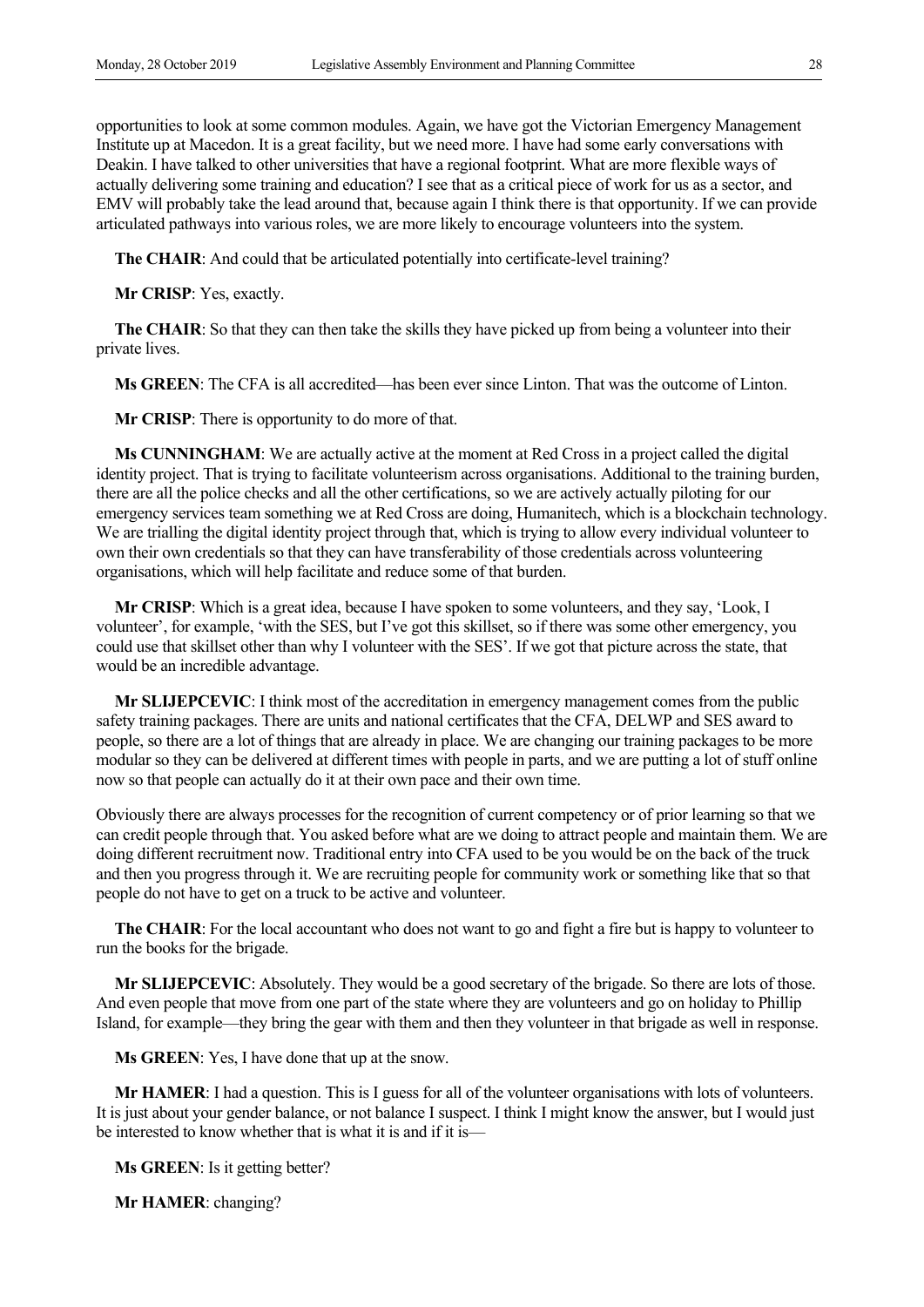**Mr SLIJEPCEVIC**: I think it is definitely getting better. In some of our brigades when you go around and I spend a lot of time going around the brigades and attending brigade dinners, sometimes with Andrew as well—it is definitely getting better. I do not have the figures here, but there are some brigades that would now have 50-50 in the operational firefighters. So there are some fantastic examples around the state.

**Mr DEVENISH**: Yes, and ours has improved out of sight. I think we are at about 65-35 now, the split, which is markedly better than it was even in the not-too-distant past. I think it includes 70 per cent of all of our units—we have got about 149 units in Victoria—have a female either as the controller or as one of the deputies. So the leadership roles the agency has worked pretty hard on shifting.

**Mr HAMER**: Yours is probably almost the reverse, I assume, is it?

**Ms CUNNINGHAM**: I will have to take that question on notice. I cannot give it to you.

**Mr HAMER**: No worries.

**Ms GREEN**: I have one more question for Alen, sorry. I am conscious of cutting into your time, Mark. Alen, when you raised the issue of the north-west and the grain harvest, it made me think about—because there has always been the practice of the burning of stubble after the harvest—the State Government funded a trial in the Pyrenees shire where instead of the burning it was all re-used as an energy source. Obviously it is going to decrease your risk—less burning, less depletion of the atmosphere—so with the work that you are doing in the grain areas, are they doing less burning of stubble and is there anything more that we can do, like that Pyrenees shire trial?

**Mr SLIJEPCEVIC**: In some parts of the state actually they are doing a lot less burning, because they want to protect the soil. So if they burn, when the wind event comes it takes all the soil and shifts it here into Melbourne. So in some parts there is a lot less burning; in some parts it is still the same level. We see that in the autumn during the burning season.

**The CHAIR**: Fantastic. Thanks, Alen. Mark, over to you. You are last. Sorry about all of that.

**Dr NORMAN:** That is all right. It is all very relevant. I am interested in us discussing the focus on climate change and community resilience as part of the Inquiry. I am just interested in that absolutely everything we have covered in emergency and disaster discussions is absolutely critical. For Lee and I we also have the sense of the entire state and the community resilience to large-scale changes. So we are seeing unprecedented changes across ecosystem transformations and massive species losses on terrestrial systems, in waterways, in marine systems, and I am just interested in delving more into that. How do we help communities cope with the fact that things are transforming so dramatically? New South Wales is what Victoria will look like within five years, probably. North of the Divide it is probably what they are experiencing already in New South Wales.

So how do those communities, or the youth that are so concerned about climate change, find a way to manifest meaningful engagement—not go into the despair or the mental health issues, which are huge at every scale? For us we are changing our approach. We are turning it more into contingency planning, worst-case scenario planning. There is that saying that says, 'The case is hopeless; we have to take the next step'. There is something in that mindset about starting to think, in the nature sense—and Parks Victoria is about nature conservation for the best of nature in Victoria—we have to change it to narratives around climate refuges, fallback positions and things that people can get on board with as a community engagement process that is something the youth can actually act on.

I think Parks- and DELWP-managed Crown lands provide a real opportunity in that space because we have got 130 million visitors a year to that Parks estate. We have got 22 000 volunteers engaged. We have got 17 000 junior rangers. We have got all these things that are contact points with a public that is crying out for this content, plus the visitor experience. Darren, you raised issues before, and Danielle and others, around impacts on communities, on coastal communities. We are seeing a shift in demographic moving from the hotter, drier waterways that are disappearing to coastal, cooler environments. So our visitation pressure or communities that are not good at managing smoke or fire or all those other things compound all these issues. But there is something in this space about how we build a shared narrative or a shared sort of hope approach around what you could collectively do to have an action.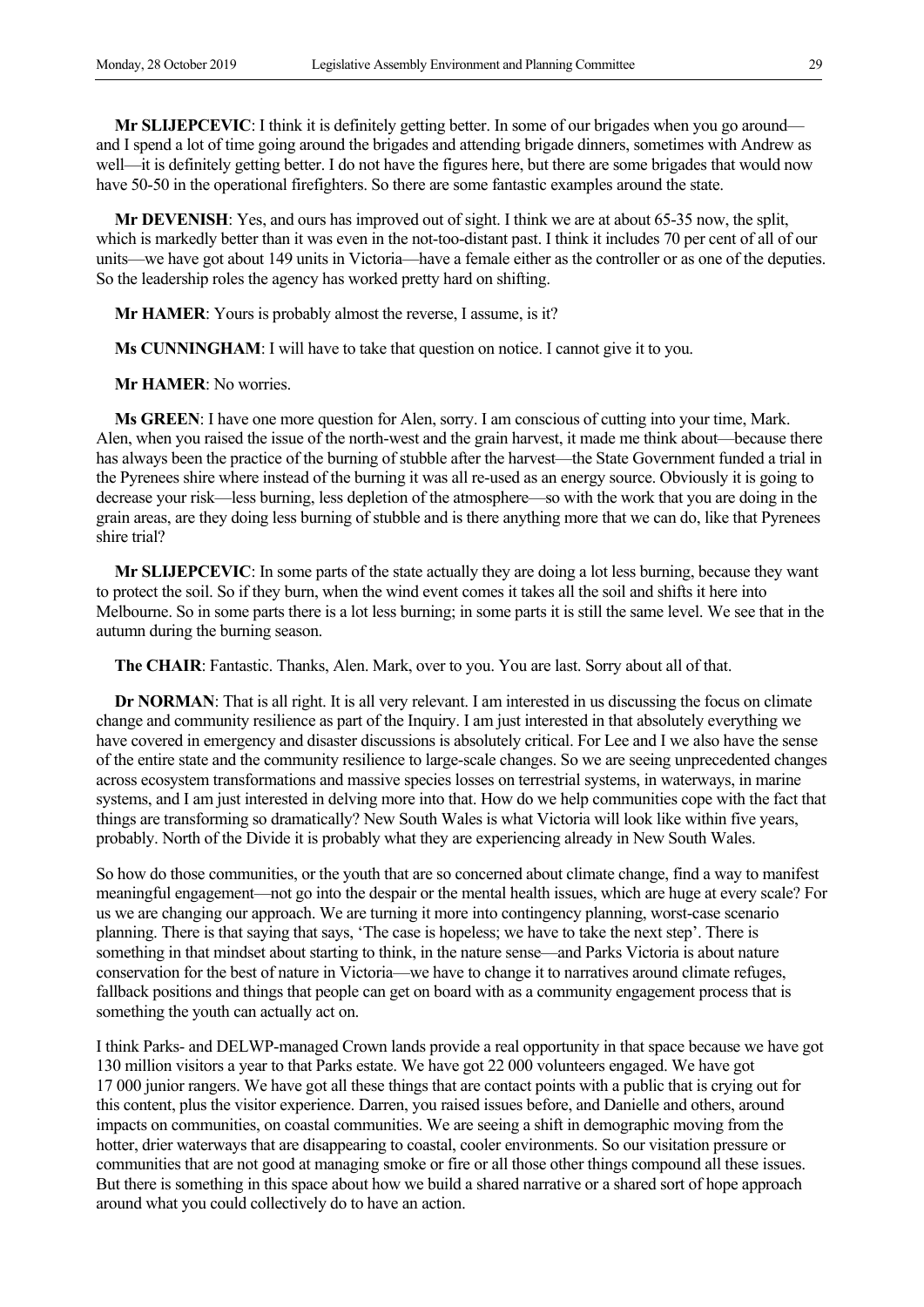There are four stages that we see. One is: you need to know the data is valid, and I think we are well past that argument. The next one is: how is that impacting? The New South Wales drought has completely killed the bogong moths that fly across Queensland and New South Wales to feed the mountain pygmy possums. They will probably be extinct in the wild in three years time. Now that stuff is happening everywhere. We have got staff that go out and used to see a hundred legless lizards and little native mammals, and they have not seen one now for three surveys. So I do not know where we break the line between emergency and disaster narrative and "this is the new normal"—or it is a new hostile normal, or it is a new catastrophic normal—and I do not know where we bridge that conversation in a way that brings the public with us.

We have started talking about, 'We need to put Churchill in the bunkers'; we have got to put multiple Churchills in multiple bunkers. So we write off five wetlands but two of them are the ones that we work collaboratively to not put fire retardants in the aerial bombing so that that is the last stand of the giant burrowing frog, but the public can join in that last stand of the giant burrowing frog. So there is a volunteer call to arms or call to action where there is a local pride in 'This is our Australian native flora and fauna' in places, and this is where we would all rally around.

I think there is something in that space, particularly around youth. We will not have problems getting volunteers if we say, 'We're all going to collectively de-weed and de-pest this environment to maximise the survival. We've done the heat overlays, the risk overlays, all the aerial bombing sites know this is a core habitat for this reason or this group', and we collectively work on it. We work very well as agencies together. We are all on the project control boards for the *Safer Together* programs, all those sorts of things, but there is something in the narrative development that needs to bring the public with us—that is, engaging, or an active outlet for constructive contribution—because our problem lies in the denial, despair. The telly is on, there is the polar bear balancing on an ice cube. Turn it off. Put on something else. We have got to find something that is a constructive 'I'm going to act. I'm going to do something'.

We do conservation action plans for each of 18 landscapes across the state. Increasingly we want the secret unit in the back of it that you go, 'In case of emergency, pull the handle—go and pick up the last remaining mallee emu-wrens'. The fires in South Australia completely eliminated mallee emu-wrens from South Australia. We still had them in the Mallee. They came and collected 40 of ours. They are thriving in South Australia now.

Now, if we did not have those campaigns, we would not have continued it. So there is something in this space about how we characterise and capture that imagination, but as one of the many tools to help the mental health issues of what is happening in Nhill or Dimboola or in those societies that are just collapsing at a huge scale. I am not saying that there are any clear answers, but I am very interested in how we can collectively help in that space as agencies, but I really do not know where emergency and disaster ends and catastrophic change or significant change goes.

Like, Tasmania no longer has giant kelp forests that covered 95 per cent of the east coast; they were as thick as mountain ash forests. Our mountain ashes need 25 years between burns to replace themselves. They are down to inter-burn intervals of four to eight years; we are not going to have mountain ash forests within 10 or 20 years. With Lee's support and Chris Hardman, Chief Fire Officer, we are aerially seeding alpine ash back into areas where it will not recover itself. So we are in this 'How do we act now? What is our contingency planning? What is the preparation for the nature end?'—and it is not just green hippie stuff. It is the power of the connection to communities or those communities valuing something.

We flew over the Holey Plains—Lee and I flew over the Holey Plains—where 6000 hectares went in one 43-degree burn day. The sedge wetlands were down to bare clay. There is some Wellington mint bush, the only place in the world this pretty pink plant lives. We got in there quickly and fenced around those areas, and the seeds seeded. The plants still exist. If you brought the community with you and they owned it, like Wollemi pine, and they are all growing Wellington mint bush in their garden, it is a constructive outlet for the Extinction Rebellion mentality.

I just think we can help in that space, and it is a conversation we are sharing and having already with climate policy people. Like Ramona is dealing with us and others. It is a really interesting one to have in this space.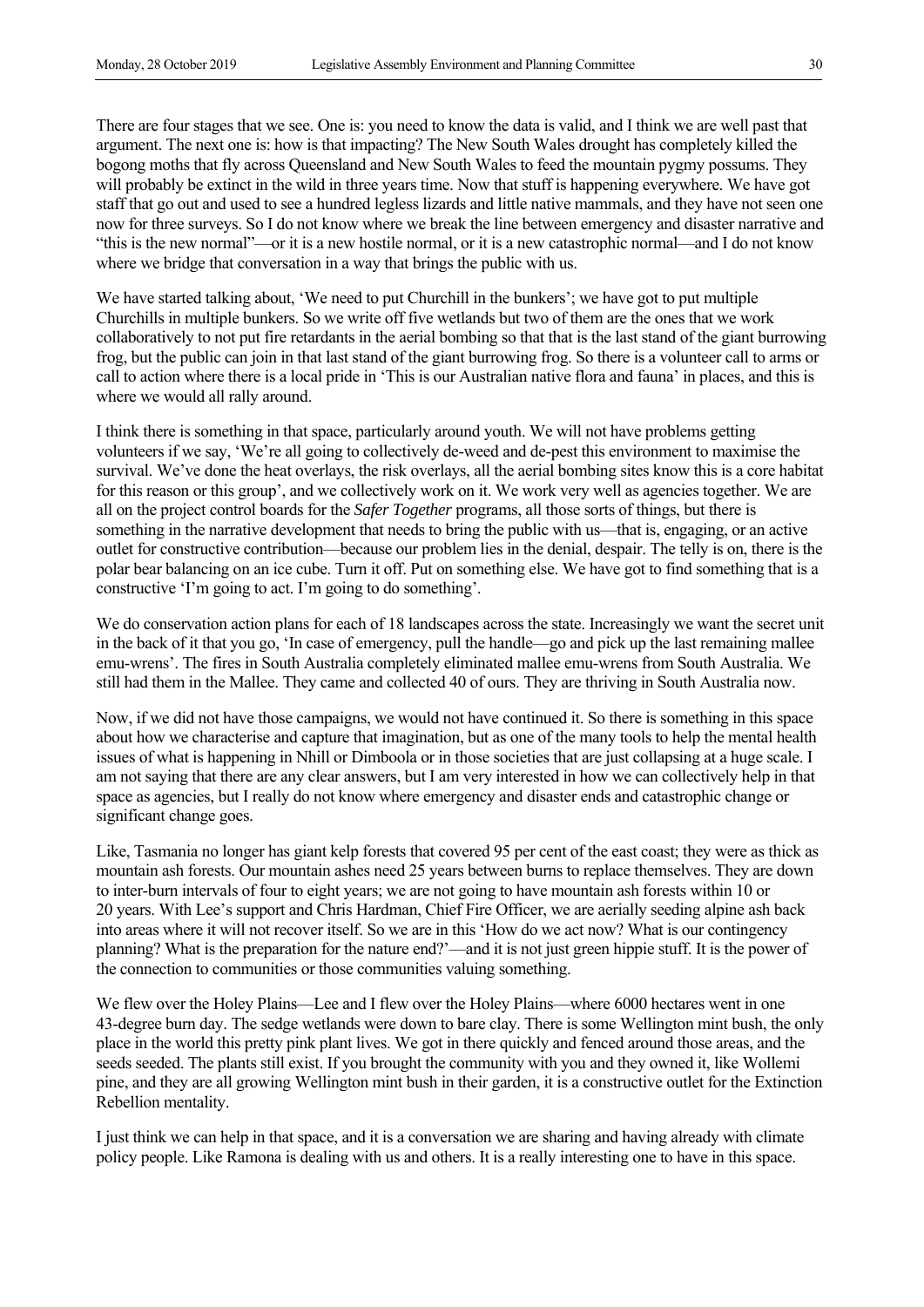**Ms GREEN**: Last week we had the most gorgeous farmer present to us and then we went and visited her friends' farm. She is part of the Landcare network, and I would say she is probably in her early 60s I think. She sort of said, 'It's really difficult, because we've got neighbours that think we're just weirdo hippies because they are still in denial'. It was two couples, and they sort of took us on the journey of how they had completely gone from traditional farming to going, 'Ah, we can't do business as usual anymore', and not only are they getting better average results for their farm products but they are protecting their land and it is regenerating. And they did say to us when we did the on-farm visit that it meant that it would keep the soil cooler so it would retain some of the species.

**Dr NORMAN**: And better water retention.

**Ms GREEN**: But the thing she said when she presented at the hearing was that, 'Look, there are opportunities'. And I just thought that she was still in that mode of like, 'We can; humans are resilient. Let's try and do something around this'.

**Dr NORMAN**: There is something about capturing the imagination of things—that you can have a crack. Whether it is just a plant on a veranda or on somebody's apartment balcony, there is a sort of 'for nature' component there that can be part of a campaign or mentality. But I think that we have got wholesale despair across everywhere north of the Divide and coming off the farms and the impacts that are going into those situations. This will not fix it or change it, but it might be an avenue for constructive outlets. If we only water one wetland but that is the one that becomes the jewel that we are saving, then it has been a kind of pre-war triage, which is the mindset that we need.

**Ms GREEN**: Or one mountain that you save the pygmy possum on.

**The CHAIR**: I live south of the Divide, not far from the Otways. Obviously the Otways and some of the alpine areas are cool forest locations. The dominant species are mountain ash and others. It occurs to me that those communities are also hotspots for holidaymakers and the like, and those communities also have substantial resident communities. I am wondering whether there is an opportunity for Parks Victoria and our rangers employed within those communities to be education officers for those communities about how resilient our forests are, the changes that people can expect and the conservation measures that can be put in place with the support of those communities for those special places that the Crown has recognised and has set aside that land. I am wondering whether there is a role for Parks Victoria in that and whether there is an opportunity to potentially expand that role, using the opportunity that perhaps communities north of the Divide might be going there for their holidays and engaging with them so that they can take some of those practical lessons back into their own communities. I am just wondering whether you have any comment on that, whether you would make any recommendations to us around that.

**Dr NORMAN**: I think it is a really critical role, and we have that interface with 120 million visitors a year so I think that we can certainly be a lead voice in that space, because the destinations they are drawn to are the best of nature or beaches or whatever, and that tends to be a lot of our estate.

**The CHAIR**: But are Parks rangers so busy running around emptying rubbish cans and not actually talking to and engaging with those communities in kind of a conservation sense?

**Dr NORMAN**: Through the strengthening of Parks Victoria we did get an uplift of another 53 rangers, a lot of which were community engagement officers. They have been brilliant and they have been doing that interface. We also need to help them so that they have got those four steps clean. We can say, 'This is changing, and there's lots of blackwood spontaneously dying in the Otways—they've reached climate tolerance, they're probably dying out'. We have to find ways to be constructive and go, 'So Parks Victoria is putting in more heat-tolerant peppermint to give us forest canopy to protect the understorey and those other things'. But we need all four steps: the facts, how it affects here, what we are doing as a Government and then what you can do that means something—and it might be volunteering, it might be giving money, it might be participating in flash mobs around this sort of 'You can't get youth to commit for 10 years' but they might turn up and do something at scale that is really constructive. It could be a flash-mob planting of heat-tolerant plants to put structure in for southern brown bandicoots or whatever it is. I think it is really core that we have to have those sorts of conversations, and I think it is a good idea.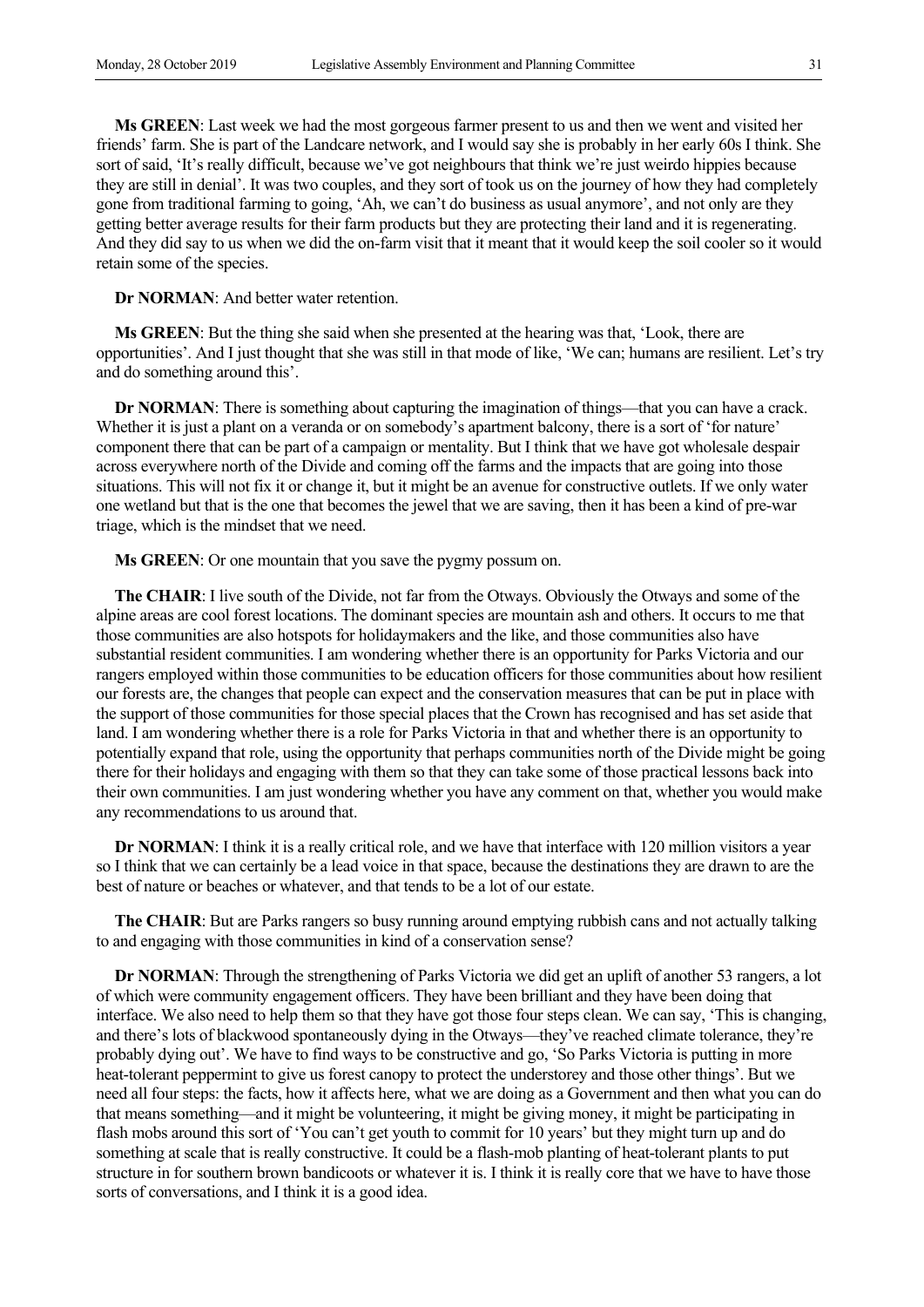**Ms GREEN**: Mark, I think there are the links into Parks Victoria but also the Landcare coordinators. A good suggestion we heard in Bendigo was someone proposing that we have got a really effective neighbourhood house network—we were in East Gippsland, and they have a really large number—and that goes into some of the very delicate sorts of areas, and they could be good repositories to try and support people's mental health. Because the Landcare coordinators do not always have a base, and you could make them sustainable neighbourhood hubs which could have that information. And maybe in the garden you could be propagating**—**

**Dr NORMAN**: And it is regionally so diverse. So you have got in the Otways the eco-centre, Earthcare at St Kilda and the Bunurong Information Centre at Inverloch. There are these pockets of real strength. Most of them are ageing, and they are worried that their Commodore 64 is going to fall over and the whole thing will stop. So we do need youth and energy in this space, but there is something in there about it not being an agency's sole responsibility, it is a collective responsibility. Recently DELWP has been holding forums for the environmental non-government organisations, and there were 12 agencies and NGOs represented. They were saying, 'How do we collectively take on climate change? How do we collectively have a shared message that could be delivered by the eco-centre in Apollo Bay and PV and DELWP and forestry?' and so on. So it is that common message.

**Ms GREEN**: But is it also a curriculum thing for our schools?

**Dr NORMAN**: Yes, and the department of education would be a really good one for you guys to talk to as well.

**Mr HAMER**: You touched on the plants in the Otways that have reached their heat tolerance. How prevalent is that across the state that you are finding that there are plant species that are basically dying out?

**Dr NORMAN**: In major transition, yes.

**Mr HAMER**: Yes, that are in a transition, and you would be looking at, I suppose, potentially replanting with other species from further north?

**Dr NORMAN**: I would say it is going to be more normal than not. We just did five staff roadshows around the state. At Warby-Ovens National Park out of Wangaratta the canopy is so see-through now that there is no cover for arboreal possums to move through. At Mount Macedon the eucalypts are spontaneously dying on the north faces. Even the fire we flew over at Walhalla for the first time burnt to the creek lines, the dry creek lines, on the south and east faces. That is unprecedented. We do not have the refuges that repopulate those recovery areas anymore, so I think this is going to become the norm. We have to change our mindset to say that we are preparing for a different new normal. It is not isolated all, and it is happening in marine systems and it is happening in the waterways. The sea level rise as you have seen in Gippsland Lakes is starting to salt poison Dowd Morass and some of those other places. This is big everywhere, and we have to change our mindset.

**Mr MIEZIS**: If I could just build on that. The Victorian Government is currently negotiating regional forest agreements with the Commonwealth Government. One of the key objectives for Victoria was to get better recognition of the impact of climate change on our forests. As part of that process we did a climate vulnerability study across 36 key forest ecosystems and 38 key forest-dependent species. What we found through that was that 25 of those 36 forest ecosystems are at high risk as a result of climate change and 14 of those 38 forestdependent species—

#### **Ms GREEN**: Thirty six or 38?

**Mr MIEZIS**: Twenty-five of the 36 forest ecosystems, and 14 of the forest-dependent species were high risk. The remainder were largely medium risk. What we are seeing is quite a prevalent issue for us, and it will result in quite fundamental changes in those ecosystems.

**Mr HAMER**: And obviously if it is more than half there is probably not a specific geographic concentration, but is it pretty much not all areas of the state but very widely geographically distributed?

**Mr MIEZIS**: Yes. So this was a statewide assessment.